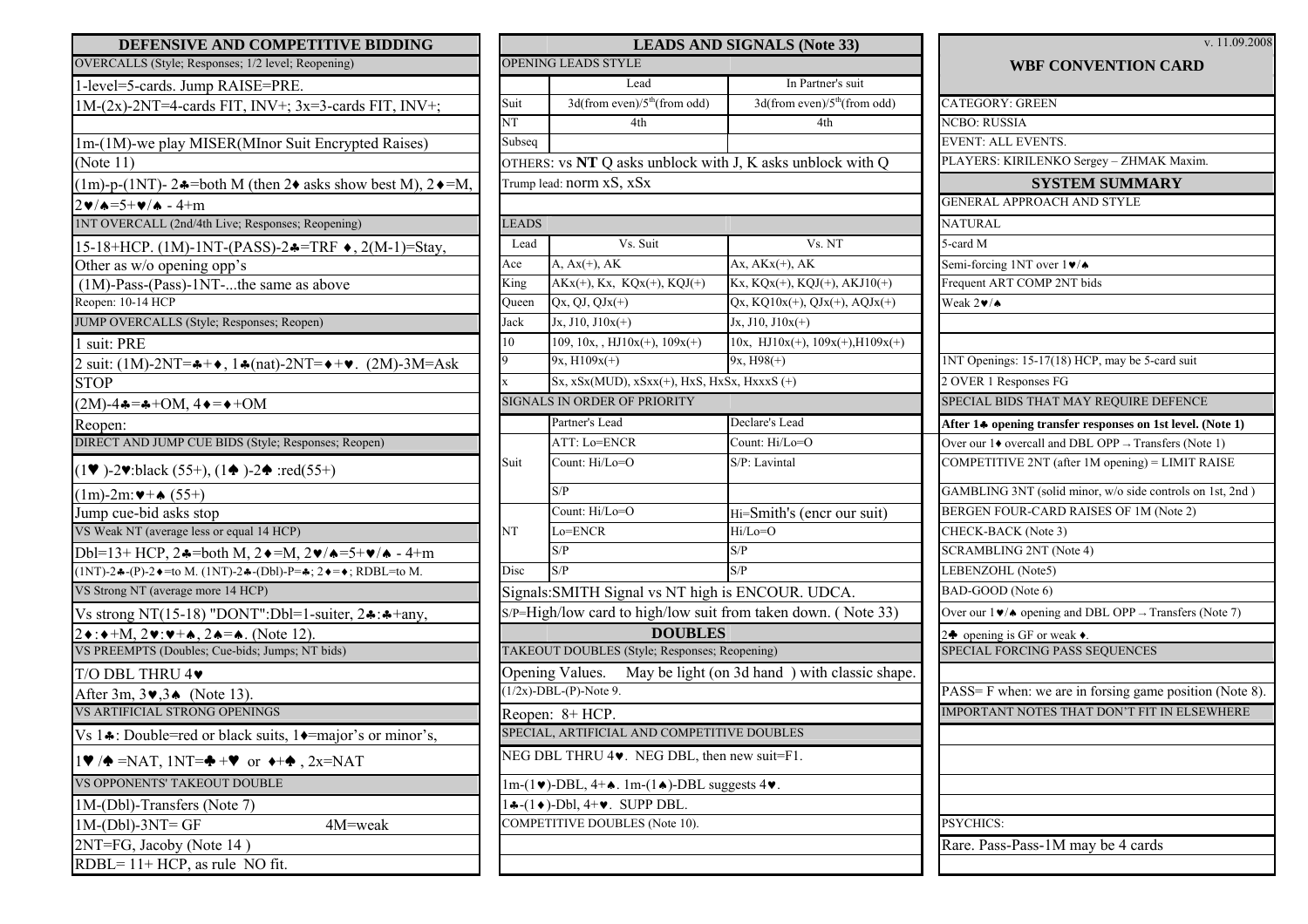| OP.                                                                                                                                                                    | <b>TICK</b><br>IF<br><b>ART</b> | <b>MIN</b><br>NO OF<br><b>CARDS</b> | <b>NEG</b><br><b>DBL</b><br><b>THRU</b>                                                                  | <b>DESCRIPTION</b>          | <b>RESPONSES</b>                                                                                                                                                                | <b>SUBSEQUENT AUCTION</b>                                                                                                                                                                             | <b>PASSED</b><br><b>HAND</b><br><b>BIDDING</b> |  |
|------------------------------------------------------------------------------------------------------------------------------------------------------------------------|---------------------------------|-------------------------------------|----------------------------------------------------------------------------------------------------------|-----------------------------|---------------------------------------------------------------------------------------------------------------------------------------------------------------------------------|-------------------------------------------------------------------------------------------------------------------------------------------------------------------------------------------------------|------------------------------------------------|--|
| $1 +$                                                                                                                                                                  |                                 | 3                                   | $4\bullet$                                                                                               | $11-22$                     | $1 \rightarrow 4+ \vee$ , F1. $1 \vee 4+ \wedge$ , F1. $1 \rightarrow 4+ \vee$ , F1. 1NT=NAT.                                                                                   | $1 - 1$ $\sqrt{v} - 1$ $\sqrt{A} = 3 + \sqrt{A}$ , F1, $1 - 1$ $\sqrt{v} - 3$ $\sqrt{A} = 6 + 3$ , 14-17HCP.                                                                                          | $1 - 1M-1NT-$                                  |  |
|                                                                                                                                                                        |                                 |                                     |                                                                                                          |                             | 2.4=INV MINOR RAISE (Note 15).                                                                                                                                                  | $1 - 2 - 2x = stop. 3x = SPI.$                                                                                                                                                                        | $2 \rightarrow$ =NAT, NF                       |  |
|                                                                                                                                                                        |                                 |                                     |                                                                                                          |                             | $2\blacklozenge/\blacktriangledown/\blacktriangle = 6+ \blacktriangledown/\blacktriangledown/\blacktriangle$ , FG. 2NT=0-6 hcp,                                                 | $1*-1 \vee -3 \vee =$ SPL. $1*-1 \vee -2 \wedge =$ SPL. $1*-1 \vee \vee -3 \vee =$ SPL.                                                                                                               | $1 - 1M - 1N - 2$                              |  |
|                                                                                                                                                                        |                                 |                                     |                                                                                                          |                             | 5+ $\clubsuit$ . 3 $\clubsuit$ =6-9HCP, 5+ $\clubsuit$ , UNBAL. 3x=SPL. 3NT=NAT (3343).                                                                                         | $1 - 1$ +/v-2NT=FG, 6+4, 18+HCP, (Note 15).                                                                                                                                                           | Check-back                                     |  |
|                                                                                                                                                                        |                                 |                                     |                                                                                                          |                             |                                                                                                                                                                                 | $1 - 1 - 1 - 2 = NF$ .                                                                                                                                                                                |                                                |  |
| $1 \bullet$                                                                                                                                                            |                                 | $\overline{3}$                      | $4\bullet$                                                                                               | $11-22$                     | $1\blacktriangledown/\blacktriangle =$ NAT, F1. 1NT=NAT. 2 $\blacktriangle =$ FG(Note 17). 2 $\blacktriangledown/\blacktriangle =$ 6+ $\blacktriangledown/\blacktriangle$ , FG. | $1\bullet -1\bullet/4 - 2NT = 6 + \bullet$ , FG; $3\bullet = 6 + \bullet$ , 14-17. $1\bullet -1\bullet -2\bullet = SPI$                                                                               |                                                |  |
|                                                                                                                                                                        |                                 |                                     |                                                                                                          |                             | 2NT=0-6HCP, 4+ $\bullet$ . 3 $\bullet$ =6-9 HCP, 5+ $\bullet$ .3M=SPL. 3 $\bullet$ =6+ $\bullet$ , INV.                                                                         | $1 \cdot -1 M - 3 = 14 - 17 HCP$ , 5-5, $1 \cdot -1 M - 1 N T - 2 =$ check-back(Note 3).                                                                                                              |                                                |  |
|                                                                                                                                                                        |                                 |                                     |                                                                                                          |                             | 3NT=NAT (3334). 2♦=INV MINOR RAISE (Note 15).<br>$1 \cdot -1 \cdot \sqrt{4 - 2NT - 3} = (Note 15)$ . $1 \cdot -1 \cdot -2 \cdot -2 \cdot = F1(Note 16)$ .                       |                                                                                                                                                                                                       |                                                |  |
| $1$ v                                                                                                                                                                  |                                 | $5^{\circ}$                         | $4\bullet$                                                                                               | $11-22$                     | $1 \triangle = F1$ . 1NT=F1. 2 $\triangle \angle$ + = 5+ $\triangle \angle$ + $FG$ . 2 $\triangle = 6 + \triangle$ , FG.                                                        | $1\vee -1NT - 2\clubsuit = (Note 18), 1\vee -2\vee -2NT = 4\spadesuit, INV.$<br>$1NT=NF$ .                                                                                                            |                                                |  |
|                                                                                                                                                                        |                                 |                                     |                                                                                                          |                             | 2NT=FG (Note 14). $3 \div 5 - 9$ HCP, $4 \vee$ , 8.5-9 losers. $3 \div 5 - 10$                                                                                                  | $1 \vee -2 \vee -2 \wedge =$ short suit game try. $1 \vee -2 \vee -3m =$ INV(HHxx, Hxx, xxx+)                                                                                                         | $2 - 3$ FIT, Max                               |  |
|                                                                                                                                                                        |                                 |                                     |                                                                                                          |                             | HCP, $4\blacktriangleright$ , 7.5-8 losers. $3/4\blacktriangleright$ = PRE. 3NT=(4333, 7-8L, 12-14hcp).                                                                         | $1\blacktriangleright -1NT$ (Note 18). $1\blacktriangleright -1\blacktriangle$ (Note 18).                                                                                                             | $2 \rightarrow 4$ FIT, Max                     |  |
|                                                                                                                                                                        |                                 |                                     |                                                                                                          |                             | $3 \triangle =$ any miniSPL, 8-11HCP.                                                                                                                                           | $1 \vee -2m -3 \vee = 6 + \vee$ , 14+HCP;                                                                                                                                                             | $2NT=4 FIT.$                                   |  |
|                                                                                                                                                                        |                                 |                                     |                                                                                                          |                             |                                                                                                                                                                                 | $1\blacktriangleright$ -2m-2 $\blacktriangleright$ =min, 5+ $\blacktriangleright$                                                                                                                     | unbal (Note 19)                                |  |
| $1 \spadesuit$                                                                                                                                                         |                                 | 5 <sup>5</sup>                      | $4\bullet$                                                                                               | $11 - 22$                   | like after $1 \vee$ , except: $1 \triangle -3 \vee =$ any miniSPL.                                                                                                              | $1 \triangle -2 \triangle -2NT$ = short suit game try. $1 \triangle -1NT - 2 \triangle $ (Note 18).                                                                                                   |                                                |  |
|                                                                                                                                                                        |                                 |                                     |                                                                                                          |                             |                                                                                                                                                                                 | $1 \triangle -2x - 2 \triangle = min, 5 + \triangle$                                                                                                                                                  |                                                |  |
| 1NT                                                                                                                                                                    |                                 |                                     |                                                                                                          | 15-17 (18) HCP,             | 2.4=STAY (Note 20). $2\blacklozenge/\blacktriangledown$ TRF $\blacktriangledown/\blacktriangle$ (Note 21). 2.4=1.minor's,                                                       | $1NT - 2 - 2$ + $-2$ v = weak(4+ - 4+ M). $1NT - 2 - 2$ + $-2NT = INV$ .                                                                                                                              |                                                |  |
|                                                                                                                                                                        |                                 |                                     |                                                                                                          | bal.                        | 2. INV to 3NT, 3. weak $\bullet$ . 2NT=6+ $\clubsuit$ / $\bullet$ , INV. 3 $\clubsuit$ =nat, to play.                                                                           | $1NT - 2 \cdot / \nu - 2 \cdot / \lambda - 2 \cdot / 3 \cdot = 4 + \lambda / \nu$ , INV. 1NT-2 $\lambda$ -2 $\lambda$ -3M=4M5OM.                                                                      |                                                |  |
|                                                                                                                                                                        |                                 |                                     |                                                                                                          | May be any suit             | $3 \rightarrow 4441$ , SINGL $\clubsuit$ / $\bullet$ . $3 \vee$ / $\bullet$ = 4441, SINGL $\vee$ / $\bullet$ . 3NT=to play.                                                     | $1NT-2 \triangle -3 = MAX$ , $2NT=MIN$ .                                                                                                                                                              |                                                |  |
|                                                                                                                                                                        |                                 |                                     |                                                                                                          |                             | $4\spadesuit$ =Gerber. $4\spadesuit$ =5 $\clubsuit$ -5 $\spadesuit$ , choice of major's game.                                                                                   |                                                                                                                                                                                                       |                                                |  |
| $2\bullet$                                                                                                                                                             | Y                               |                                     |                                                                                                          | FG or $6+\bullet$ , weak    | $2/3 \rightarrow \text{to suit}$                                                                                                                                                | 2÷-2→-2NT=23-24HCP,Bal 2÷-2→-2→=FG, v or 25-26,Bal.                                                                                                                                                   |                                                |  |
|                                                                                                                                                                        |                                 |                                     |                                                                                                          |                             |                                                                                                                                                                                 | $24 - 24 - 24 =$ relay; $24 - 24 - 24 - 2N$ T=25-26hcp                                                                                                                                                |                                                |  |
| $2\bullet$                                                                                                                                                             | Y                               |                                     |                                                                                                          | 19-20(18) HCP or            | $2\blacktriangledown$ =TRF $\blacklozenge$ or $\blacklozenge$ sign-off; 2 $\blacklozenge$ =asks bid 2NT. 3 $\blacklozenge$ =5+ $\blacktriangleleft$ , INV.                      | 2 + -2 $\blacklozenge$ -2NT: 3 = PUP STAY, 3 $\blacklozenge$ / $\blacktriangledown$ = TRF $\blacktriangledown/\blacktriangle$ , 3 $\blacktriangle$ = minor's,                                         |                                                |  |
|                                                                                                                                                                        |                                 |                                     |                                                                                                          | (4441) 21-23 HCP            | $2NT = 1$ , minor's, 2. $\bullet$ , INV. 3 $\bullet = 4441$ , SINGL $\bullet / \bullet$ .                                                                                       | $3NT=5$ $*4$ $*$                                                                                                                                                                                      |                                                |  |
|                                                                                                                                                                        |                                 |                                     | $3\blacktriangleright/\blacktriangle = 4441$ , SINGL $\blacktriangleright/\blacktriangle$ . 3NT=to play. |                             |                                                                                                                                                                                 |                                                                                                                                                                                                       |                                                |  |
| $2 \cdot 4$                                                                                                                                                            |                                 | 6                                   |                                                                                                          | 5-10 HCP, $6+\frac{1}{2}$ . | 2NT="Ogust" (Note 22). $3\frac{1}{2}$ $\sqrt{\sqrt{2}}$ $\sqrt{\sqrt{2}}$ $=$ NAT, F1, ASK                                                                                      | $2\Psi$ / $\blacklozenge$ -3x: 1st step=bad suit, no fit. 2nd =good suit, no fit.                                                                                                                     |                                                |  |
|                                                                                                                                                                        |                                 |                                     |                                                                                                          |                             | $3\blacktriangleright$ / $\blacktriangle$ =FIT, sign-off.                                                                                                                       | 3d=fit, no SINGL. 4th=FIT, singl in M. 5th=FIT, singl m                                                                                                                                               |                                                |  |
|                                                                                                                                                                        |                                 |                                     |                                                                                                          | 21-22 HCP, BAL              |                                                                                                                                                                                 |                                                                                                                                                                                                       |                                                |  |
| 2nt                                                                                                                                                                    |                                 |                                     |                                                                                                          |                             | $3\clubsuit =$ PUP STAY, $3\blacklozenge/\blacktriangledown =$ TRF $\blacktriangledown/\blacktriangle$ , $3\blacktriangle =$ minor's, $3NT=5\blacktriangle 4\blacktriangledown$ | $2NT - 3 - 3 = 4M$ , no 5M; $3\nu/(-5\nu/(-3NT) = 5M)$ .<br>2NT-3 $\bullet$ -3 $\bullet$ :3 $\bullet$ =4 $\bullet$ ; 3 $\bullet$ =4 $\bullet$ ; 3NT=no M; 4 $\bullet$ =MSA(Note 23); 4 $\bullet$ =4+- |                                                |  |
|                                                                                                                                                                        |                                 |                                     |                                                                                                          |                             | (Note 23).                                                                                                                                                                      | $4+M$ .                                                                                                                                                                                               |                                                |  |
| 34/4/                                                                                                                                                                  |                                 | 7(6)                                |                                                                                                          | random, $7+X$ or            | New suit = NAT, ASK $. 3NT=NAT$ .                                                                                                                                               | 3x-NEW SUIT: 1st step=bad suit, no fit. 2nd =good suit, no fit.                                                                                                                                       |                                                |  |
| V/A                                                                                                                                                                    |                                 |                                     |                                                                                                          | 6X-4any                     |                                                                                                                                                                                 | 3d=fit, no SINGL. 4th=FIT, singl in M. 5th=FIT, singl m.                                                                                                                                              |                                                |  |
| 3nt                                                                                                                                                                    | Y                               |                                     |                                                                                                          | solid m                     | $4\clubsuit$ = P/C. $4\spadesuit$ = ASKS SINGL.                                                                                                                                 | $3NT-4 \cdot -4 \cdot / \cdot = \text{SINGL} \cdot / \cdot$ ; 4NT=NO SINGL; 5 $\cdot = \text{SINGL} \cdot$ .                                                                                          |                                                |  |
| 4x                                                                                                                                                                     |                                 |                                     |                                                                                                          | PRE, usually                |                                                                                                                                                                                 |                                                                                                                                                                                                       |                                                |  |
|                                                                                                                                                                        |                                 |                                     |                                                                                                          | 8+cards                     |                                                                                                                                                                                 |                                                                                                                                                                                                       |                                                |  |
| 4NT                                                                                                                                                                    | Y                               |                                     |                                                                                                          | <b>MINORS</b>               |                                                                                                                                                                                 |                                                                                                                                                                                                       |                                                |  |
|                                                                                                                                                                        |                                 |                                     |                                                                                                          |                             | <b>HIGH LEVEL BIDDING</b>                                                                                                                                                       |                                                                                                                                                                                                       |                                                |  |
|                                                                                                                                                                        |                                 |                                     |                                                                                                          |                             | CUE=1st + 2nd round equally. DOPI-ROPI. If opponent Dbl our cue-bid, Pass = no control in that suit, Rdbl = 1st round control in that suit, Next cue-bid = 2nd round control.   |                                                                                                                                                                                                       |                                                |  |
| RKCB-1430. Answers: 1. 1 or 4 aces, 2. 0 or 3 aces, 3. 2aces w/o trump queen, 4. 2 aces w trump queen, 5. 2aces w/o trump queen+void, 6. 6x=2aces+trump queen+void(x). |                                 |                                     |                                                                                                          |                             |                                                                                                                                                                                 |                                                                                                                                                                                                       |                                                |  |
| NEXT step after RKCB = ASKS TRUMP QUEEN: 1. NO, 2. Q and 0 or 3 kings, 3. Q +low king or other two, 4. Q +middle king or other two, 5. Q+The high king or other two.   |                                 |                                     |                                                                                                          |                             |                                                                                                                                                                                 |                                                                                                                                                                                                       |                                                |  |
| NEXT step+1 after RKCB = ASKS KING: 1st = 0 or 3, 2nd = low king or other two, 3d=middle king or other two, 4th=The high king or other two.                            |                                 |                                     |                                                                                                          |                             |                                                                                                                                                                                 |                                                                                                                                                                                                       |                                                |  |
| 3NT as a cue-bid : If auction shows agreeing of major and FG we play 3NT as a cue-bid in the highest-ranking suit (Note 24).                                           |                                 |                                     |                                                                                                          |                             |                                                                                                                                                                                 |                                                                                                                                                                                                       |                                                |  |
|                                                                                                                                                                        |                                 |                                     |                                                                                                          |                             |                                                                                                                                                                                 |                                                                                                                                                                                                       |                                                |  |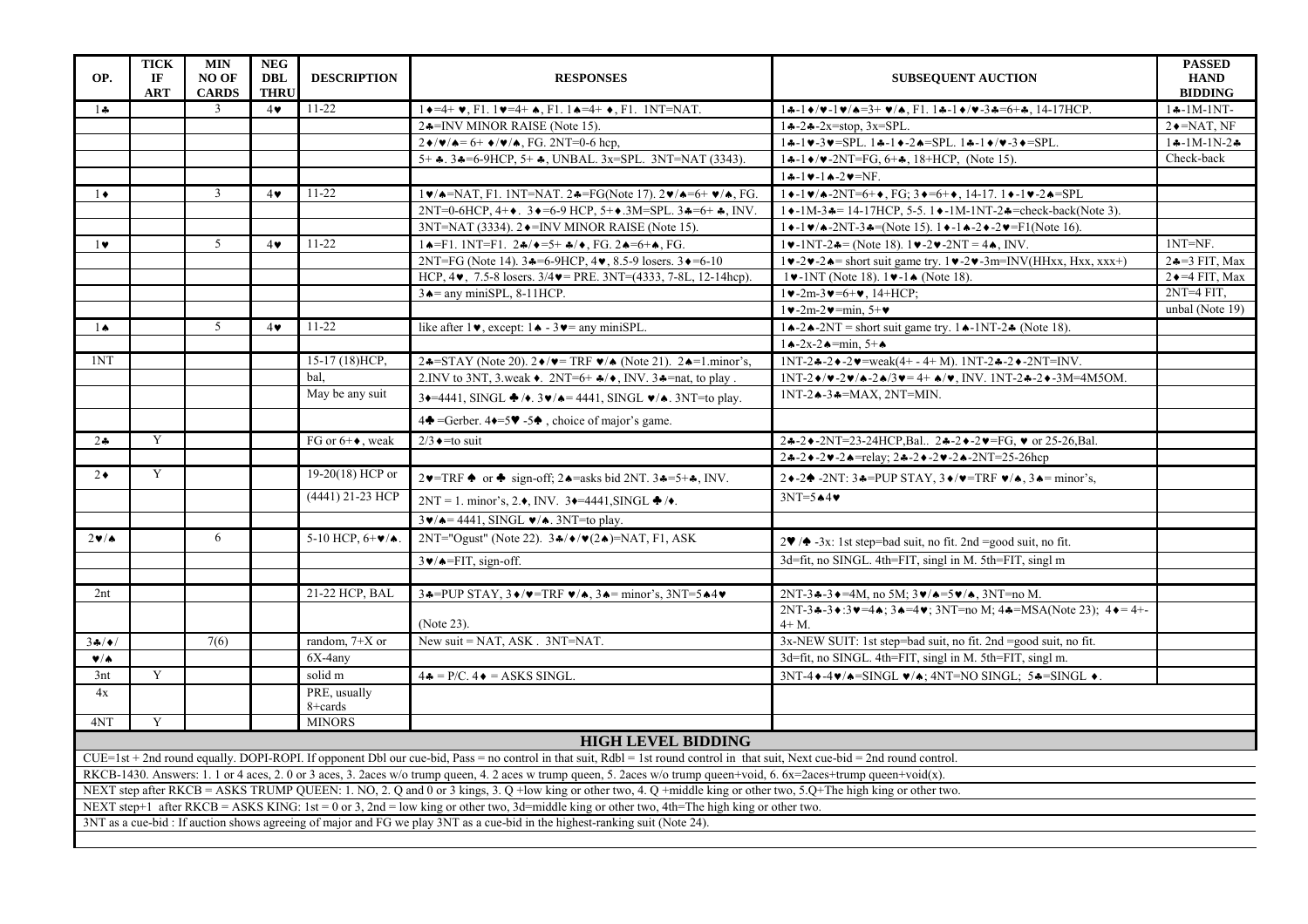#### SUPPLEMENTARY NOTES FILE KIRILENKO S. - ZHMAK M. 11.09.08

Note:..1: **After 1♣: 1♣**-(1♦)-Dbl=4+♥,1♥=4+♠, 1♠=6-9, NO STOPPER in ♦, 3+♣. 1NT=7-9, STOPPER in ♦, 2♣=10+ w/o stopper ♦, 2♦=10+ w stopper ♦, 2NT=0-6, 5+ ♣. 2♥/♠=PRE, 6 ♥/♠**1♣·(Dbl)-**: 1♦=4+♥; 1♥=4+♠; 1♠=4+♦; 1NT=7-9; 2♣=10+hcp, 4+♣; 2♦/♥/♠=PRE, 6+ ♦/♥/♠. RDBL=10-12hcp

**After 1 ♦:** 1 ♦ -(DBL)-RDBL=4+ ♥; 1 ♥=4+★; 1▲=4+♣; 1NT=NAT; 2♣=good raise, 10+; 2♦=weak raise, 6-9; 2♥/♠=weak; 2NT, 3♦=as w/o DBL. 3♣=  $6+$   $\clubsuit$ , NF. 1◆-(1♥)-Dbl=4♠; 1♠=4+♣; 1NT=NAT; 2♣=4♦, 6-9

Note:..2: BERGEN Raises 3 ♣=8,5-9 losers, 4-cards FIT  $3 \leftrightarrow =8(7,5)$  losers, 4-cards FIT 3M=PRE.

Note 3: CHECK-BACK.

OPENER (1 ♣) HAS DENIED 3-CARD HEART SUPPORT

3-1. 1**∻**-1◆(hearts)  $1NT-2$   $\bullet$  (check-back)  $\gamma$  $2 \bullet = \text{art}, \text{min}, \text{NO} \bullet \text{Hx}$  $2\mathbf{v}$  = nat, min,  $\mathbf{v}$ Hx, NF  $2 \cdot \bullet =$ nat, max,  $3 \cdot 2 \cdot 4 \cdot 4 \cdot 5$ , FG  $2NT = nat$ , max,  $3 \triangle x \times 3 \triangle 5 \triangle 5$ , FG  $3 \triangleq \text{ = nat}, \text{max}, 3 \triangle 2 \blacktriangleright 3 \blacktriangleright 5 \clubsuit, \text{ FG}$  $3 \blacklozenge = \text{nat}, \text{max}, 2 \blacktriangle 2 \blacktriangledown 4 \blacktriangle 5 \clubsuit, \text{FG}$ 

3-2.1 **♣**-1 ♦ (hearts) 1NT-2NT(puppet) 3♣ - ? pass=weak, clubs  $3 \bullet = \text{nat}, 5 \bullet, 5 \bullet, \text{INV}$  $3\blacktriangledown =$  nat,  $5\blacktriangledown$ ,  $4/5\clubsuit$ , INV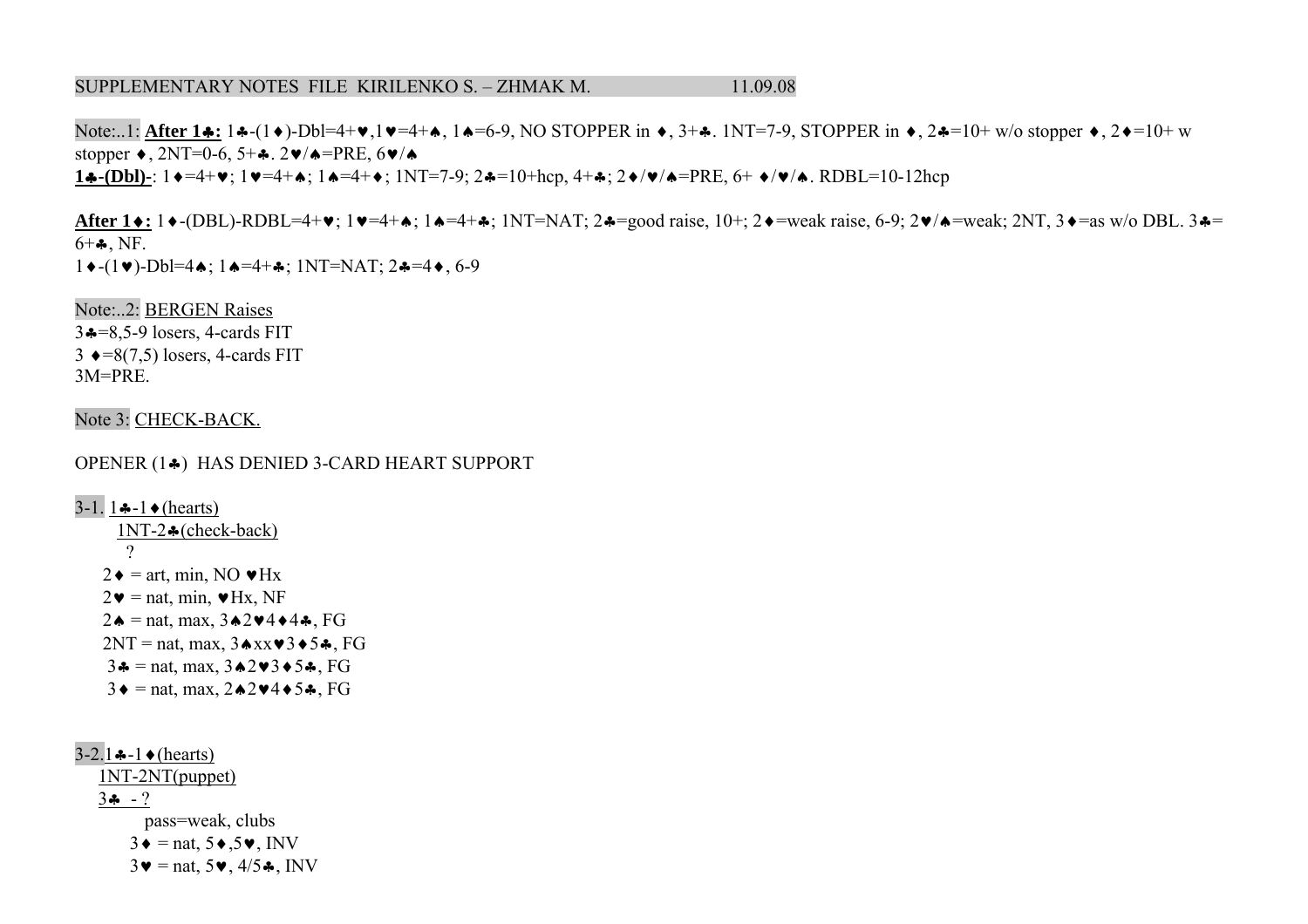# 3-3. 1 $\div$ :1NT-3 $\div$  = 5+ $\div$ , 4 $\vee$ , INV

3-4.  $1 \cdot -1 \cdot \cdot$  (spades) 1NT-2♣(check-back) ?  $2\bullet = \text{art}, \text{min}, \text{NO } 4\bullet, \text{NO } \bullet \text{Hx}$  $2\mathbf{v} = \text{nat}, \text{min or max}, 4\mathbf{v}.$ 2  $\triangle$  = nat, min,  $\triangle$ Hx  $2NT = nat$ , max,  $2\triangle 3\blacktriangledown 4\blacktriangle 4\clubsuit$ , FG 3 $\triangle$  = nat, max, 2 $\triangle$ 3 $\blacktriangleright$ 3 $\blacktriangleright$ 5 $\triangle$ , FG  $3\bullet$  = nat, max,  $2\spadesuit 2\spadesuit 4\spadesuit 5\clubsuit$ , FG  $3\mathbf{v} = \text{``nat''}, \max, 2\mathbf{A} \mathbf{4} \mathbf{v} (2-3) \mathbf{A} (4-5) \mathbf{A}, \text{FG}$ 

3-5. 1♣-1♥;1NT-2♣;2♥-3♥ = 4♥, INV

3-6.  $1 - 1 \cdot \text{(spades)}$  1NT-2NT(puppet)  $3\clubsuit$  - ? pass=weak, clubs  $3\bullet$  = nat,  $5\bullet$ ,  $5\bullet$ , INV  $3\blacktriangledown =$  nat,  $5\blacktriangledown$ ,  $5\blacktriangle$ , INV  $3\bullet$  = nat,  $4+\clubsuit$ ,  $5\bullet$ , INV

3-7. 1♣-1♥;1NT-3♣ = 5+♣, 4♠, INV

3-8. 1♣-1♠ (diamonds) 1NT-2♣(check-back) ?  $2\bullet = \text{min}$ , NO 4M, NF  $2\mathbf{v} = 4\mathbf{v}$  $2\spadesuit = 4\spadesuit$  $2NT = max$ , NO 4M, FG  $3\clubsuit = \text{max}, 3\spadesuit 3\spadesuit 2\spadesuit 5\clubsuit, \text{FG}$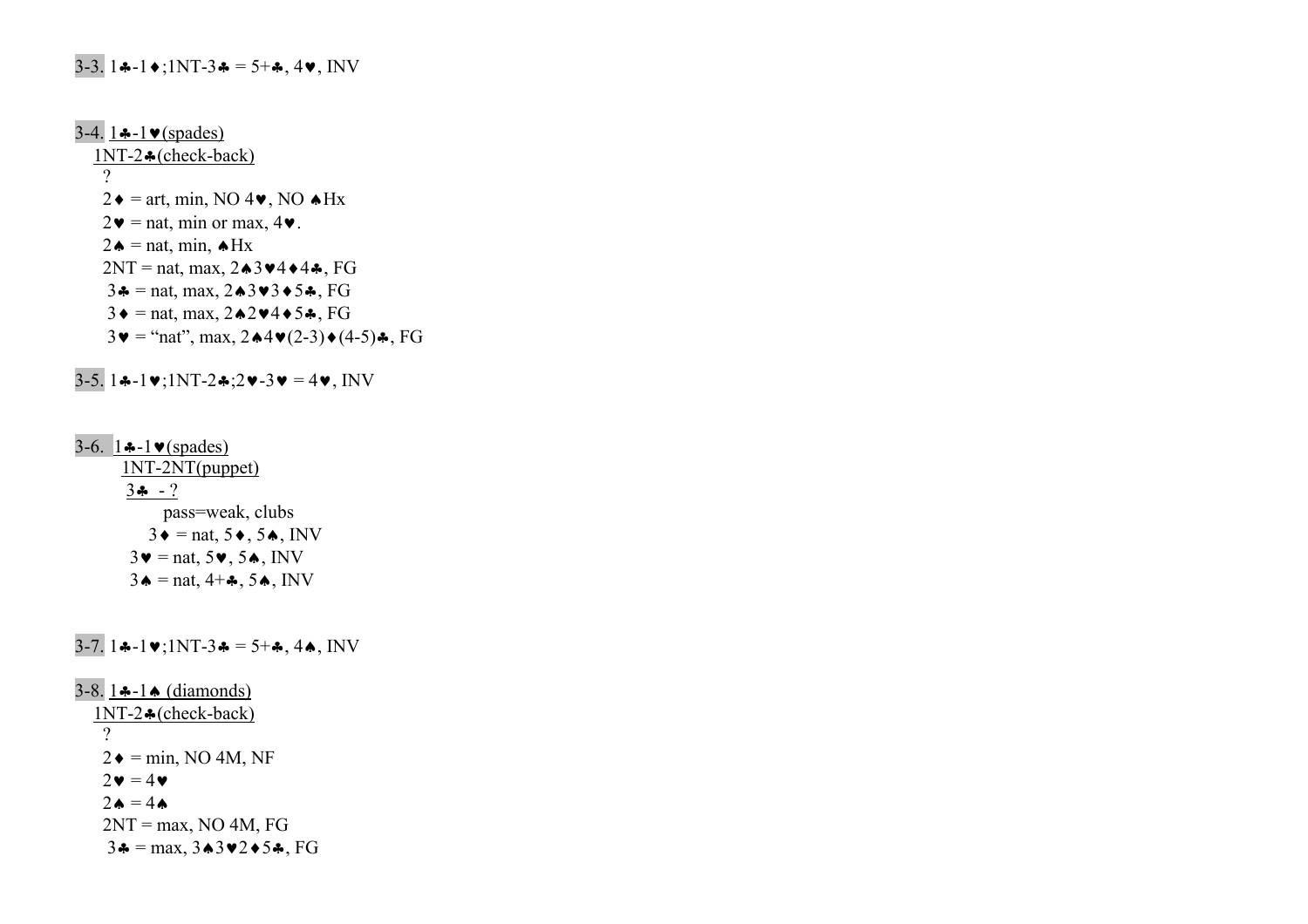$3\blacklozenge = \max$ ,  $3/2\blacktriangle \blacktriangledown 3\blacktriangle 5\blacktriangle$ , FG

- 3-9. 1♣-1♠(diamonds);1NT-2♣; 2♥-3♥ = slam try
- 3-10. 1♣-1♠;1NT-3♣ = 5♣, 5♦, INV 1♣-1♠; 1NT-2NT=NAT, INV

# OPENER (1♣) HAS ACCEPTED A T-WALSH TRANSFER

3-11. 1 $\div$ -1 $\div$ (hearts) 1♥-2♣(check-back) ?  $2 \bullet =$  art, unbal min, 12-14hcp, F1  $2\blacktriangledown$  = balanced, min, NF  $2\bullet$  = art, unbal, 15-17hcp, F1  $2NT = bal$ , 14hcp 3 $\triangleq$  = nat, 6 $\triangleq$ , 3 $\vee$ , 18-21hcp, FG 3♦ = reverse, 1♠3♥4♦5♣, 18-21hcp, FG 3♥ = nat, 2♠4♥2♦5♣, 18-21hcp, FG 3♠ = nat, 4♠3♥1♦5♣, 18-21hcp, FG  $3NT =$  $4\clubsuit$  = super fit bid, good 6 $\clubsuit$  (at least A-K/Q), good 4 $\blacktriangledown$  (at least 1 of 3H), less than 4 losers, ST.

3-12. 1 $\ast$ -1 $\ast$  (hearts)  $1 \blacktriangleright -2 \clubsuit$  (check-back)  $2 \triangleleft$  = art, unbal min, 12-14hcp, F1 ?  $2\mathbf{v} = 5\mathbf{v}$ , 9-11hcp, NF  $2\spadesuit$  = art, relay, F1  $2NT = 4\blacktriangleright$ , bal, 10-12hcp, INV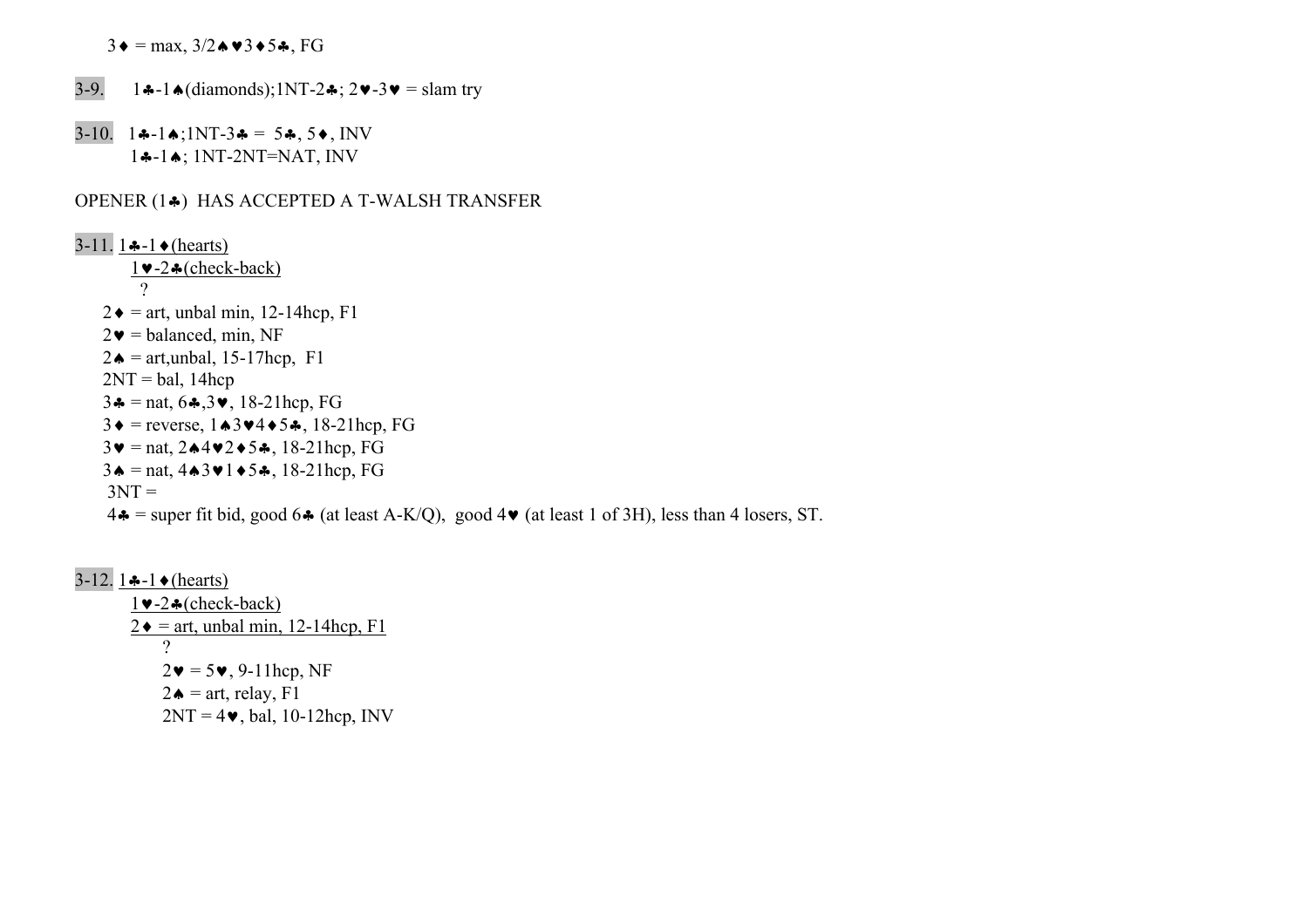3-13. 1 $\div$ -1 $\div$ (hearts) 1♥-2♣(check-back)  $2 \triangleleft - 2 \triangleleft ($ relay  $\mathcal{P}$  2NT=art, shows ♠, 4♠3♥1♦5♣, 12-14hcp, NF  $3\clubsuit = \text{nat}, 6\clubsuit, 3\spadesuit, 12-14\text{hcp}, NF$  $3\bullet$  = nat,  $4\bullet$ ,  $1\bullet 3\bullet 4\bullet 5\bullet$ , 12-14hcp, NF 3-14. 1 $\ast$ -1 $\ast$  (hearts) 1♥-2♣(check-back) 2♦ -  $2NT$ (relay)  $\gamma$  $3\clubsuit = \text{nat}, 6\clubsuit, 3\spadesuit, 15-17\text{hcp}, FG$  $3\bullet$  = nat,  $4\bullet$ ,  $1\bullet 3\bullet 4\bullet 5\bullet$ ,  $15-17$ hcp, FG  $3\mathbf{v}$  = "bal", 3325/2335, 15-17hcp, FG (not suitable to open 1NT)  $3\spadesuit$  = nat,  $4\spadesuit 3\spadesuit 1\spadesuit 5\clubsuit$ , 15-17 hcp, FG. 3-15. <u>1♣-1♦</u> 1♥-2NT(puppet)  $3 - ?$  pass=weak, clubs  $3\bullet$  = nat,  $5\bullet$ ,  $5\bullet$ , INV  $3\mathbf{v} = \text{nat}, 5\mathbf{v}, 4+\mathbf{A}, \text{INV}$ 

3-16. 1 $\clubsuit$ -1 $\spadesuit$ ;1 $\blacktriangleright$ -3 $\clubsuit$  = 5+ $\clubsuit$ , 4 $\blacktriangleright$ , INV

3-17. 1 $\triangle 1 \vee$ (spades) 1♠-2♣(check-back) ?  $2\bullet$  = art, bal/unbal min, 12-14hcp, NO 4 $\bullet$ , F1  $2\bullet$  = nat,  $4\bullet$ , 12-14, F1  $2\bullet$  = art, unbal, 15-17hcp.  $2NT = bal$ , 14hcp 3 $\triangleq$  = nat, 6 $\triangleq$ , 3 $\triangleq$ , 18-21hcp, FG 3♦ = reverse, 3♠1♥4♦5♣, 18-21hcp, FG 3♥ = reverse, 3♠4♥1♦5♣, 18-21hcp, FG  $3\spadesuit$  = nat,  $4\spadesuit 2\spadesuit 2\spadesuit 5\spadesuit$ , 5 losers, 18-21hcp, FG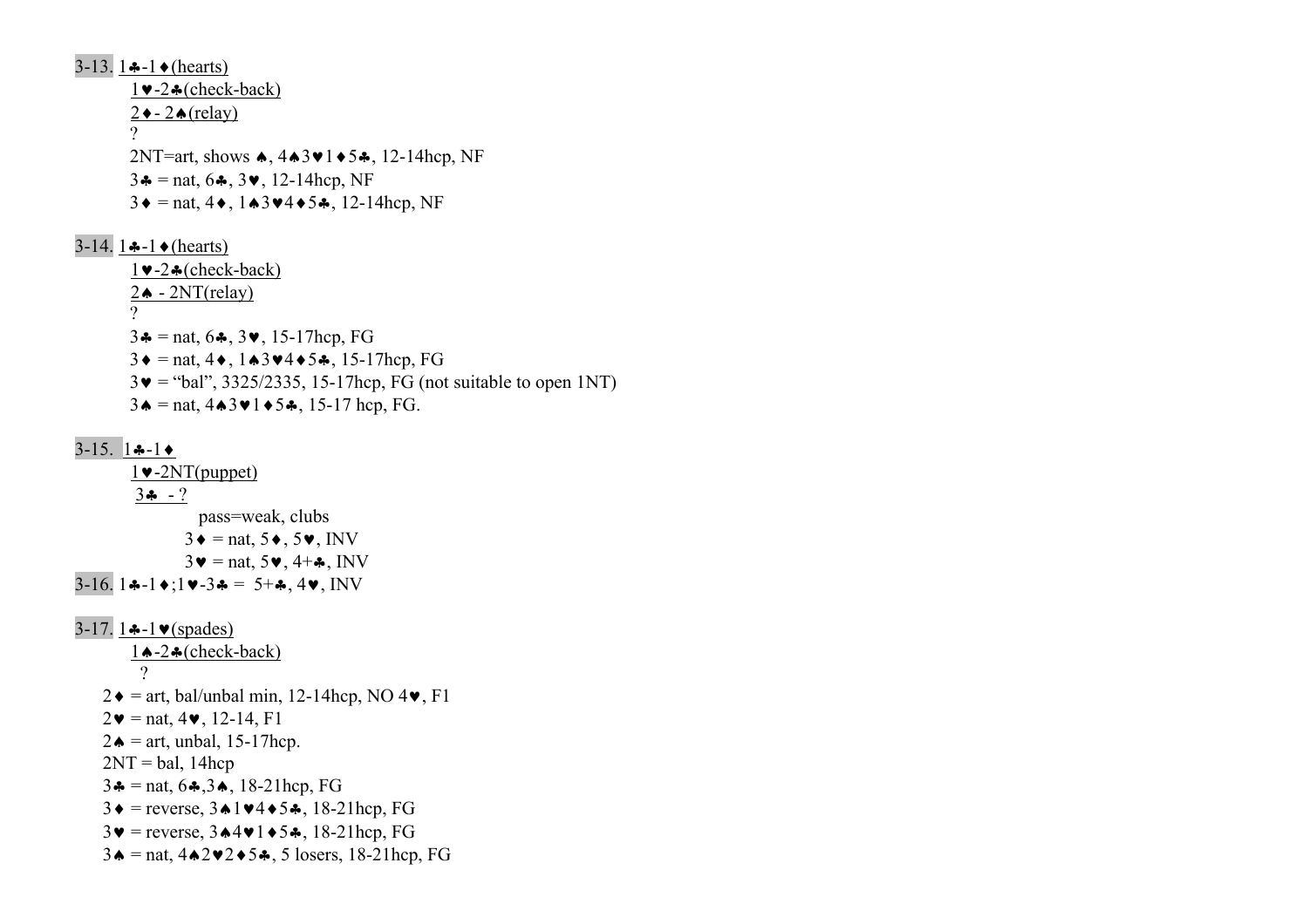$3NT =$ 

3-18. 1 $\div$ -1 $\vee$ (spades) 1♠-2♣(check-back)  $2 \rightarrow -2 \cdot (relay)$  ?  $2\spadesuit$  = bal, 12-14, NF 2NT=balanced, 14 3 $\triangleq$  = nat, 6 $\triangleq$ , 3 $\triangleq$ , 12-14hcp, NF  $3\bullet$  = nat,  $4\bullet$ ,  $3\bullet1\bullet4\bullet5\bullet$ , 12-14hcp, NF 3-19. 1 $\div$ -1 $\vee$ (spades) 1♠-2♣(check-back)  $2\blacktriangledown - ?$  $2\spadesuit$  = 5 $\spadesuit$ , NF 2NT=bal, INV  $3 \triangleq \text{ = nat}, 4 + \clubsuit, FG$  $3 \triangleleft$  = relay, F4S, FG  $3\mathbf{v}$  = raise,  $4\mathbf{v}$ , INV 3-20.  $1 - 1 \cdot \text{(spades)}$  1♠-2♣(check-back)  $2NT = art$ , unbal, 15-17hcp, NF ?  $3 \triangleq \text{relay}$  $3\bullet$  = reverse,  $3\bullet1\bullet4\bullet5\bullet$ ,  $15-17$ hcp, FG  $3\blacktriangledown$  = reverse,  $3\blacktriangle 4\blacktriangledown 1\blacktriangle 5\clubsuit$ , 15-17hcp, FG  $3\spadesuit = 6\clubsuit$ ,  $3\spadesuit$ , 15-17hcp, FG 3-21. 1♣-1♥ 1♠-2NT(puppet)  $3 - ?$  pass=weak, clubs  $3\bullet$  = nat,  $5\bullet$ ,  $5\bullet$ , INV  $3\blacktriangledown =$  nat,  $5\blacktriangledown$ ,  $5\blacktriangle$ , INV  $3\bullet$  = nat,  $5\bullet$ ,  $4+\bullet$ , INV  $3NT = art, 5 \cdot 1 \cdot 4 \cdot 3 \cdot$ , NF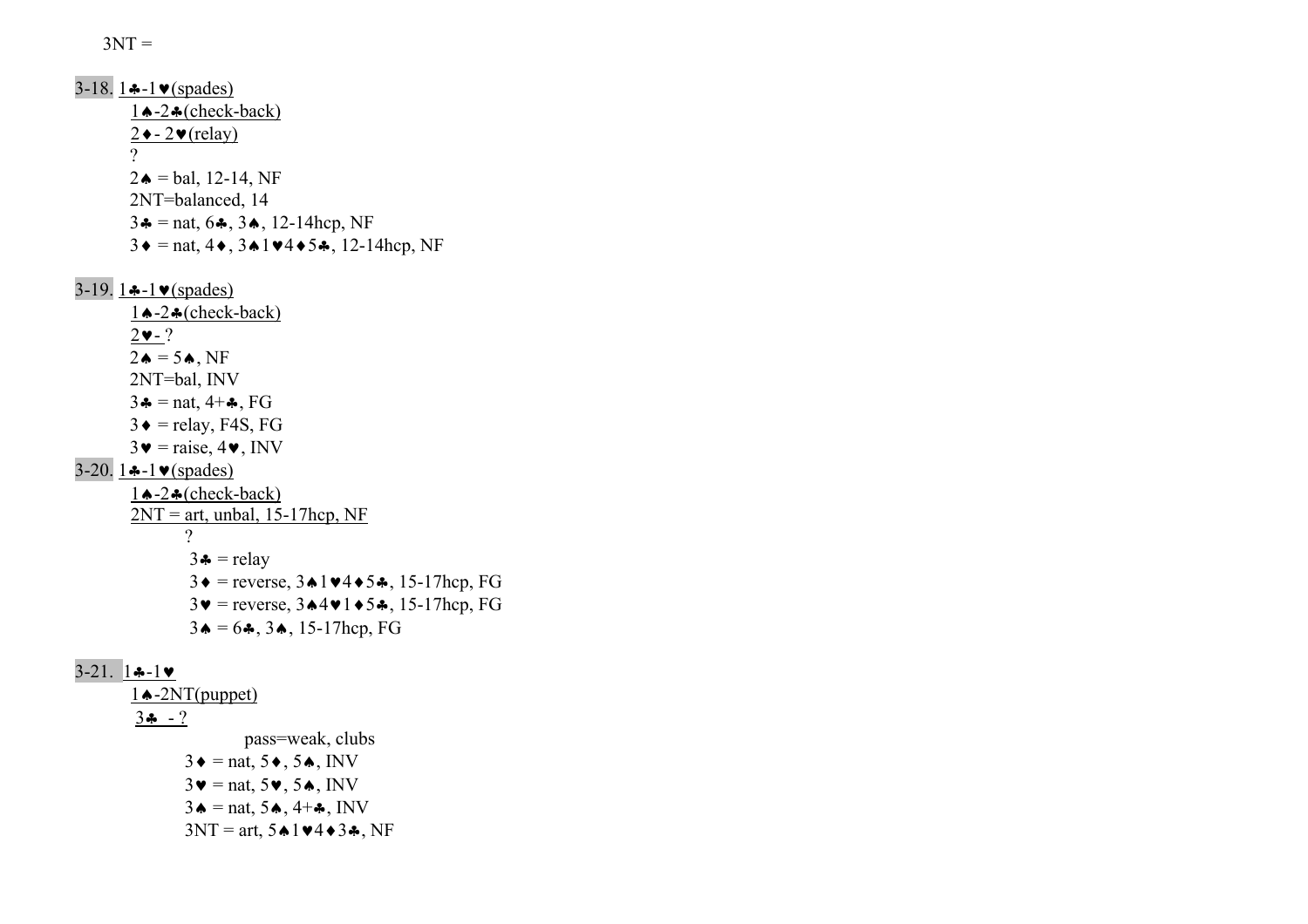# 3-37. 1♣-1♥;1♠-3♣ = 5+♣, 4♠, INV

3-38. Exeption. 1♣ - 1♦(4+♥) 1♠ - ???  $2\clubsuit$  = NAT, NF  $2 \triangleleft = F4S$ 2NT =NAT, INV

3-39. After 1♦ or 1♥/♠ openings responses on 2♣ ask are:

 $2\bullet$  = min w/o support 2♥=nat, 4♥ 2M=min with support 2NT=max w/o support 3x="NAT" with support

Note:..4: <u>SCRAMBLING 2NT</u>

(1M)-PASS-(2M)-Dbl (Pass)-2NT=scrambling

(1M)-Dbl-(2M)-Dbl (pass)-2NT=scrambling

Note 5: Lebenzohl.

 1. (2M)-Dbl-(Pass)-2NT=art ???? 3♦/♥/♠=nat, 16+hcp 3♣=relay ???? Pass=weak, long club 3♦/OM=weak, SO 3M=No stop, 4OM  $3NT = FG$ , stop in M, 4OM  $4x=5+x$ ,  $4OM$ 

2.  $(2M)$ -Dbl-(Pass)-3 $\frac{1}{2}$ / $\sqrt{OM} = 5 + \frac{1}{2}$ / $\sqrt{OM}$ , 8-10HCP.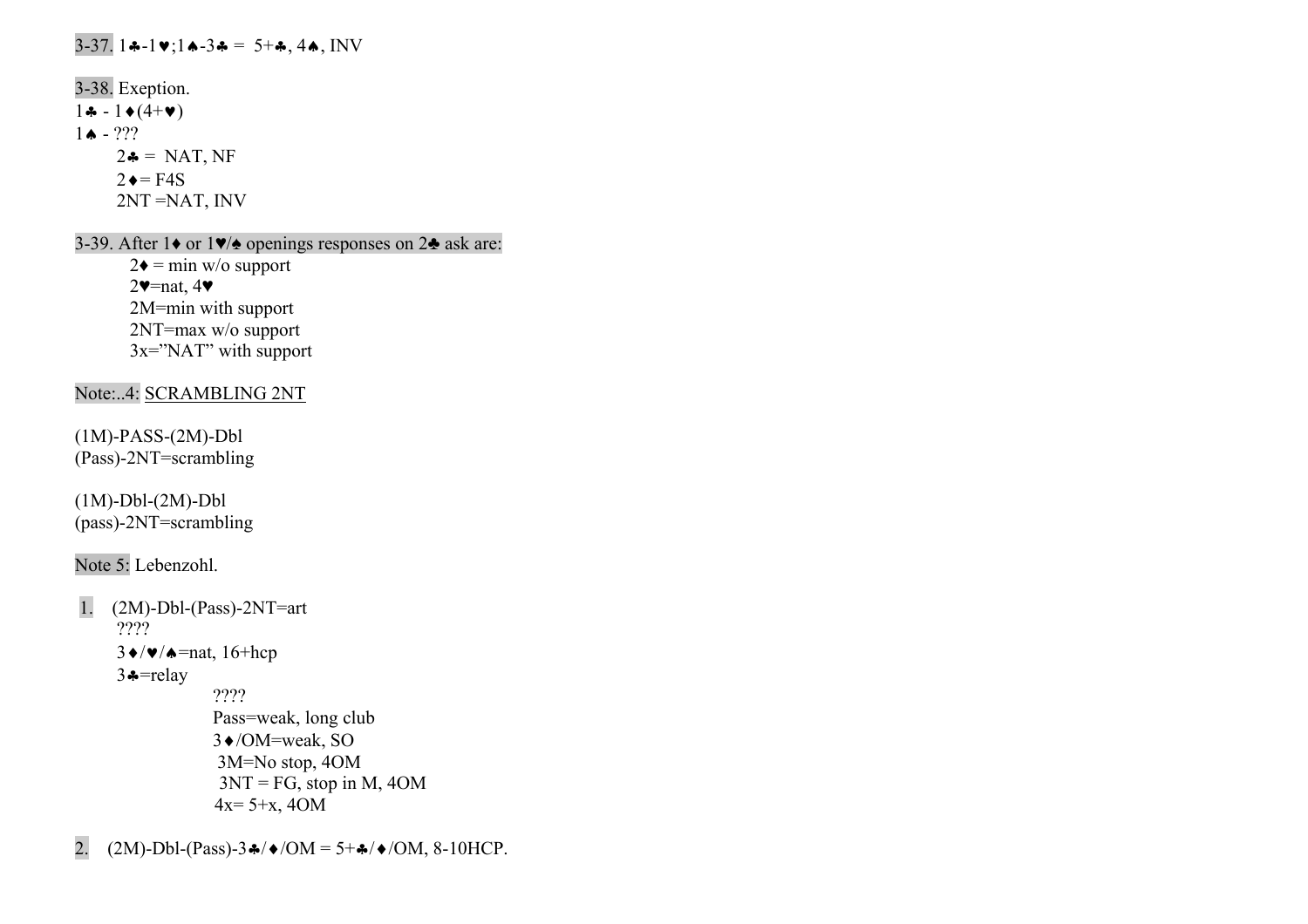3M = FG, NO OtherM, NO stop in M. 3NT = FG, NO Other M, Stop in M

# Note 6: BAD-GOOD.

1.  $1x - (Pass/1 level bid) - Pass or bid - (2 level bid)$ 2NT = shows weak hand and long suit or fit in partner's suit  $3x$  = shows good hand

2. 1x-(2y)-pass-(pass) 2NT= bad-good Note:..7: Opp Dbl 1M.  $1 \blacktriangleright$ -(Dbl)-1NT=TRF  $\clubsuit$ .  $2 \div = \text{TRF} \div$ .  $2 \rightarrow$ =fit, constr, could be INV.  $2\blacktriangleright$  = fit, weak.  $2 \triangle = \text{mini}$  SPL. 2NT=Jacoby  $3 \cdot \rightarrow$  = Bergen's raises, 4-4  $3 \vee$ =PRE, 4cards in  $\vee$ .  $3NT =$  $3 \bigtriangleup / 4 \bigtriangleup / \bigtriangleup = \text{suit} + \text{FIT}$  $1 \bigstar$ -(Dbl)-1NT=TRF  $\bigstar$ .  $2 \cdot = TRF \cdot$ .  $2 \rightarrow TRF \bullet$ .  $2 \cdot \text{Fit}$ , constr.  $2 \triangle = \text{fit}, \text{weak}.$  2NT=Jacoby  $3 \cdot \rightarrow$  = Bergen's raises  $3 \vee = \text{miniSPL}$ .  $3 \triangle = PRE$ , 4cards in  $\triangle$ . 3NT=strong raise to 4♦, 13-15hcp, 4♦333.  $4 \clubsuit / \triangleleft = \text{suit} + \text{FIT}$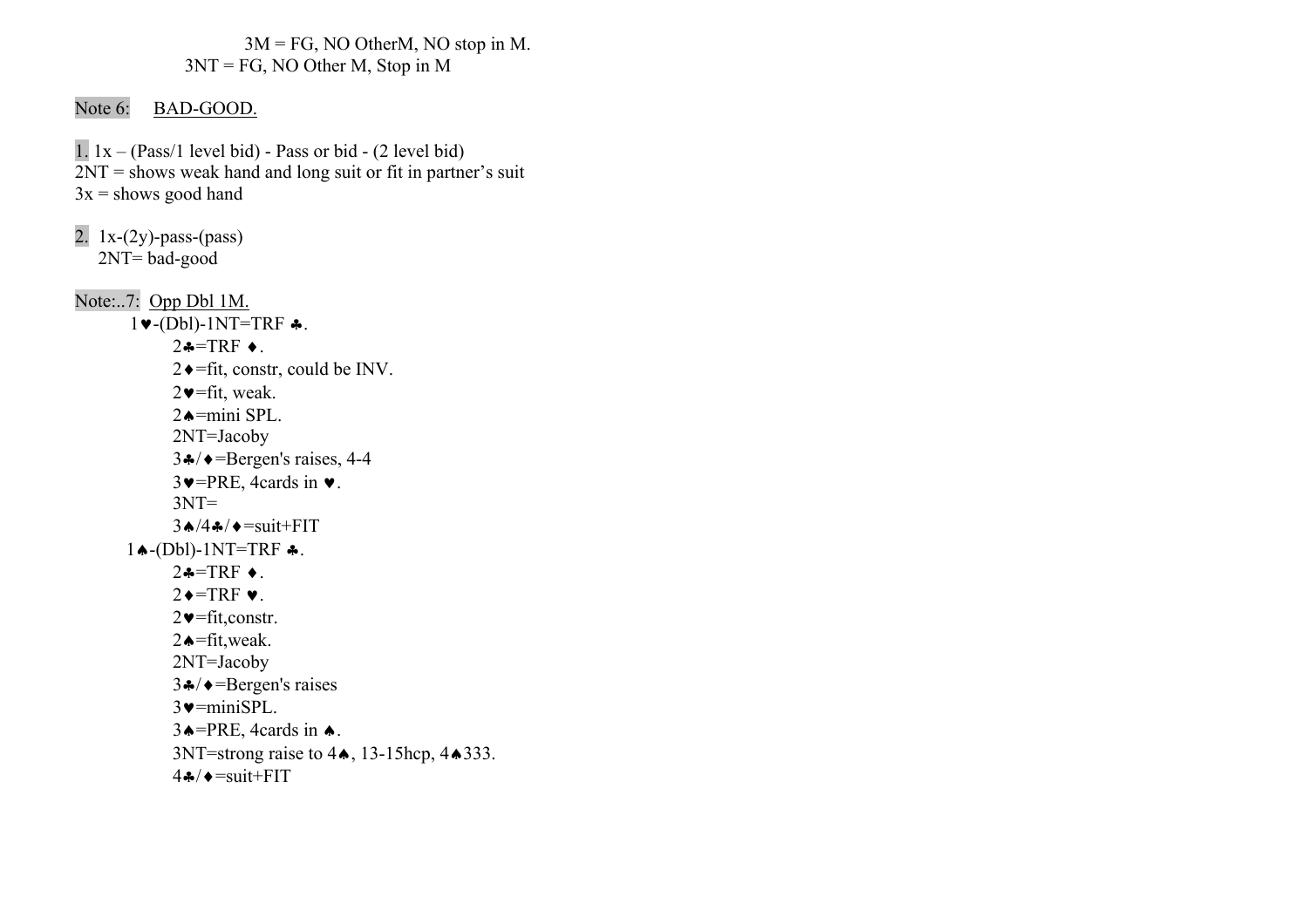Note:..8: Forcing pass.

1. PASS FORCES if we are in forcing game situation.

```
2. THE PASS on opponent's 4♠ in a competitive auction is NOT forcing. 
Example: 
1\blacktriangleright-(1\blacktriangle)-DBL-(2\blacktriangle)
3(-3*)-4v-(4*)
```
Pass=NO FORCE

3. IF an invitational bid in competitive auction has been accepted the PASS FORCES only 5level. Examples:  $1M-(2x)-2NT-(3x)$ 

 $4y-(5x) - PASS$ 

 $1M-(2x)-2NT-(3x)$ 4M-(5x)-PASS

 $1M-(2x)-2NT-(3x)$  $4x-(5x)$ -PASS

 $1M-(Db1)-3$  ♦  $!-(3/4x)$  $4M-(5x)-PASS$ 

4. After preemt is raised to five over a takeout double.

```
(3x)-DBL-(5x)-PASS= FORCING
Pass-(3x)-DBL-(5x)PASS
```
(Pass)-Pass-(3x)-DBL  $(5x)$ -PASS

PASS indicates at least five-level interest if doubler has NO minimum hand. DOUBLE indicates a poor hand (could be 0 hcp). PASS then pull to suit is strong.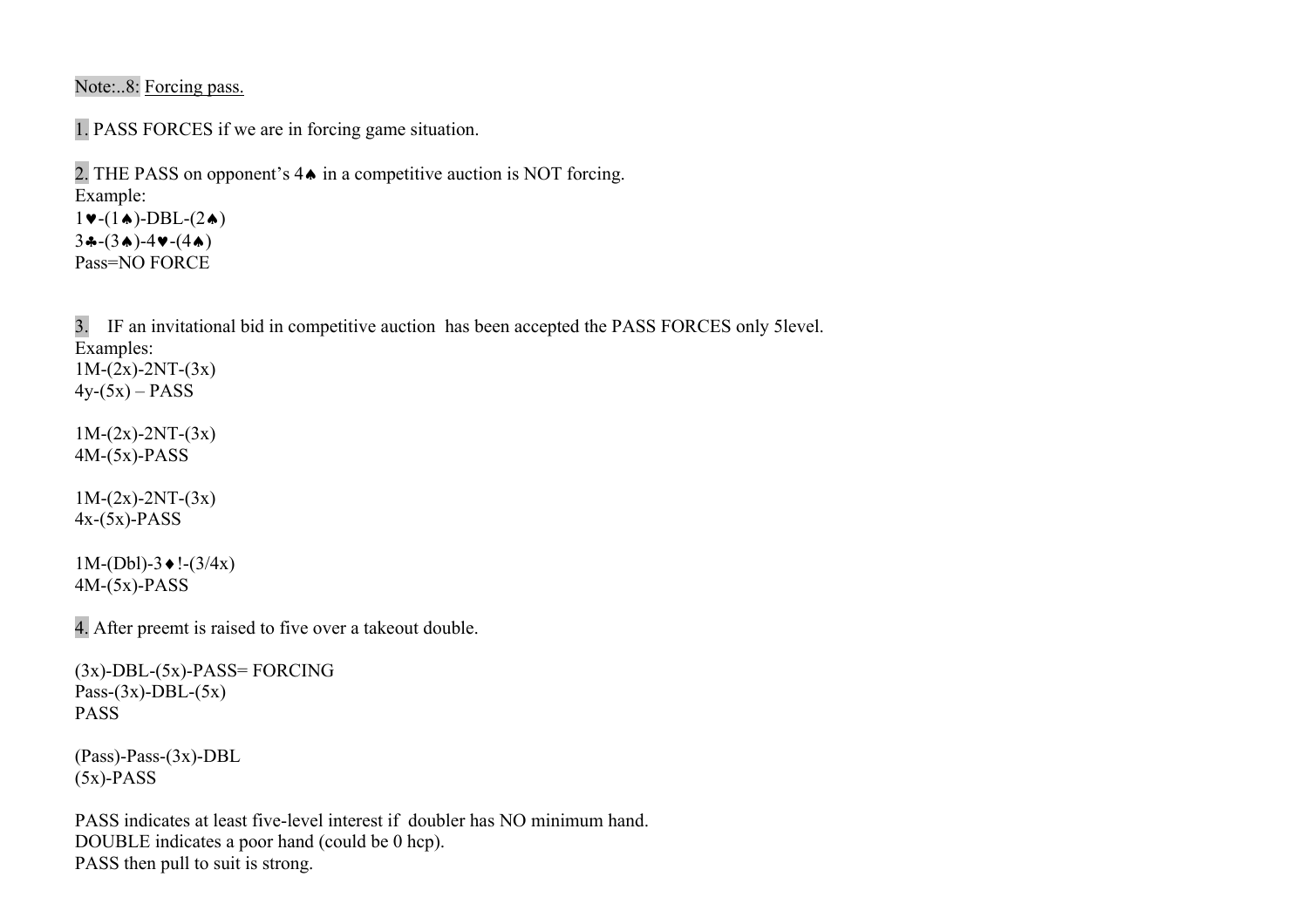Five-level bid is positive but based on distribution.

# Note 9: After OPP 1♣/♦/♥/♠ opening and Dbl.

9-1.  $(1\cdot)-Dbl-(Pass)-??$  $1 \rightarrow$ =Nat, 0-8  $1 \vee = \text{Nat}, 0 - 8$  1♠=Nat, 0-8  $1NT = 6-9$  $2\clubsuit = 5 + \spadesuit, 9 +$  $2 \bullet = 4 + \bullet, 9 +$  $2\bullet = 4 + \bullet$ , 9+  $2\bullet = 4 + \bullet 4 + \bullet$ , invit 2NT=Nat, INV  $3 \triangleq$  = asks stop  $\triangleq$  $3\bullet/\bullet/\bullet = 6+\bullet/\bullet/\bullet$ , 5-8

### 9-2. <u>(1◆)-Dbl-(Pass)-??</u>

1 
$$
\bullet
$$
=Nat, 0-8  
\n1  $\bullet$ =Nat, 0-8  
\n1 NT = 6-9  
\n2  $\bullet$  = 4+ $\bullet$ , 0-8  
\n2  $\bullet$  = 4+ $\bullet$ , 9+  
\n2  $\bullet$  = 4+ $\bullet$ , 9+  
\n2  $\bullet$  = 5+ $\bullet$ , 9+  
\n2 NT = Nat, INV  
\n3  $\bullet$  = 6+ $\bullet$ , 5-8  
\n3  $\bullet$  = asks stop  $\bullet$   
\n3  $\bullet$  = 6+ $\bullet$ , 5-8  
\n3  $\bullet$  = 6+ $\bullet$ , 5-8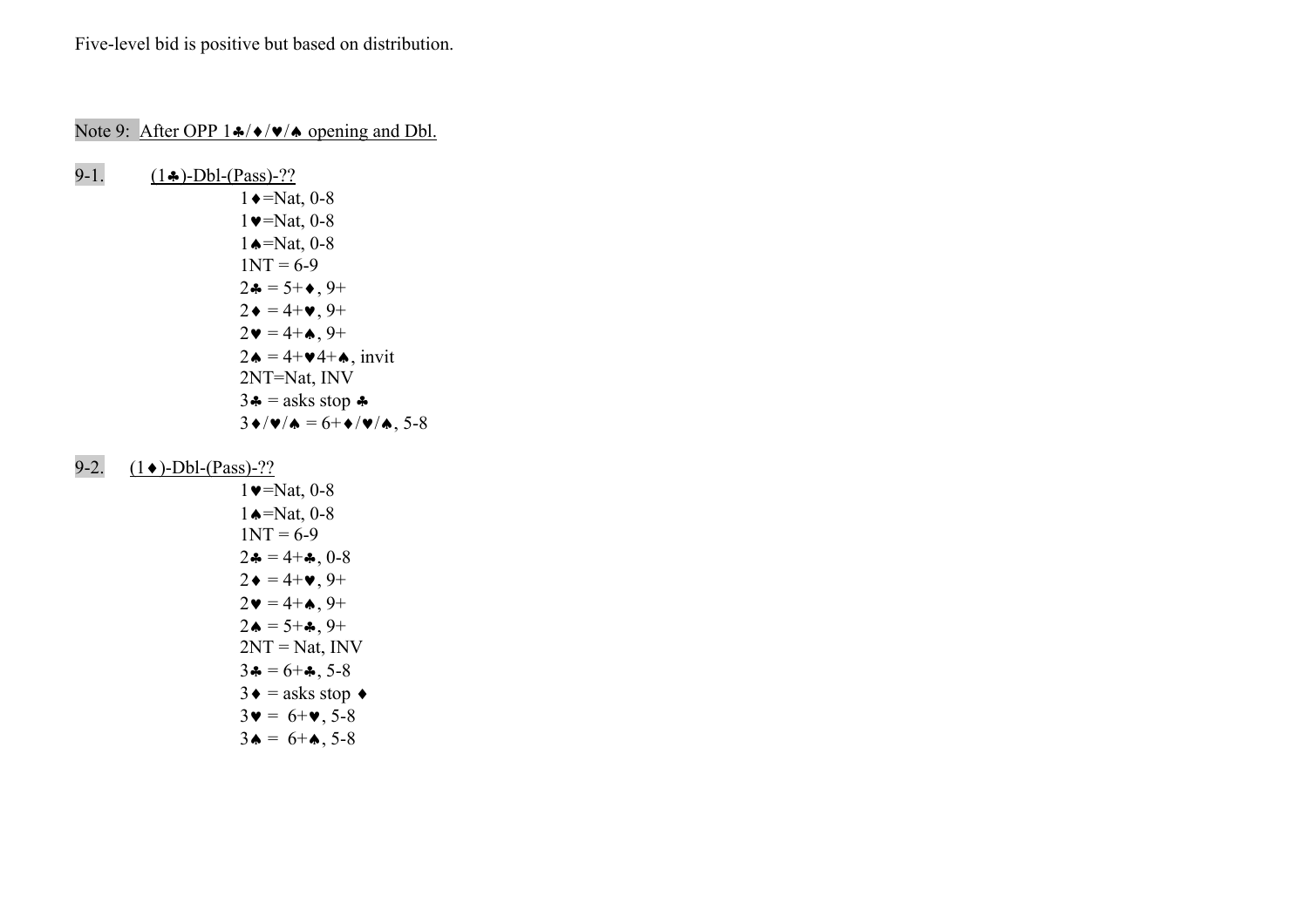- 9-3.  $(1 \bullet)$ -Dbl-(Pass)-??
- $1 \triangleq N$ at, 0-8  $1NT = 6-9$  $2\clubsuit$  = Nat, 0-8  $2 \triangleleft = \text{Nat}, 0 - 8$  $2 \cdot = 4 + \cdot 9 +$  $2 \cdot = 5 + 2 \cdot 9 +$  $2NT = Nat$  $3\clubsuit = 5 + \spadesuit, 9 +$  $3 \triangleleft = PRE$  $3\mathbf{v}$  = asks stop  $\mathbf{v}$  $3\bullet = \text{PRE}$
- 9-4.  $(1 \bullet)$ -Dbl-(Pass)-??
- $1NT = NAT$  $2\cdot\sqrt{\bullet}$  /  $\bullet$  = NAT, 0-8  $2 \triangleleft = 1$ ) 5+ $\triangleleft$ , 9+; 2) 4 $\triangledown$ , FG  $2NT = NAT$  $3 \clubsuit = 5 + \spadesuit, 9 +$  $3 \bullet = 5 + \bullet, 9 +$  $3\mathbf{v} = 4\mathbf{v}$ , invit  $3\bullet$  = asks stop  $\bullet$ .

9-5.  $(2\bullet)$  – Dbl – (Pass) - ???  $2\blacklozenge/\blacktriangledown/\blacktriangle = 0.8$  hcp,  $4+\blacklozenge/\blacktriangledown/\blacktriangle$  $2NT = NAT$ , NF  $3\clubsuit/\blacklozenge/\blacktriangledown = TRF \blacktriangledown/\blacktriangledown/\blacktriangle, 9+hep$  $3\spadesuit$  = ask stop  $\clubsuit$ , FG

9-6. With a minimum double partner will just accept the transfer. With a 15+hcp hand or a very well-fitting hand doubler will find a different bid. Examples:

 $(1\blacklozenge)$ -Dbl-(Pass)-2 $\blacklozenge$ =TRF  $\blacktriangleright$ (Pass)-???  $2\blacktriangledown$ =min, 3-4 $\blacktriangledown$ .  $3\blacktriangledown=14$ hcp,  $4\blacktriangledown$ , INV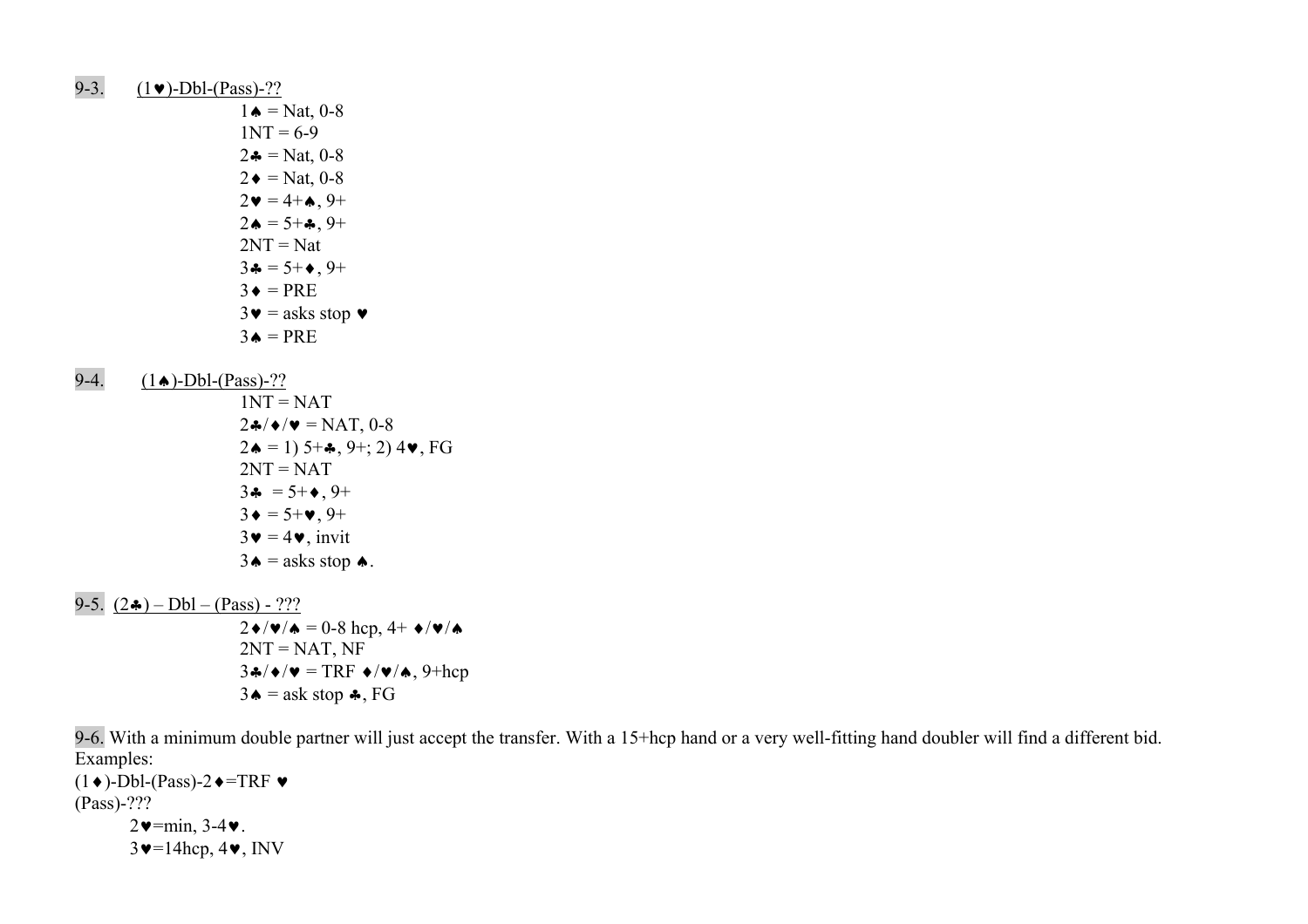$3 \rightarrow 15-18$ ,  $3+\bullet$ , asks stop.

 $(1\bullet)$ -Dbl-(Pass)-2 $\bullet$ =TRF  $\bullet$ , 9+hcp  $(Pass)-2 \blacklozenge-(Pass)-2 \blacktriangledown=4 \blacktriangledown 5 \blacklozenge$ , FG

 $(1\clubsuit)$ -Dbl-(Pass)-2 $\bullet$ =TRF  $\bullet$ , 9+hcp  $(Pass)-2 \vee -(Pass)-3 \vee =4 \vee 5 \vee, INV$ 

### Note 10: COMPETITIVE DOUBLES

As rule double from unlimited hand in competitive bidding is invitation to play game.

Examples:

1.  $1 \cdot (P) 2 \cdot (2*)$ DBL= INV,  $6\blacktriangledown$  $1 \bullet (P) 2 \bullet (3 \clubsuit)$ DBL=INV, 6♥

2.  $(1\bullet)-p-(1\bullet)-2\bullet$ (3♦)-Double=fit,INV

Note:..11: MISER (MInor Suit Encryptyd Raises).

1. 1 $\bullet$  -(1 $\bullet$ )- ???  $Dbl = 4 + \bullet$ , F1  $1 \cdot = 4 + \cdot$  $1 \triangle = 3 + \clubsuit$ , 6-9hcp. 1NT=NAT, NF. 2♣=4+♣, 10+HCP, NO stopper in  $\triangleleft$  $2 \cdot = 4 + \cdot 10 + HCP$ , stopper in  $\cdot$ .  $2\blacktriangledown$ = NAT, NF.  $2 \triangle = \text{NAT}$ , NF.  $2NT = 0-6HCP, 5+A$ .  $3 \cdot = 7 - 9$ HCP,  $5 + \cdot$ .  $3 \triangleleft =$  SPL, 5losers  $3\blacktriangleright/\blacktriangle$  = nat, to play, NF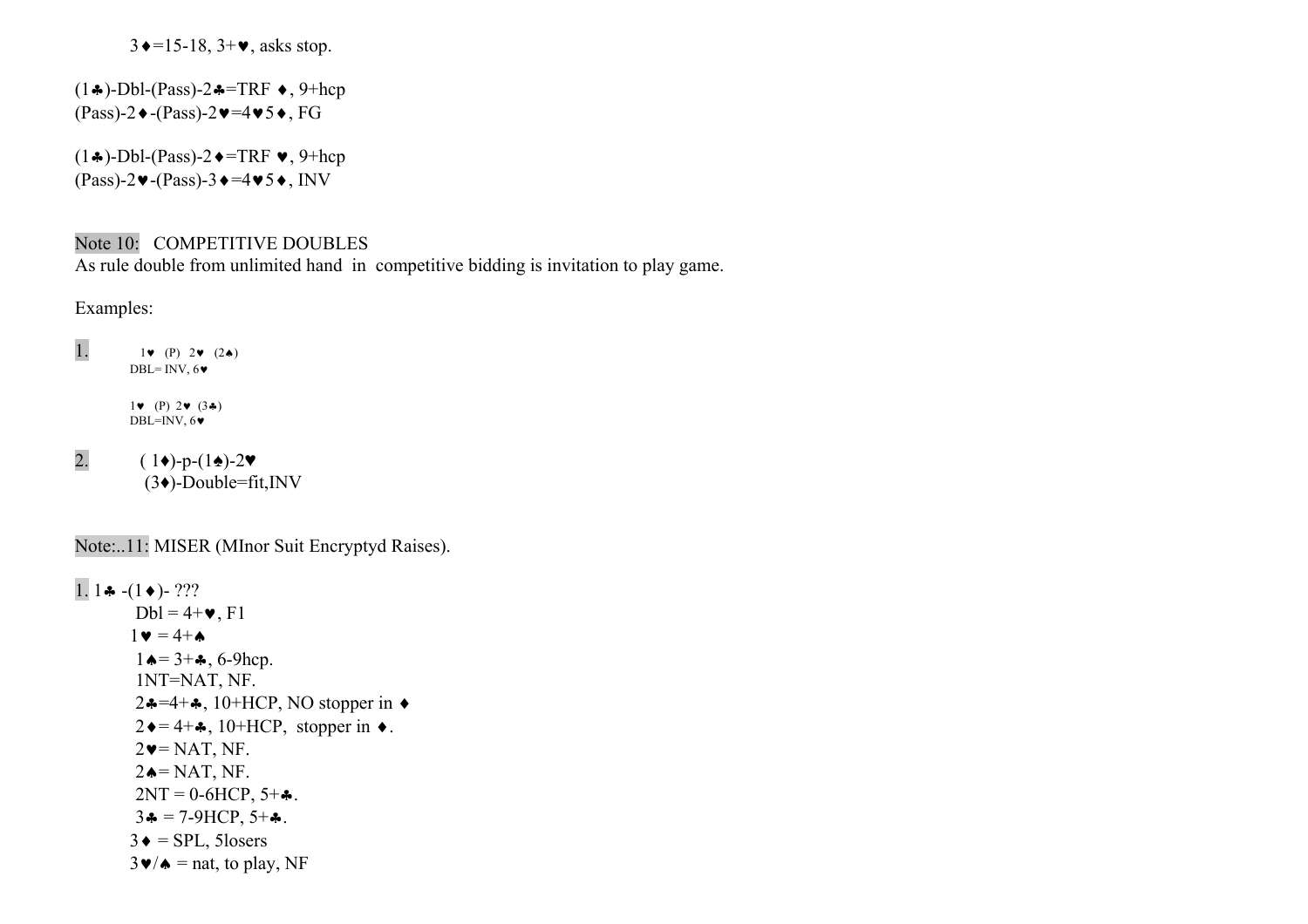$3NT =$  to play, NF  $4 \cdot = \text{PRE}, 6 + \cdot$  $2.1$  &  $-(1 \vee)$ - ???  $Dbl = 4 + \spadesuit, F1$  $1 \triangle = 4 \clubsuit, 6 \text{-} 9$ hcp. 1NT=NAT, NF.  $2 \div = \text{TRF}$  to  $\div$ .  $2 \rightarrow 4 + 4$ , 10+HCP, NO stopper in  $\bullet$ .  $2\blacktriangledown = 4 + \clubsuit$ , 10+HCP, STOPPER in  $\blacktriangledown$ .  $2 \triangleleft NAT$ , NF.  $2NT = 0 - 6HCP, 5 + .$  $3 \clubsuit = 7 - 9$ HCP,  $5 + \clubsuit$ . 3. 1 $\clubsuit$  -(1 $\spadesuit$ )- 1NT=NAT, NF.  $2 \div = \text{TRF}$  to  $\div$ .  $2 \rightarrow$  TRF to  $\bullet$ .  $2\blacktriangleright = 4 + \clubsuit$ , 10+HCP, NO stopper in  $\spadesuit$ .  $2 \triangle = 4 + \clubsuit$ , 10+HCP, STOPPER in  $\spadesuit$ .  $2NT = 0.6 HCP, 5+A.$  $3 \clubsuit = 7 - 9$ HCP,  $5 + \clubsuit$ . <u>1♣ -(1♠)- 2♠-(pass)</u> <u>3▲=STOP</u> 4. 1◆ - (1♥) -DBL=4+▲  $1 \bullet = 5 + \clubsuit, F1.$  1NT=NAT, NF.  $2 \cdot = 4 + \bullet$ , 6-9HCP.  $2 \rightarrow = 4 + \bullet$ , 10+HCP, NO stopper in  $\bullet$ .  $2\blacktriangleright 4+\blacktriangleright$ , 10+HCP, stopper in  $\blacktriangleright$ .  $2 \triangleleft NAT, NF.$  2NT=0-6HCP, 5+ ♦  $3 - 6 + 4$ , NF.  $3 \rightarrow = 7-9$ HCP,  $5+\rightarrow$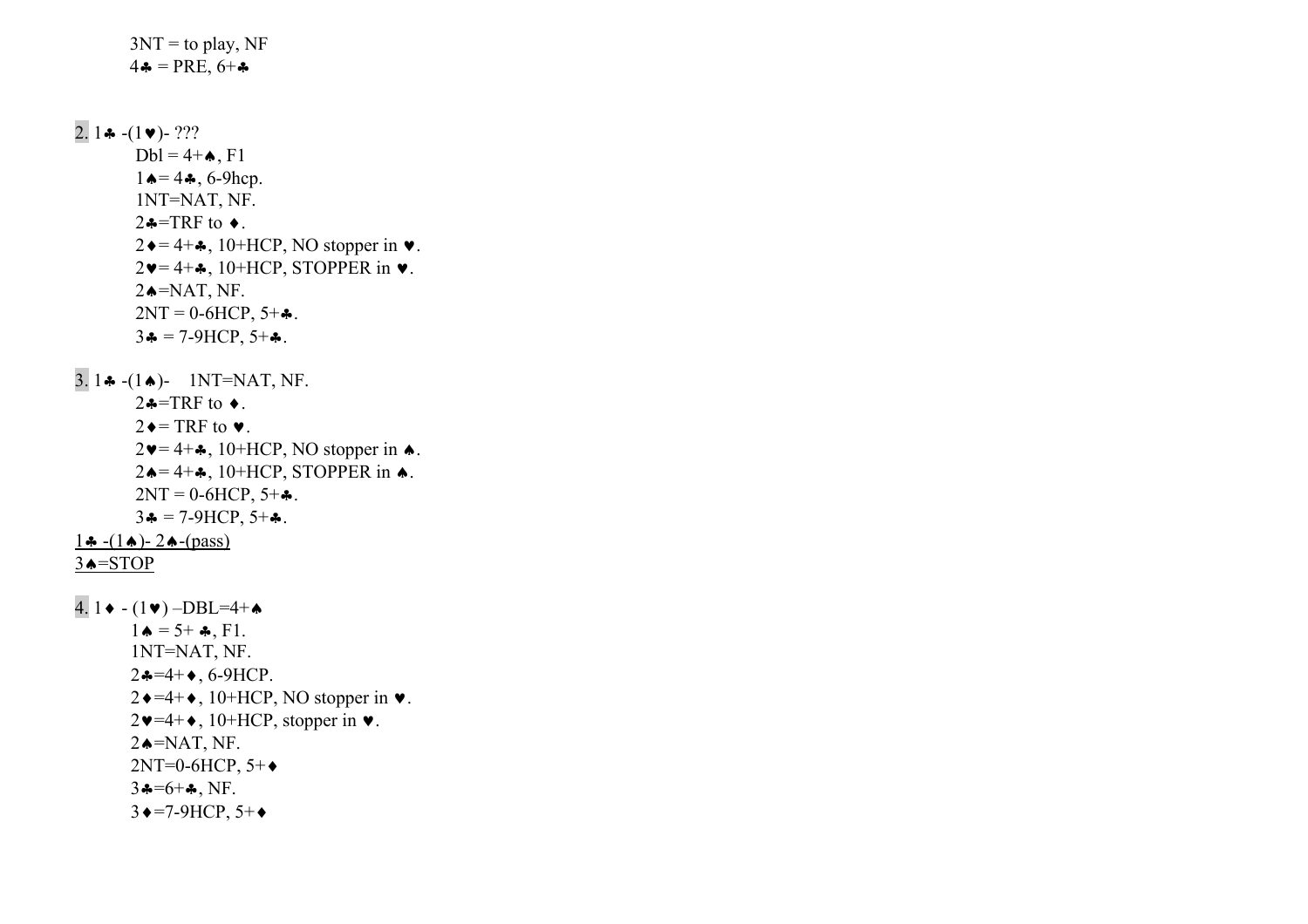$5.1 \cdot (1 \cdot) - DBL = 4 + \cdot$  1NT=NAT, NF.  $2\clubsuit = 5 + \clubsuit$ , 10+ hcp.  $2 \triangleleft = \text{TRF}$  to  $\blacktriangledown$ .  $2\blacktriangleright 4+\blacktriangleright$ , 10+HCP, NO stopper in  $\blacktriangleright$  $2\triangle = 4 + \diamond$ , 10+HCP, stopper in  $\triangle$ .  $2NT=0$ -6hcp,  $5+\bullet$  $3 - 6 +$ , NF.  $3 \rightarrow = 7 - 9$ HCP,  $5 + \rightarrow$ 

 $6.1 \bullet - (2 \clubsuit) - 2 \bullet = TRF \bullet$  $2 \vee = TRF \triangle$  $2\spadesuit = 4 + \spadesuit$ , NO Stopper ♣  $2NT= 0-6HCP, 5+\bullet$  $3 - 4 + 1$ , Stopper  $\clubsuit$  $3 \triangleleft = 7-9, 5+\bullet.$ 

7. Other examples:

1 $\clubsuit$  - (1 $\spadesuit$ ) – Dbl – (pass) 1NT– (pass)-??  $2\clubsuit = \text{NAT}$  $2 \triangleleft = F1$  $1 \cdot (-1 \cdot ) - 2 \cdot (-p \cdot )$  $2\blacklozenge$ -(pas)-2 $\blacktriangleright$ / $\blacktriangle$  = nat, 5+ $\blacktriangleright$ , 4 $\blacktriangleright$ / $\blacktriangle$ , FG  $1 \cdot (-1 \cdot )$ -dbl- $(2 \cdot )$ 2NT= Bad Good 1♣ - (dbl) - 1♥\* - (2♥) ?? pass Dbl = support double,  $3\spadesuit$  $2 \triangle = 4 \triangle$ , 12-14

 $2NT = Bad Good$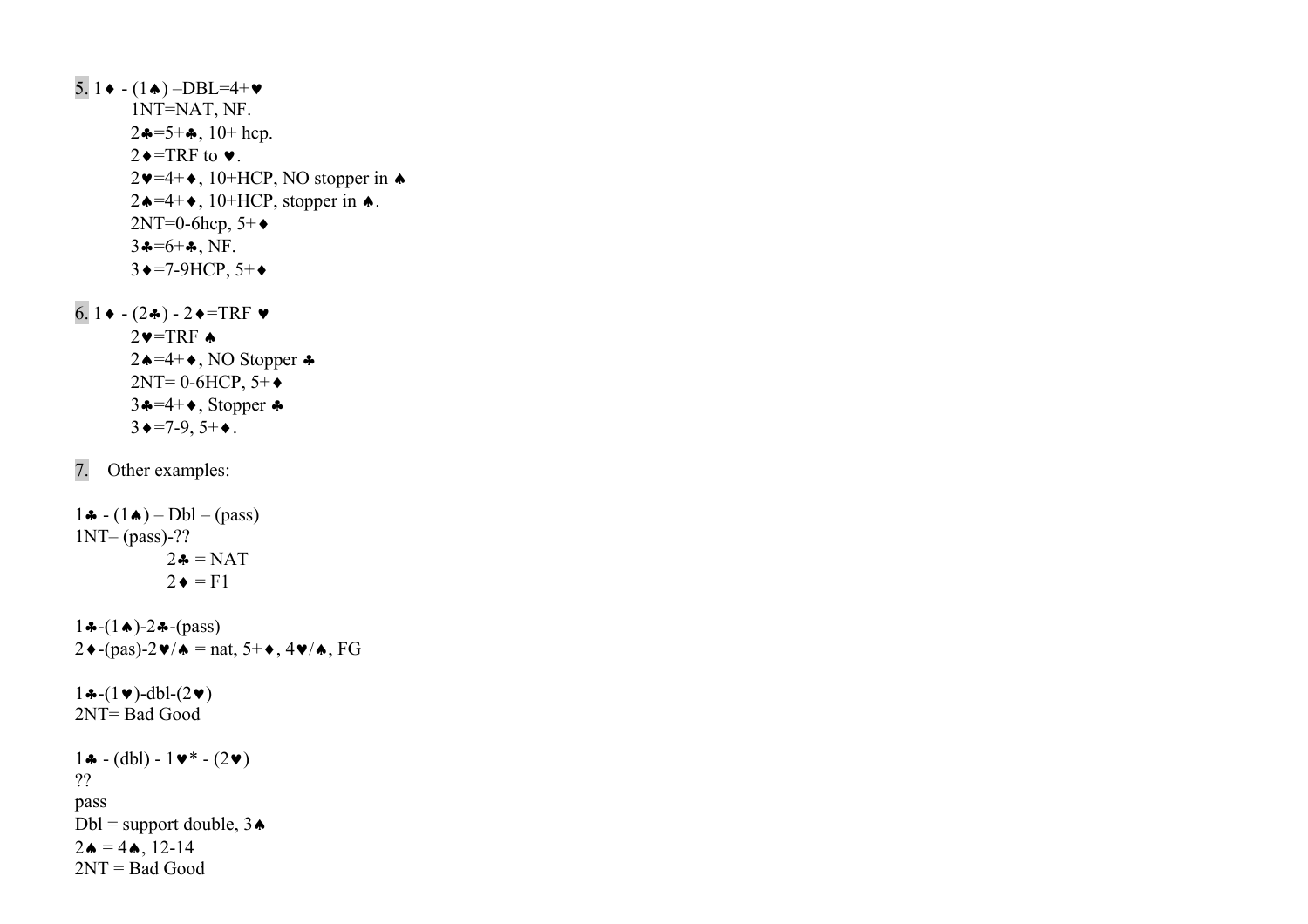```
3\clubsuit = 6 + \clubsuit, 15-17hcp, NF
3\bullet = reverse, 4+\bullet, 5+\bullet, F1
3\mathbf{v} = asks \mathbf{v} stop, FG
3\spadesuit = 4\spadesuit, 6 losers
3NT = to play, NF
1 \cdot (-1) \cdot (-1) N T - (2 \cdot )?? pass 
Dbl = Take Out 
2\blacktriangledown/\blacktriangle = reverse, 4\blacktriangledown/\blacktriangle, 5+\clubsuit2NT = Bad Good 
3 - \text{nat}, 15 - 17hcp, NF
3\bullet = asks stop \bullet, F1
1 \cdot (-2 \cdot = NAT) - ????
                     2\blacklozenge/\blacktriangledown/\blacktriangle=\text{NAT} .
                     Dbl=NEG 
1 \cdot 4 + (2NT^* = two \, suited) - ?? pass 
                               Dbl = penalty, defense against at least one of their suits 
                              2NT(i f possible) = nat, INV
                              3-in-partner's-suit = to play, NF
                              the lower cue-bid = art, raise partner suit, INV+the higher cue-bid = art, the unclaimed suit, INV+3-in-unclaimed-suit = nat, GF
                              3NT = nat, NF
1 \cdot (- (pass) - 1 \cdot (-2 \cdot )??
```
2NT = Bad Good  $Dbl =$ extra values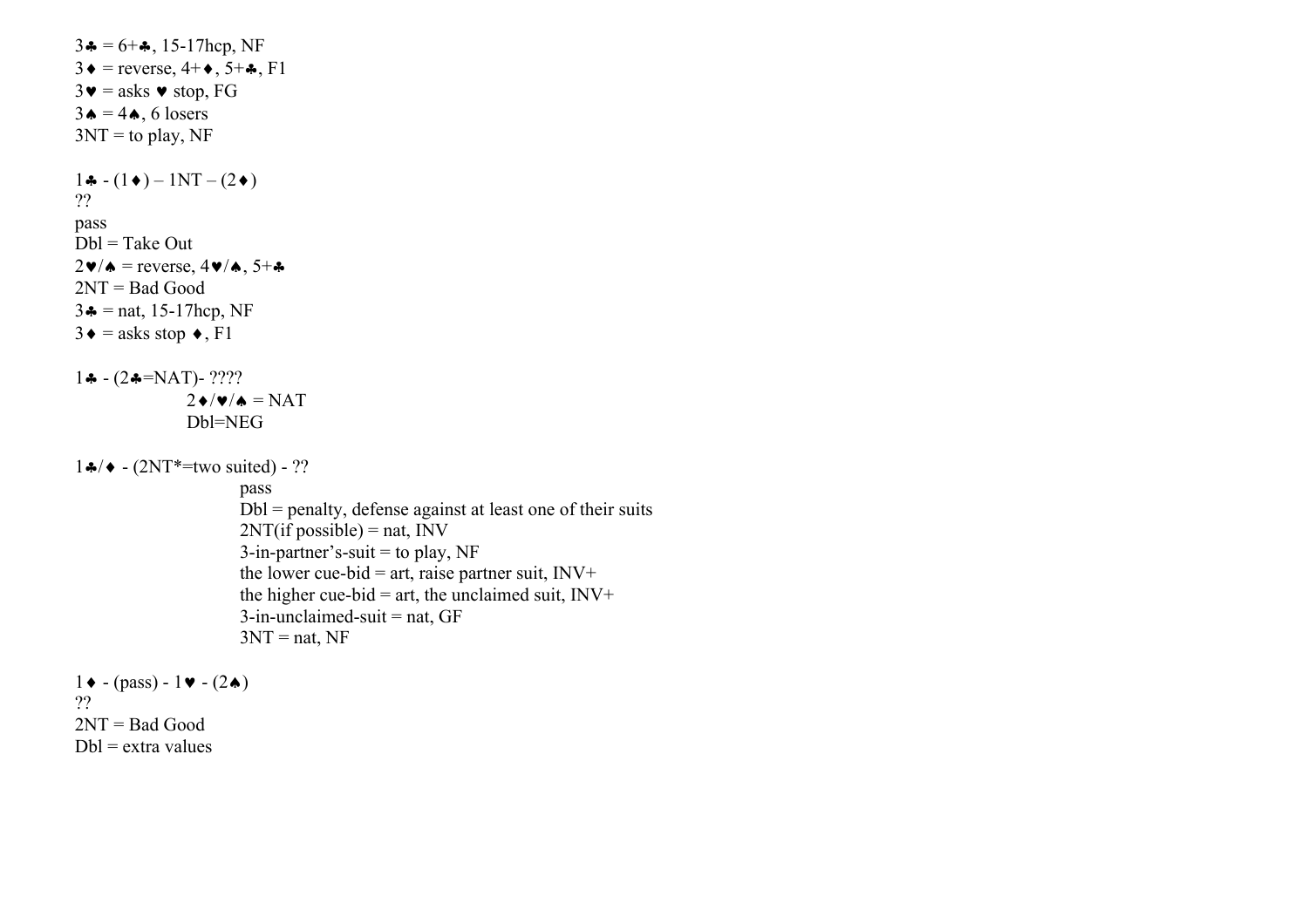# Note:..12: "DONT"

 $2\clubsuit/\blacklozenge-2\blacktriangledown/\blacklozenge=$ Pass or correct.

# 2♦-2♠

 $2NT = \bullet$  better m  $3\clubsuit/\bullet=\clubsuit/\bullet$  better  $\blacktriangledown$ 

- (1NT)-2♣/♦-(Dbl)-Rdbl=ask bid another suit  $2 \div \sqrt{\mathbf{v}} = NAT$
- (1NT)-DBL-(RDBL)-2♣/♦/♥/♠=NAT Pass=to suit

 $(1NT)$ -Dbl- $(pass)$ - ??  $2\bullet/\bullet/\bullet = \text{NAT}$ 

 $(1NT)$ -Dbl- $(2x)$ -Dbl = to suit

Note 13: After OPP's preemptive

 $(2\spadesuit) - ?$ 

 $Dbl = T/O$ , 14+ HCP (then Lebensohl, Note 22)  $2NT = bal, 15-18, NF$  $3\cdot\sqrt{4}$   $\sqrt{v}$  = Nat overcall, NF  $3\spadesuit$  = asks  $\spadesuit$ -stop, solid minor  $3NT =$  to play, good stop, solid minor or strong bal hand, NF  $4\clubsuit = 5 + -5 +$ ,  $\clubsuit - \blacktriangledown$  $4 \bullet = 5 + -5 + 6 \bullet - \bullet$  $4\bullet$  = nat, to play, NF  $4\bullet = \bullet + \text{minor}, \text{very strong}, \text{F1}$  $4NT = art$ , minors,  $F1$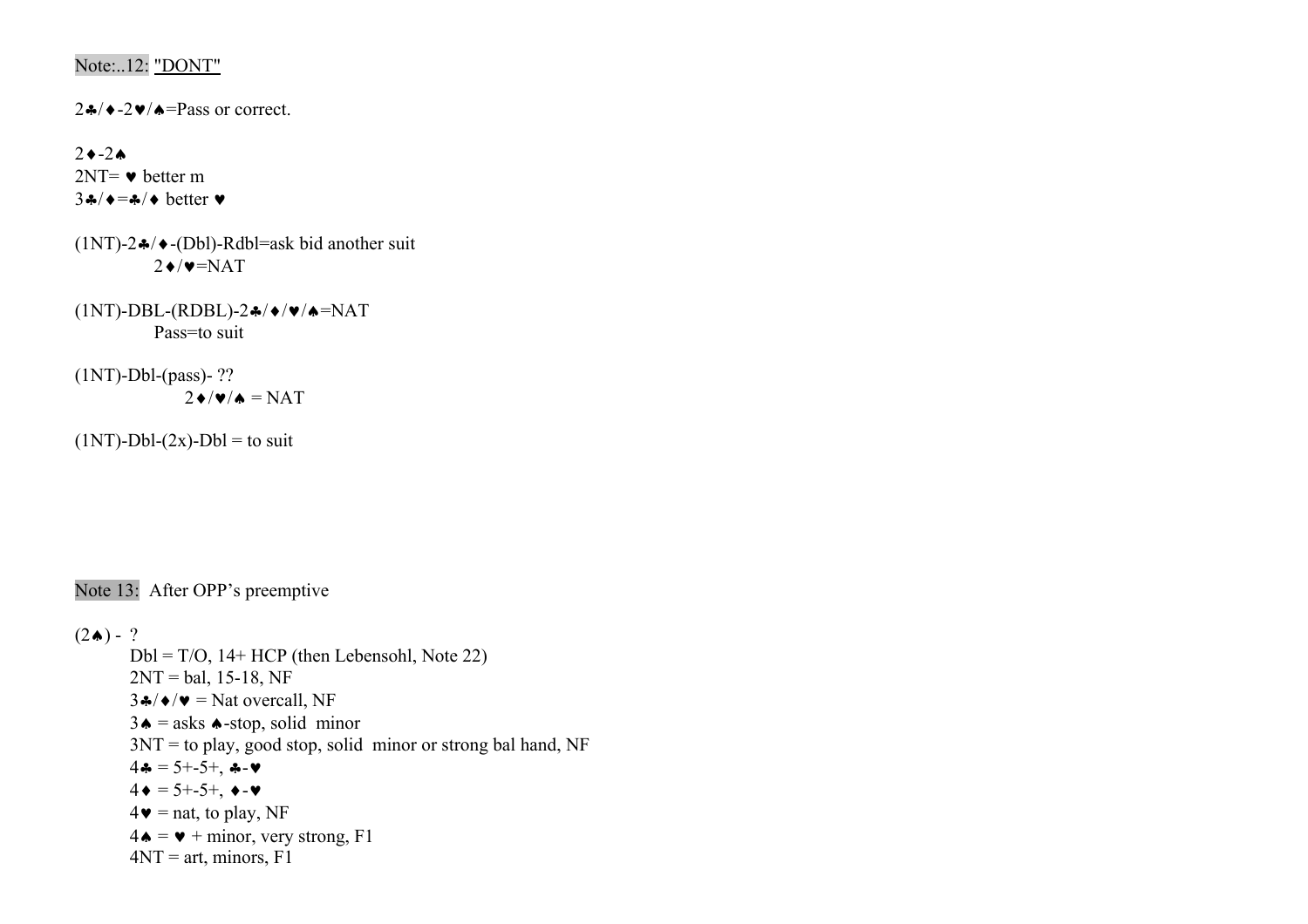$(3\clubsuit)$  - ???  $Dbl =$  strong hand, penalty oriented, sign-off  $3 \cdot \text{F} = \text{art}$ , T/O, strongish: partner should go game with 5+ hcp and a fit  $3\blacktriangledown/\blacktriangle =$  nat,  $6+\blacktriangledown/\blacktriangle$ , 12-16hcp, NF  $3NT =$  to play, 16+hcp (could be long  $\triangleleft$ ) 4 $\clubsuit$  = art, 5+ $\blacktriangleright$  - 5+ $\spadesuit$ , FG  $4\bullet$  = art, 5+ $\bullet$  - 5+  $\bullet$ / $\bullet$  (could be 6+ $\bullet$  - 4 $\bullet$ / $\bullet$ ), FG  $4\blacktriangleright\blacktriangle$  =nat,  $\blacktriangleright\blacktriangle$  / $\blacktriangle$ , to play, NF.  $(3 \bullet) - ?$ ??

 $Dbl = T/O$ , 15+hcp  $3\blacktriangledown/\blacktriangle = \text{nat}, 6+\blacktriangledown/\blacktriangle, 12-16$ hcp, NF  $3NT =$  to play, 16+hcp (could be long  $\clubsuit$ ) 4 $\hat{A}$  = art, 5+ $\hat{A}$ - 5+  $\hat{V}$  (could be 6+ $\hat{A}$  - 4 $\hat{V}$ ) FG  $4 \rightarrow$  = art,  $5+\rightarrow$  -  $5+\rightarrow$ , FG  $4\blacktriangleright/\blacktriangle$ =nat,  $\blacktriangleright/\blacktriangle$ , to play, NF.

```
(3 \vee) - ???
          Dbl = T/O, 15+hcp
          3\spadesuit = nat, 6+\spadesuit, 12-16hcp, NF
          3NT = to play, 16+hcp (could be long minor)
          4\clubsuit = art, 5+\clubsuit- 5+\spadesuit (could be 6+\clubsuit - 4\spadesuit) FG
          4 \cdot = art, 5+\cdot = 5+\cdot (could be 6+\cdot = 4\cdot), FG
          4\blacktriangleright = art, two-suiter with \blacktriangle, F1.
          4\spadesuit = nat, to play
4NT = minors
```
 $(3\vee) - 4\vee - (pass) - ?$ ??  $4\spadesuit$  = to play 4 $\spadesuit$  $4NT = art$ , which minor?, FG  $5 \div =$  art, to play in overcaller's minor, NF  $5 \triangleleft = \text{nat}$ , NF  $5\blacktriangleright$  = art, sets  $\blacktriangle$ , ST, F1.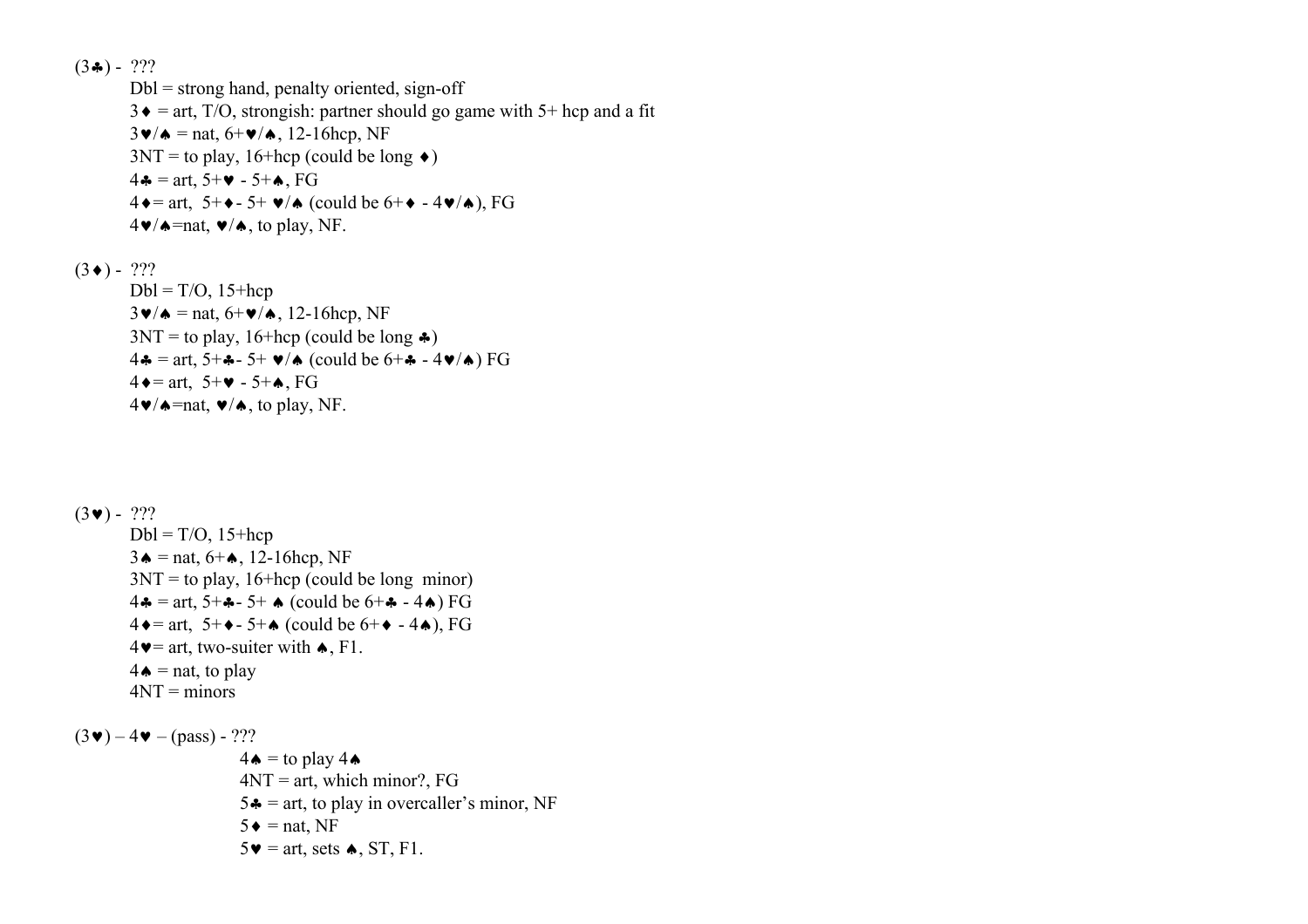$(3 \spadesuit) - ?$ ??

 $Dbl =$  strong hand, penalty oriented, sign-off  $3NT =$  to play, 16+hcp (could be long minor)  $4\clubsuit = T/O$ , two- or three-suited, F1  $4 \triangleleft =$  nat,  $6+\triangleleft$ , unbal.  $4\blacktriangleright$  = nat, to play  $4\bullet$  = art, two-suiter, 5+minor, 5 $\bullet$  (could be 6-4)  $4NT =$  minors

They open a gambling 3NT.  $(3NT) - ?$ ??  $(3NT) - pass - (pass) - ?$ ??

> $Dbl = penalty$  oriented, strongish, sign-off  $4\clubsuit$  = art, T/O, majors, FG  $4\bullet$  = nat, NF  $4\blacktriangleright/\blacktriangle$  = nat, to play, NF.

Note:..14: Jacoby. 1M-2NT:

 $3\clubsuit$  = Minimum, 11-15.

 $3\blacklozenge =$  No splinter, some extra values, suitable for slam.

- $3\Psi$  = Other Major splinter, extra values.
- $3\spadesuit$  = Diamond splinter, extra values.
- $3N = Club$  splinter, extra values
- $4X = 5$ -card suit to A or K, extra values.

After 1M-2NT-3♣ : 3♦ asks. Opener's rebids:

 $3\blacktriangledown$  = some splinter.  $3\blacklozenge$  asks: low, middle, high;  $4\blacklozenge$  = spade splinter, slammish,  $4H =$  spade splinter, bad.

 $3\spadesuit = 6322$ 

 $3N = 5332$  | Not bad for slam.

4 $\clubsuit$ , 4 $\spadesuit$ , 4 $\blacktriangledown$  /3 $\spadesuit$  = side suit in 5422 hand

 $4M = No$  splinter, bad for slam.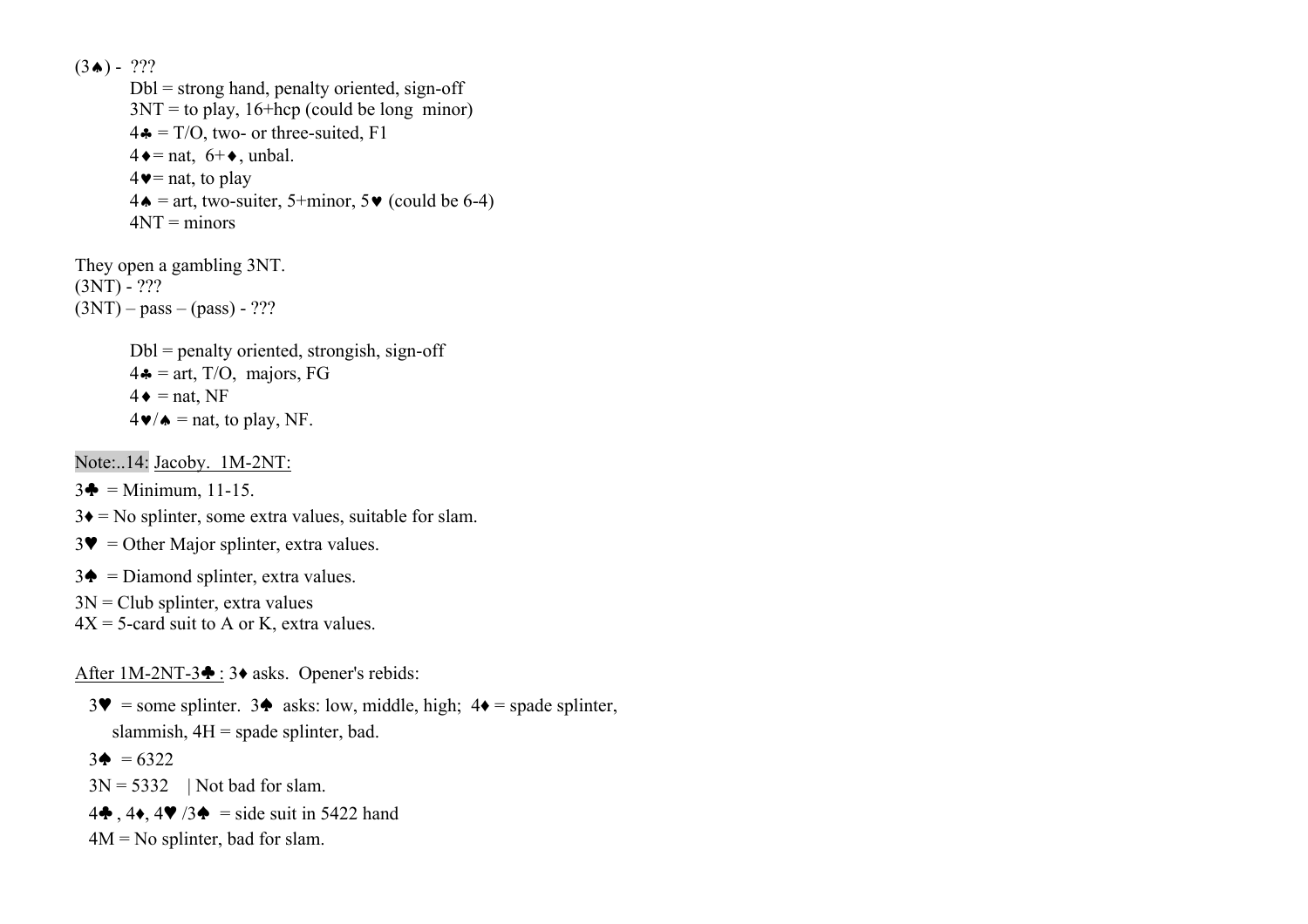1M-2NT-3 $\triangleq$  -3M = Slam interest opposite max + splinter. Show splinter with max (AKxxx,x,xxx,KOxx) else bid 4M.

After 1M-2NT-3♦: 3♥ asks. Opener's rebids:

 $3\spadesuit = 6322$ .

 $3N = 5332$ .

4 $\clubsuit$ , 4 $\clubsuit$ , 4 $\blacktriangleright$  = side suit in 5422 hand

Subsequent cue-bidding normal except early signoffs show unsuitable or minimum hands and do not deny specific controls.  $3NT =$  cue bid see note24.

Note 15: The minor suit opening bid.

```
Responses to 1 \blacklozenge - opening.
 15-1. 1♦ - ?? 
                        pass 
                       1\blacktriangleright = nat, 4+\blacktriangleright, F1
                       1 \triangle = \text{nat}, 4+\triangle, \text{F1}1NT = bal, 6-10 hcp, NF
                       2\clubsuit = nat, 5+\clubsuit, FG
                       2\bullet = inverted minor, 4+\bullet, 10+hcp, F1
                       2\mathbf{v}/\mathbf{A} = FG, very good 6+\mathbf{v}/\mathbf{A}, one suiter
                       2NT = weak raise, 0-6hcp, 5+\bullet3\clubsuit = \text{nat}, 6+\clubsuit, 10-11hcp, INV
                       3\bullet = weak raise, 7-9hcp, 5+\bullet3\blacktriangledown/\blacktriangle = SPL, FG, 10-12hcp
15-2. 1 \cdot -1 \cdot ?? 1 \triangle = new suit, 4 \triangle, F1
           1NT = bal, 12-14hcp
           2 \cdot \bullet = \text{nat}, 4 + \bullet, \text{NF}2 \bullet = \text{nat}, 6 + \bullet, 12 - 15 \text{hcp}
```

```
2\mathbf{v} = 4\mathbf{v}, 12-14hcp, 7-8 losers
```

```
2\bullet = SPL, 5 losers
```

```
2NT = FG, 18 + hcp, 6 + \diamond
```

```
3\clubsuit = 5 + \clubsuit - 5 + \spadesuit, 14-17hcp
```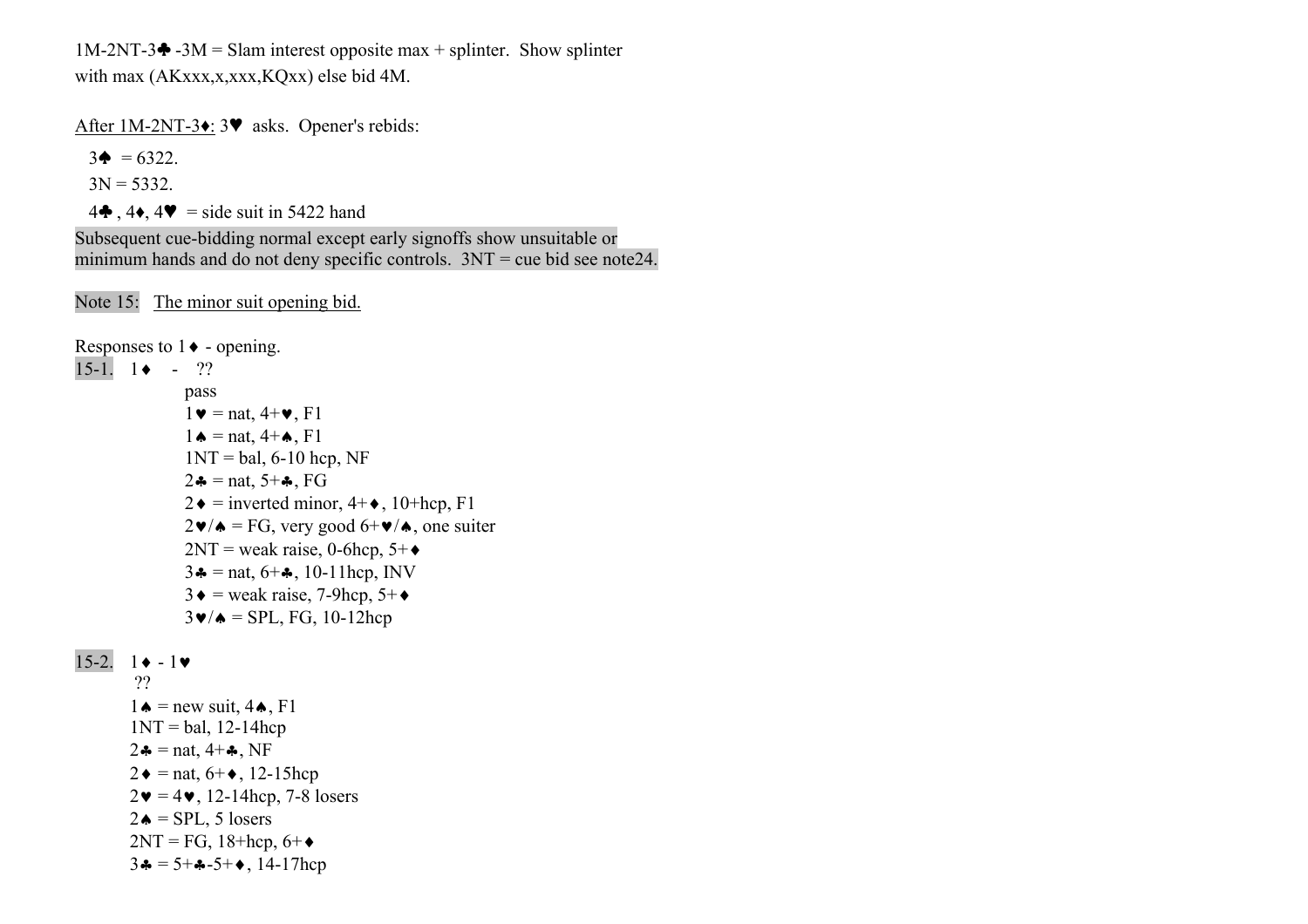$3 \bullet = \text{nat}, 6 + \bullet, 14 - 17 \text{hcp}$  $3\blacktriangledown = 4\blacktriangledown$ , 6losers  $3 \triangle$  =  $3NT = nat$ , solid  $\bullet$ , NF  $4\bullet$  = SPL, 5losers  $4\bullet$  = fit-bid, 6+ good  $\bullet$ , 4 $\bullet$ , FG  $4\bullet =$ 15-3. 1♦ - 1♥ 1NT- ?? pass  $2 \cdot \bullet$  = check back see Note 3  $2\bullet = 4 + \bullet$ , 6-9hcp  $2\mathbf{v} = 5\mathbf{+v}$ , SO 2♦ = reverse,  $4\spadesuit$ ,  $5+\blacktriangledown$ , FG 2NT = puppet see Note 3  $3\clubsuit = 5+\vee -5+\clubsuit$ , FG  $3\bullet = 5\bullet$ , 4 $\bullet$ , INV  $3\mathbf{v} = 6+\mathbf{v}$ , INV  $3\spadesuit$  = SPL, 5+ $\spadesuit$ , ST  $3NT =$  to play  $4\clubsuit =$  SPL, 5+ $\blacklozenge$ , ST  $4\bullet = NO$  SPL,  $5+\bullet$ , ST  $4\bullet$  = to play 15-4:  $1 \bullet - 2 \bullet = FG, 5 + \bullet$  ??  $2 \bullet = 5^+ \bullet$  $2\mathbf{v} = 4\mathbf{v}4\mathbf{\Leftrightarrow}$  $2 \bullet = 4 \bullet 4 \bullet$  $2NT = 4 \cdot 333$  $3\clubsuit = 4\clubsuit$ , 6L.  $3 \bullet = 6 + \bullet$ ,  $3 \clubsuit$ , 15-17HCP.  $3\blacktriangledown =$  SPL, 6L.  $3\spadesuit$  = SPL, 6L.  $3NT = 6$ , w/o  $3$ , 15-17HCP.  $4\clubsuit = 4\clubsuit$ , 5L.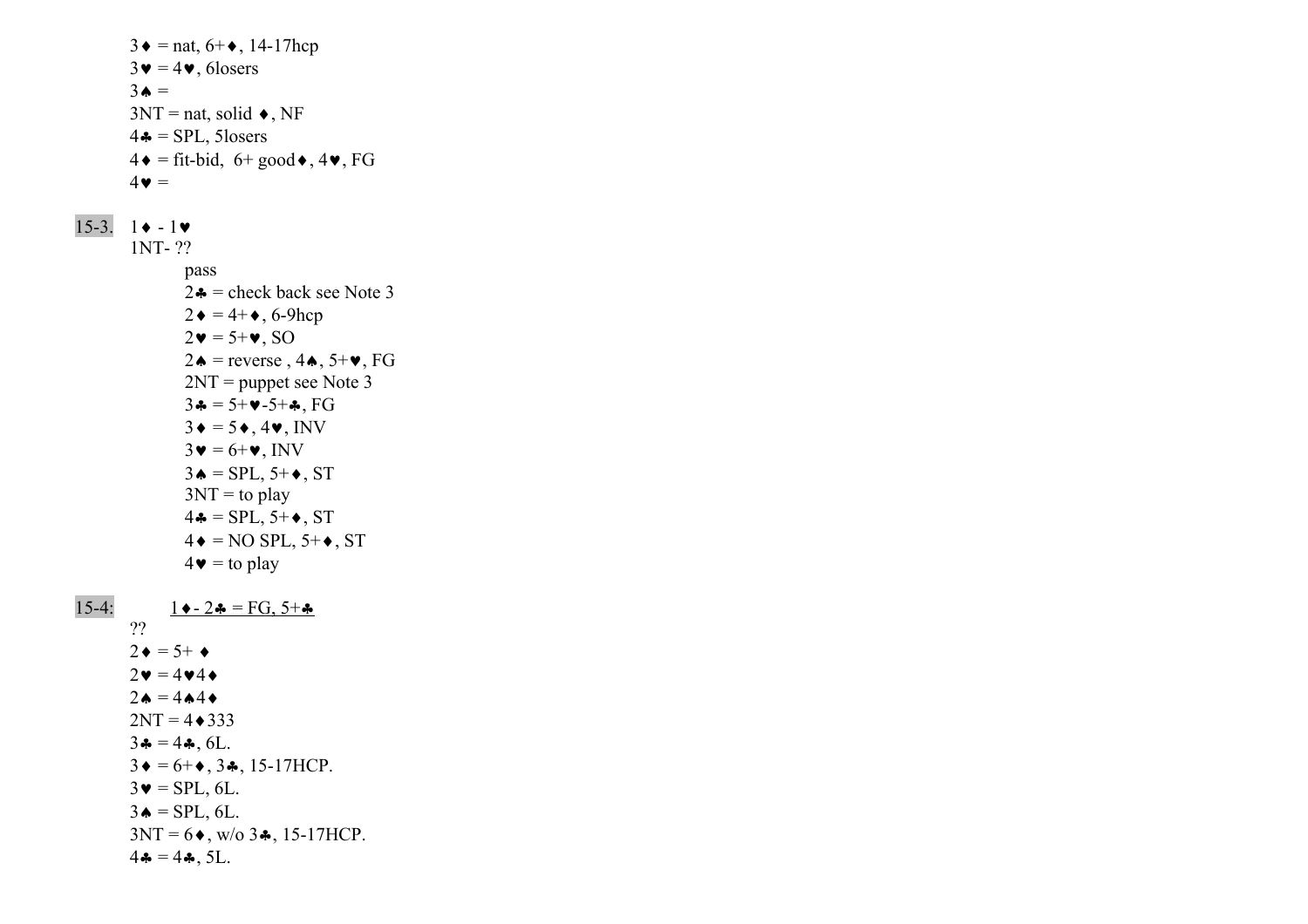$4 \bullet = 6 + \bullet$ , 4÷.  $4\blacktriangledown/\blacktriangle =$  SPL, 5L

# 15-5: 1♦-2♣  $2 \leftarrow 2$ ?  $2\blacktriangledown$ =nat,  $4\blacktriangledown$ 2  $\triangle$ =nat, 4  $\triangle$  $2NT = nat$ ,  $3\clubsuit = \text{good } 6 + \clubsuit$  $3 \bullet = \text{agreeing} \bullet$ ,  $3\bullet = \text{SPL}$  $3\bullet = \text{SPL}$  $3NT = 3 \cdot 3 \cdot 2 \cdot 5 \cdot 5 \cdot 12 - 14$ hcp.

15-6: Opener reverses:

 $1 \cdot -1 \cdot$  $2 \cdot \cdot ??$  $2\spadesuit$  = 5+ $\spadesuit$ , good hand  $2NT = art$ ,  $3\clubsuit = F4S$  $3 \bullet = 3 + \bullet$ , F1  $3\mathbf{v} = 4 + \mathbf{v}$ , F1

15-7: Inverted minors:

1♣-2♣

 ??  $2 \bullet = \text{stop in} \bullet, F1$  $2\mathbf{v}$  = stop in  $\mathbf{v}$ , NO stop in  $\mathbf{\triangleleft}$  $2\spadesuit$  = stop in  $\spadesuit$ , NO stop in  $\spadesuit$ ,  $\blacktriangledown$  $2NT = bal$ , all suits (1/2)-stops, 12-13hcp 3 $\triangleq$  = nat, 5+ $\triangleq$ , unbal, 11-12hcp  $3\blacklozenge/\blacktriangledown/\blacktriangle=\mathrm{SPL}\blacktriangleright/\blacktriangledown/\blacktriangle$  $3NT =$  to play, 14+hcp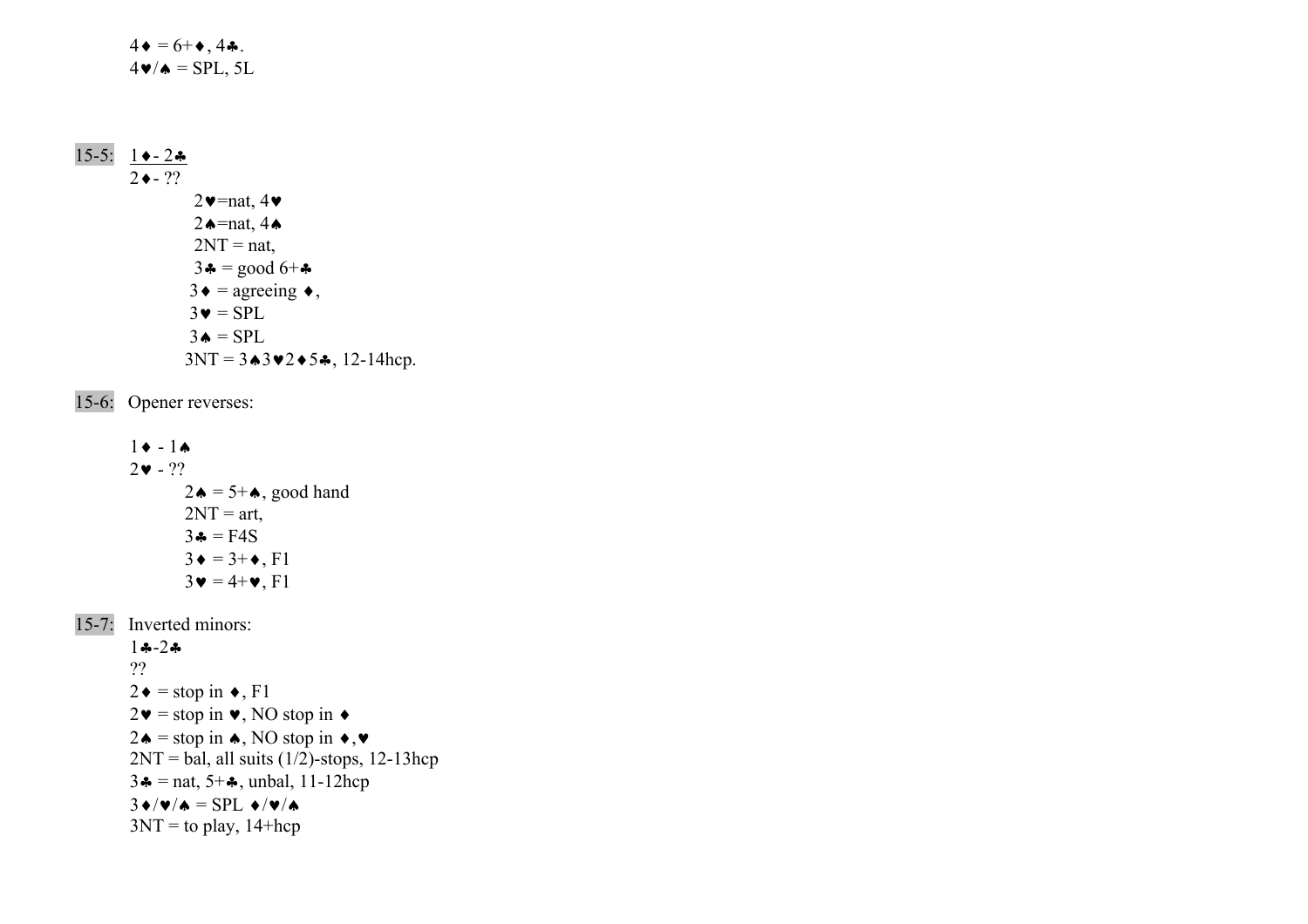```
15-8: Inverted minors: 
            1♣-2♣2 \cdot -??2\mathbf{v} = stop in \mathbf{v}, NO stop in \mathbf{\triangle}2♦ = stop in ♦, NO stop in \blacktriangleright2NT = stops in \cdot and \cdot, NF
                       3\clubsuit = \min, NF
                       3\bullet = values \bullet, at most \frac{1}{2} stops in \bullet, \bullet3\mathbf{v}/\mathbf{A} = cue bid, A or K \mathbf{v}/\mathbf{A}, 15+hcp, ST
                       3NT = to play, both \blacktriangleright, \blacktriangle stopped
15-9: Inverted minors:  1♣-2♣2\blacktriangledown-??
                       2\spadesuit = stop in \bullet, asking \spadesuit-stop!!, F1
                       2NT = stops in \triangle A, NF
                       3\clubsuit = \min, NF
                       3 \bullet = \text{stop in} \bullet, \frac{1}{2} \text{stop} \bullet3\mathbf{v} = values in \mathbf{v}, at most \frac{1}{2} stops in \mathbf{\bullet}, \mathbf{\bullet}3\spadesuit = cue-bid, A or K \spadesuit, 15+hcp, ST
                       3NT = to play
```

```
15-10: Inverted minors: 
             1♣-2♣ 2♠-?? 2NT = stops in \rightarrow, \rightarrow, NF3\clubsuit = \min, NF
                          3\bullet = stop in \bullet, \frac{1}{2} stop in \bullet3\blacktriangledown = \text{stop in } \blacktriangledown, \frac{1}{2} \text{stop in } \blacktriangleright3\spadesuit = values in \spadesuit, at most ½ stops in \blacklozenge, \blacktriangledown3NT = to play, stops in both \blacklozenge, \blacktriangledown, NF
```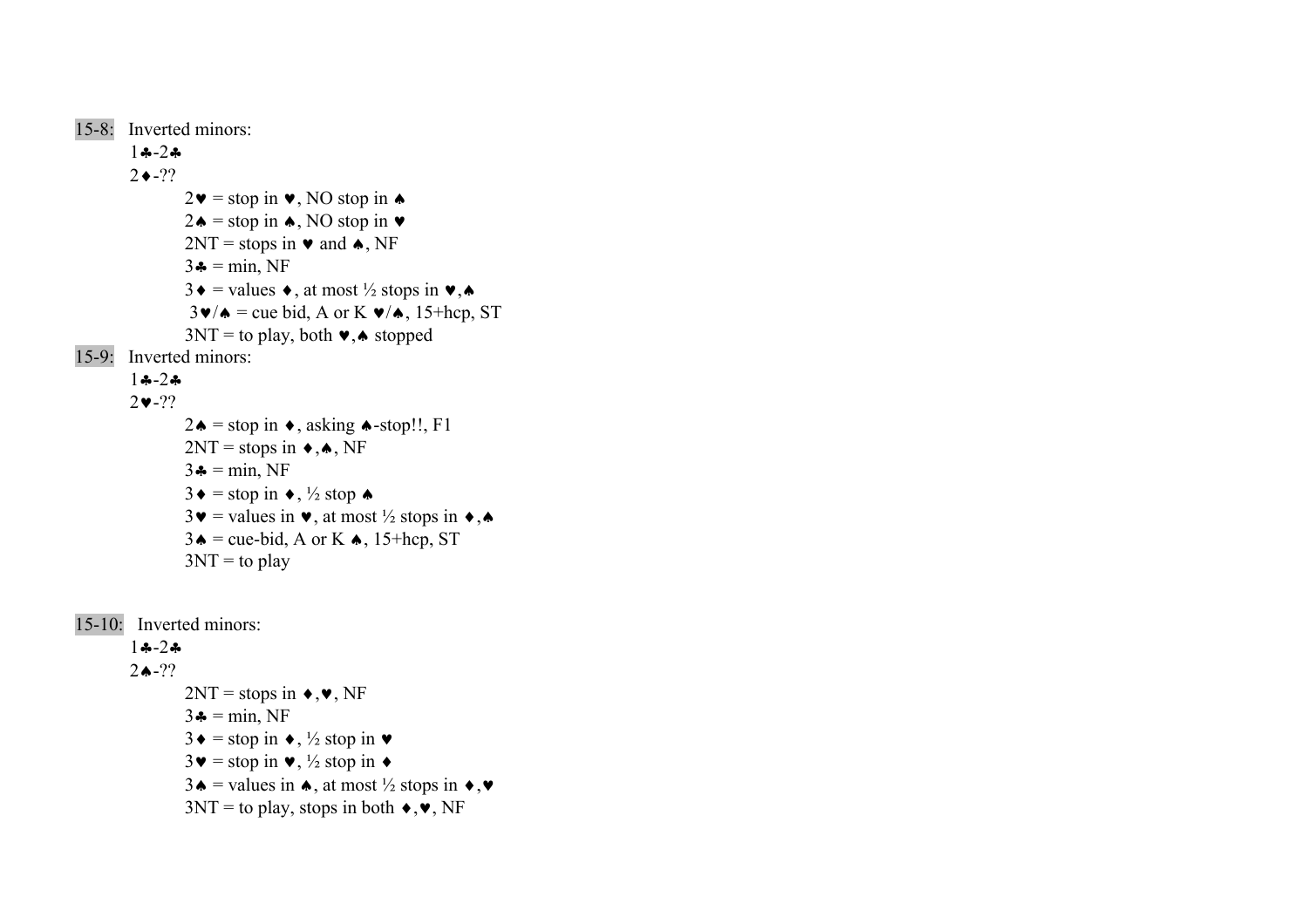```
15-11: Inverted minors: 
 1♣-2♣2 \rightarrow -2 \blacktriangledown2 \cdot \bullet = \frac{1}{2} stop in \bullet ?? 2NT = nat, \frac{1}{2} stop in \triangle, min, NF
3 \triangleq \text{ = min, NF}3 \bullet = \text{cue-bid},3 \bullet = \text{cue-bid},3 \triangle = \text{cue-bid},3NT = nat, 1/2 \triangleleft-stop, 14 + hcp15-12: T-Walsh: 
1 - 1 ?? 
1\blacktriangleright - accept, 3,4\blacktriangleright, F1
1 \triangleq \text{mat}, 4 \triangle, \text{NO } 3 \blacktriangleright, \text{F1}1NT = bal, 12-14hcp, NF
2 \cdot \bullet = \text{nat}, 6 + \bullet (3 - 1 - 4 - 5), 11 - 15 \text{hcp}, NF2 \bullet = reverse, 4 \bullet, F1
2\mathbf{v} = 4\mathbf{v}, 7 losers
2 \triangleleft = SPL, 4 \blacktriangleright, 5 losers
2NT = 6 + 4, 18+hcp, FG
3 \clubsuit = 6 + \clubsuit, 14-17hcp, NF
3 \bullet = \text{SPL}, 4 \bullet, 5 \text{losers}3\blacktriangledown = 4\blacktriangledown, 6 losers
3 \bullet =3NT = nat, solid \clubsuit4\clubsuit = fit-bid, 6+ good \clubsuit, 4\blacktriangledown, FG
```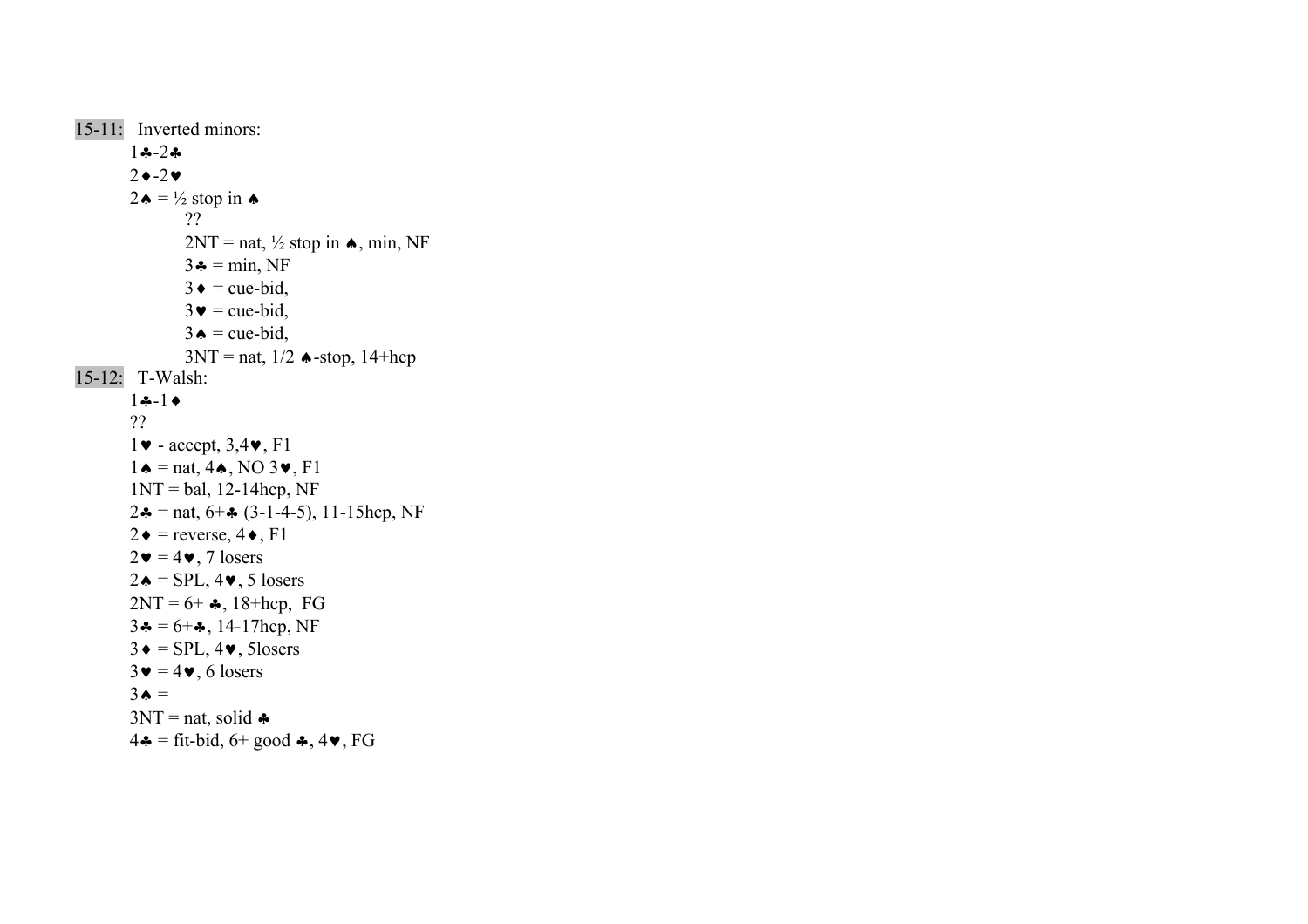```
15-13: T-Walsh: 
        1♣ - 1♦1 \bullet - ??pass = 0-3hcp
                1\spadesuit = new suit, F1, 4\spadesuit1NT = bal, 6-9 hep, 42\clubsuit = check back, Note3
                2\bullet = \text{canape}, 5+\bullet, 4\bullet, \text{NF}2\mathbf{v} = 5 + \mathbf{v}, 6-9hcp, NF
2\bullet =2NT = puppet, Note 3
                3\triangle = nat, 5+\triangle, 4\triangledown, 9-11hcp, INV
                3\bullet = 5\bullet - 5\bullet, FG
                3\mathbf{v} = 6\mathbf{+v}, INV
3\bullet =3NT = nat, 4, NF
 4♣
 4♦
                4\bullet = nat, NF
```

```
15-14: T-Walsh: 
        1♣ - 1♦1 \vee - 1 \wedge 1NT- ?? 
                2\clubsuit = nat, 4-4-1-4, NF
2\bullet = \text{F4S}2\mathbf{v} = 5\mathbf{+v}, NF
                2 \triangle = reverse, 4 \triangle, F1
                2NT = bal, INV
                3\clubsuit = 4-4-1-4, INV
```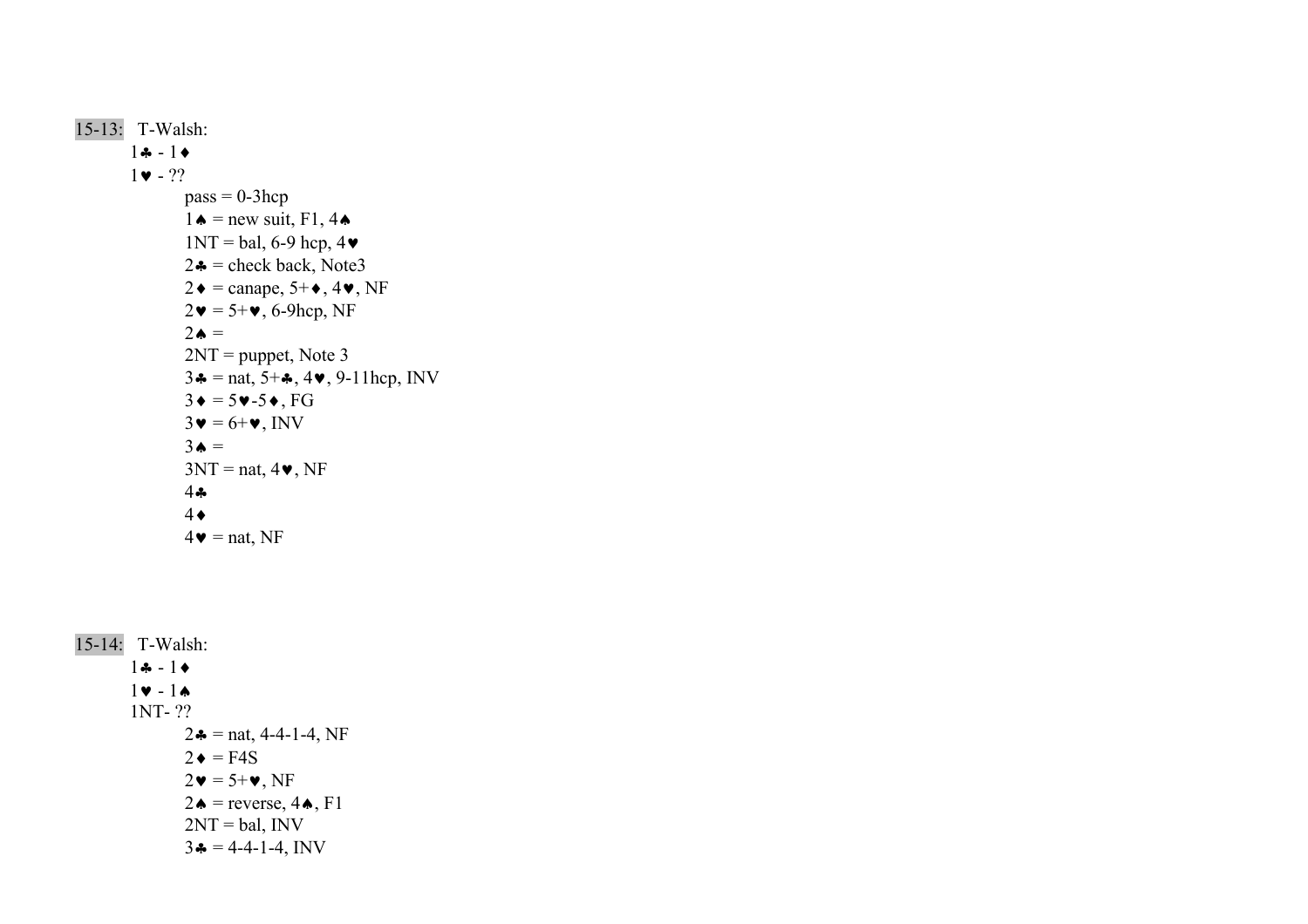```
3 \triangleleft = 4 - 4 - 5/4 - 0/1, FG
                 3\mathbf{v} = 5\mathbf{+v}, INV
                  3\spadesuit = 6\spadesuit, 5\spadesuit, FG15-15: T-Walsh: 
        1 - 11 \vee -2 \vee ??  pass=to play 2♥
        2\bullet = reverse, 4-3-1-5, 15+hcp, FG
2NT =3\clubsuit = 6 + \clubsuit, 15+hcp, F1
        3 \bullet = reverse, 1-3-4-5, 15+hcp, FG
        3\blacktriangledown = obstructive, SO
        3\spadesuit = SPL, 3\spadesuit, FG
15-16: T-Walsh: 
         1♣ - 1♦ 1NT - ?? 
                   pass 
                 2\clubsuit = check back, Note 3
                  2\bullet = nat, canape, 5+\bullet, 4/5\bullet, 6-10hcp, NF
                 2\mathbf{v} = \text{nat}, 5\mathbf{+v}, SO2♦ = reverse, 4\spadesuit, 5+\blacktriangleright, FG
                  2NT = puppet, Note 3
15-17: T-Walsh: 
         1♣ - 1♦2 - 2.
                  pass
```

```
2 \triangleleft = ART, F12\mathbf{v} = nat, 6+\mathbf{v}, NF
2♦ = reverse, 4\spadesuit, 5+\blacktriangleright, FG
2NT = bal, INV
3\clubsuit = INV
```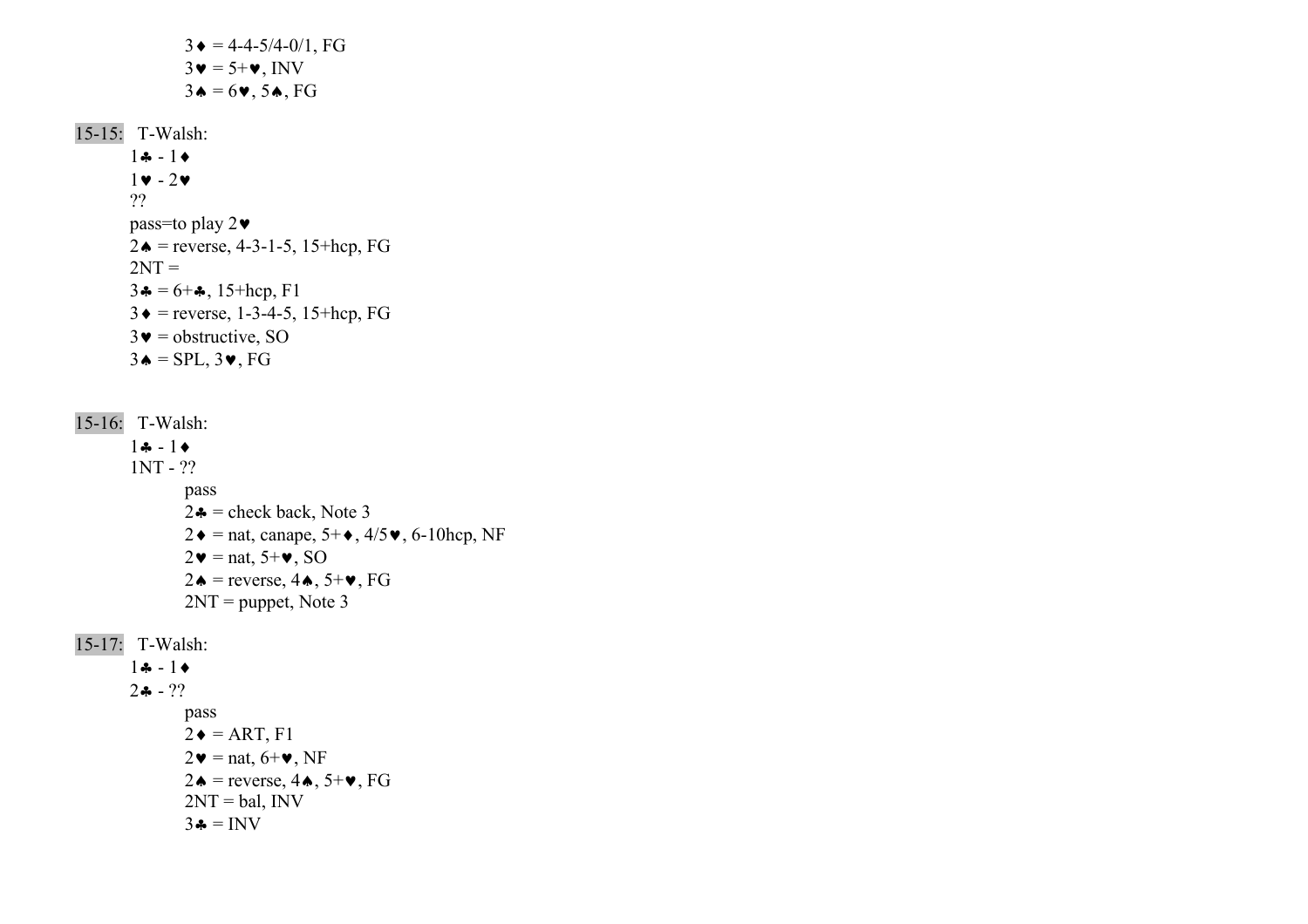15-18: T-Walsh: 1♣ - 1♦ 2♣ - 2♦ ??  $2\blacktriangledown = \min$ , secondary support, Hx $\blacktriangledown$ , NF  $2 \triangle = \text{ART}, 4 \triangle, 5 \text{ART}, 4 \triangle, 5 \clubsuit, \text{min}$  $2NT = 6$ <sup>o</sup>, max,  $3\clubsuit = 6 + \clubsuit$ , min, NF  $3 \bullet = 4 \bullet$ ,  $5 \bullet$ , max

15-19: T-Walsh: 1♣ - 1♦ 2♣ - 2♦ $2\spadesuit$  - ??  $2NT = nat$ ,  $\triangle$ -stop, 10-11hcp, NF  $3\clubsuit = 1-5-4-3, F1$  $3\bullet = 5\bullet - 4\bullet$ , 10+hcp  $3\mathbf{v} = 6\mathbf{+v}$ ,  $4\mathbf{+}$ , FG 3  $\triangle$  = raise F4S, FG 15-20: The 1♠-response to 1♣:  $1 - 1$  ??  $1NT = NO 4 \bullet$ , (semi)bal, 12-14hcp, NF  $2\clubsuit = 6 + \clubsuit (4-1-3-5, 1-4-3-5), 12-14$ hcp, NF  $2\bullet = 4\bullet$ , 12-14hcp, NF  $2\mathbf{v}$  = reverse,  $4\mathbf{v}$ ,  $5+\mathbf{A}$ ,  $16+\text{hcp}$ , F1 2♦ = reverse,  $4\spadesuit$ ,  $5+\clubsuit$ ,  $16+\text{hcp}$ ,  $F1$  $2NT = 6 + 4$ , 18+hcp, FG  $3\clubsuit = 6 + \clubsuit$ , 14-17hcp, NF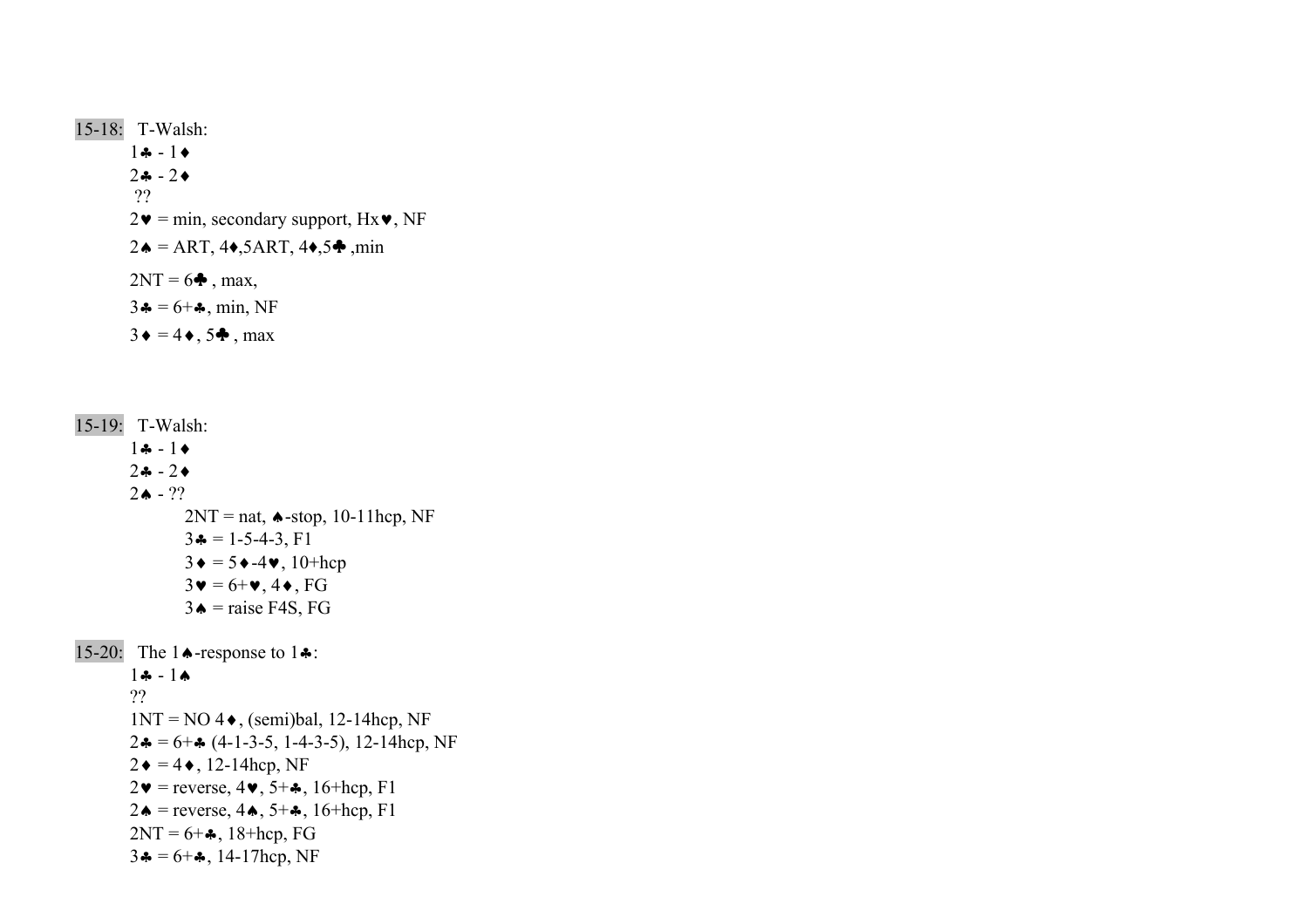$3\bullet = 4\bullet$ , 14-17hcp, INV  $3\blacktriangledown/\blacktriangle =$  SPL, 5losers, F1  $3NT =$  to play, 6+ good  $\clubsuit$ , NF  $4\bullet$  = fit-bid, good  $6+\bullet$ ,  $4\bullet$ 15-21: The 1♠-response to 1♣:  $1\clubsuit - 1\spadesuit$  1NT -??  $2\clubsuit$  = check back, Note 3  $2\bullet = 6 + \bullet$ , SO  $2\mathbf{v}$  = reverse,  $4\mathbf{v}$ ,  $5+\mathbf{e}$ , FG 2♦ = reverse,  $4\spadesuit$ ,  $5+\spadesuit$ , FG  $2NT = NAT$ ,  $INV$  !!!!  $3\clubsuit = 5 + 1.5 + 1.5$ 15-22: The 1♠-response to 1♣: 1♣ - 1♠ $2 \bullet -??$  $2\mathbf{v} = \text{nat}, 3+\mathbf{v}, FG$  $2\spadesuit$  = nat,  $3+\spadesuit$ , FG  $2NT = nat$ , bal, INV 3 $\clubsuit$  = nat, 3+ $\clubsuit$ , FG  $3 \triangleq$  = nat, INV  $3\blacktriangledown/\blacktriangle =$  SPL, FG  $15-23$ :  $1 \bullet - 1 \bullet$  2NT - ??? 3♣=art , F1 3♦="NAT", STOP  $3\blacktriangledown=6+\blacktriangledown,$ 

 $3 \triangle =$  "NAT", STOP 3NT=NAT, NF 4♣=agree ♣, ST.  $4 \rightarrow 5+\rightarrow,5+\rightarrow$ , ST  $4\blacktriangledown$ =NAT, NF

 $4 \triangle =$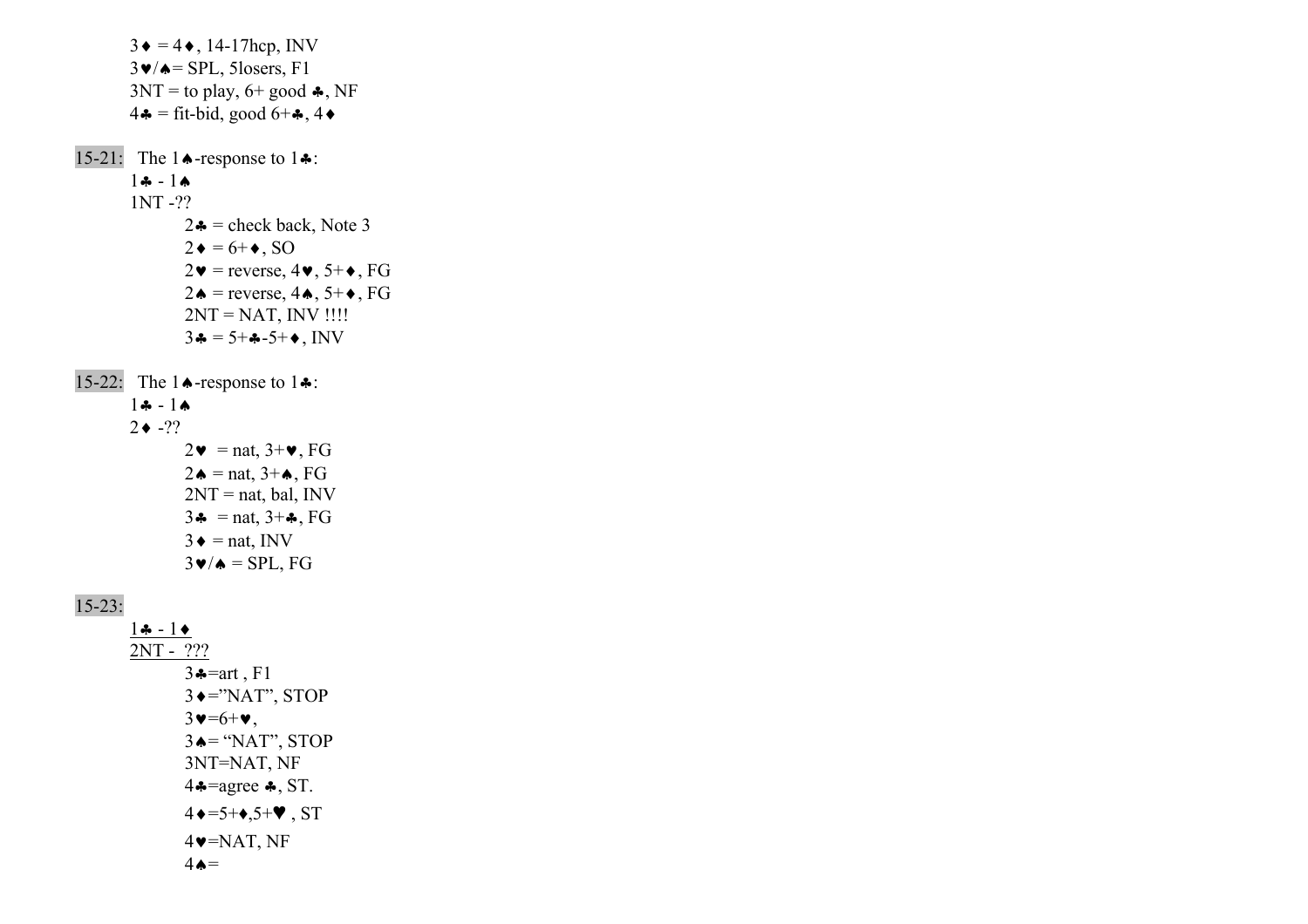$1\clubsuit - 1\spadesuit$ 2NT -  $3 - \pi$  ???  $3 \triangleleft$  = Singl  $3\blacktriangledown$ =Hx $\blacktriangledown$ ,  $3 \triangle =$ singl 3NT= min hand, NF 15-24. 1♦-2♦ ??  $2\blacktriangledown=3+\blacktriangledown$ , stop  $2\spadesuit = 3 + \spadesuit$ , stopper 2NT=NAT, NF  $3 \div NAT$ , F1, 4+ $\div$  $3 \rightarrow 5+ \rightarrow$ , NF  $3\blacktriangledown =$ SPL,  $3 \triangle = SPL$ , 3NT=NAT, BAL, 14 HCP, NF

15-25. After opener's reverse

# 1♣ - 1♥ (♠ )

2♥ - ???

 $2\spadesuit = 5 + \spadesuit$ , GF 2NT=lebenohl  $3\clubsuit = \text{fit}$ , GF 3♦=F4S, ASKS STOP  $3\Psi = 4\Psi$ , GF 3NT=NAT, 8-10

# 1♦ - 1♠

2♥ - 2NT

3♣ - ???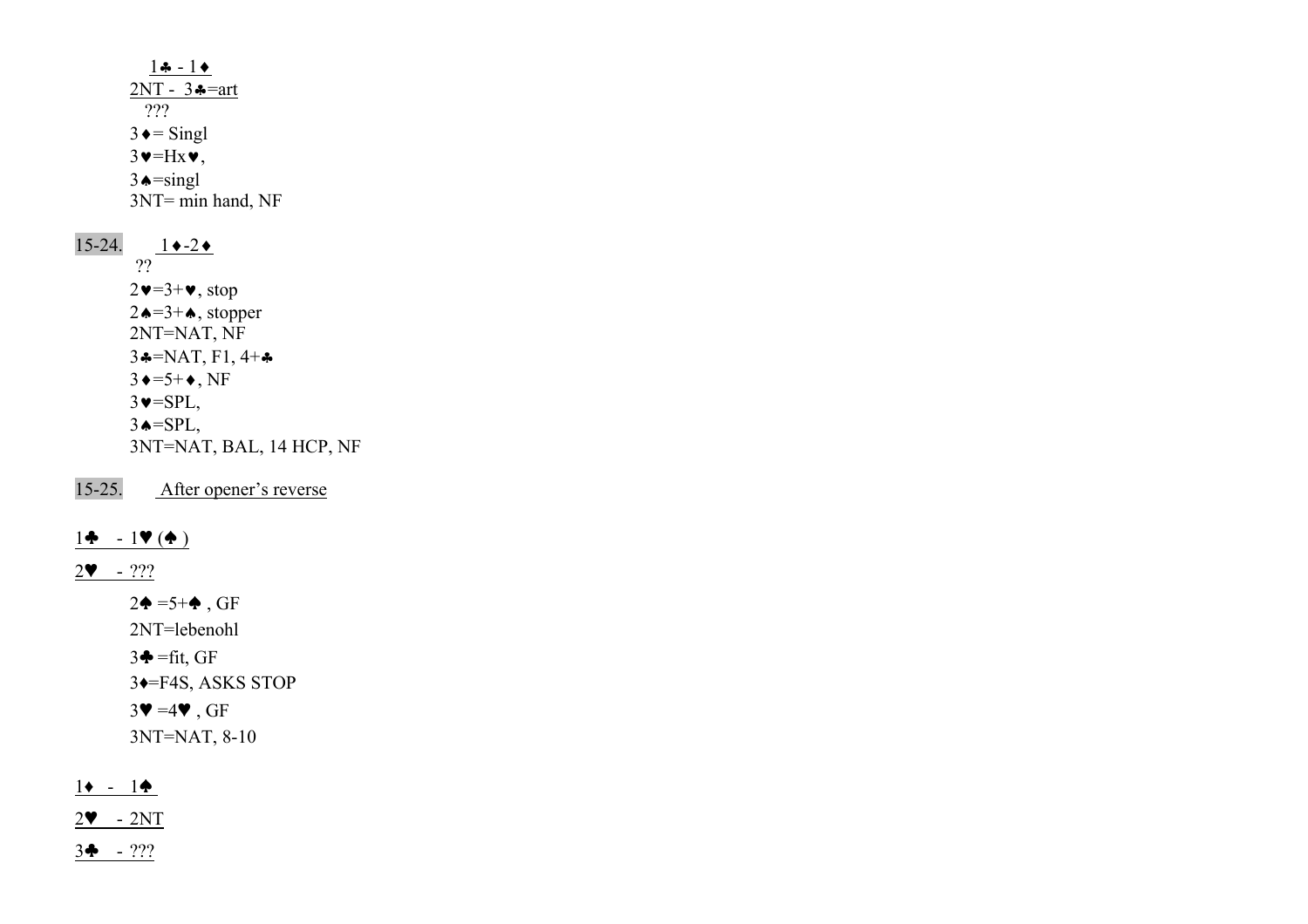$3 \leftarrow$ =fit, NF

 $3\Psi = 4\Psi$ , NF

 $3\spadesuit = 6 + \spadesuit$ , sign-off

 $3NT=12-13$  (direct jump to  $4NT$  after opener's  $2\Psi$  is 14-16)

# After opener's reverse 2 $\bullet$  responder uses 4 suit (instead 2NT) for showing weak hand and 2NT becomes NAT, F1. Example:

1♣ - 1♦\* 2♦ - ???  $2\Psi = 5+\Psi$ , GF  $2\spadesuit$  =lebenzohl 2NT=12-13  $3\clubsuit = \text{fit}$ , GF  $3 \leftarrow$ fit, GF  $3\spadesuit$  =F4S, asks stop

Note 16:  $1 \rightarrow -1 \spadesuit$  $2 \rightarrow -2 \rightarrow$ =F1, art 2 $\triangle$  = Hx or xxx  $2NT = 4$ , min  $3 - 4 - 1$  $3 \bullet = 6 + \bullet$  $3\mathbf{v} = 4\mathbf{v}$ , max  $3 \triangle =$  xxx, max

Note 17:  $1 \cdot 2 = \text{FG}, 5 +$  ??  $2 \bullet = 5 + \bullet$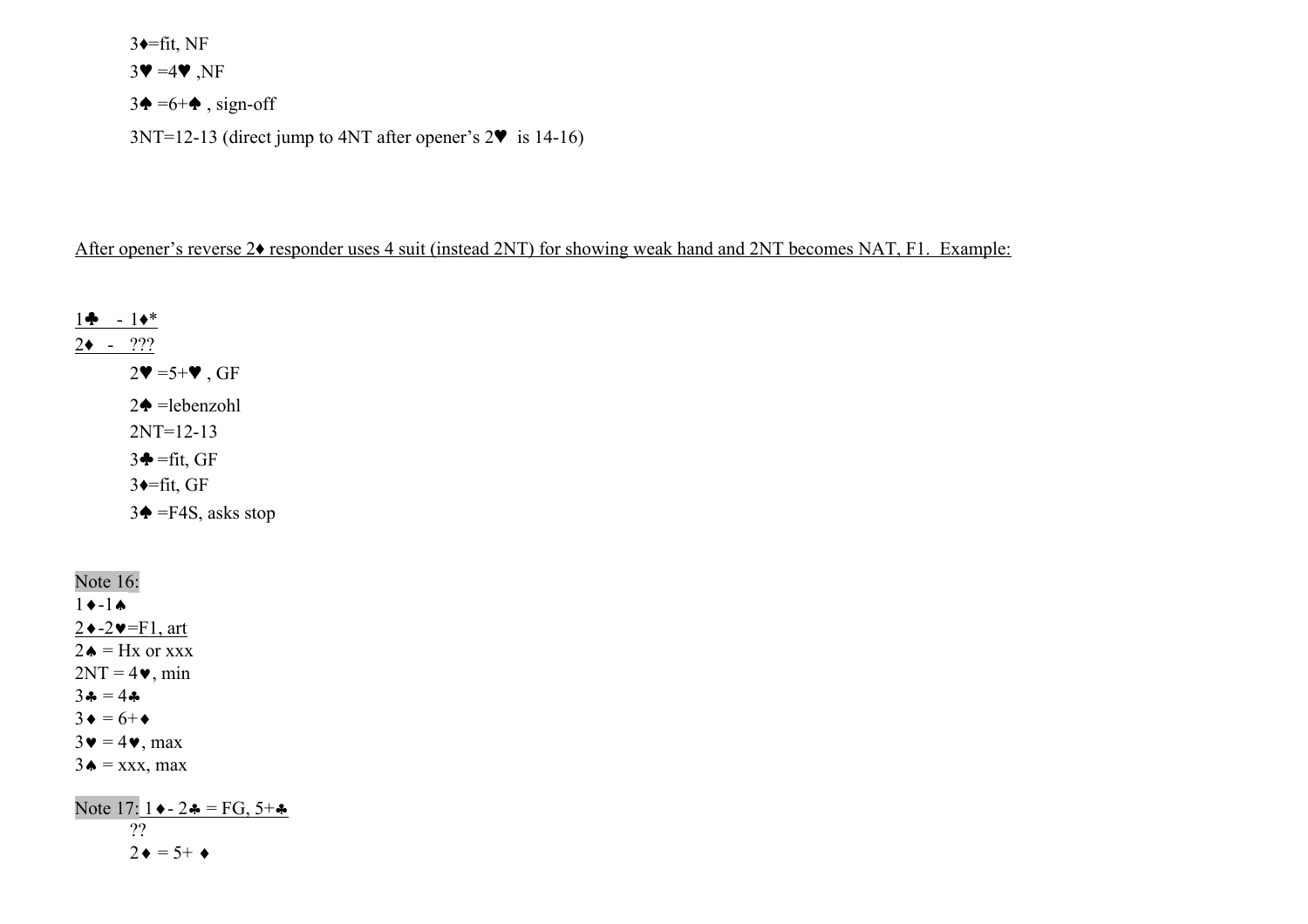$2\bullet = 4\bullet 4\bullet$  $2\spadesuit = 4\spadesuit 4\spadesuit$  $2NT = 4 \cdot 333$ , MAX  $3\clubsuit = 4\clubsuit$ , 6L.  $3 \bullet = 6 + \bullet$ , 15-17HCP.  $3\blacktriangledown =$  SPL, 6L.  $3\bullet =$  SPL, 6L.  $3NT = 4333$ , min.  $4\clubsuit = 4\clubsuit$ , 5L.  $4 \bullet = 6 + \bullet$ , 4 $\clubsuit$ .  $4\blacktriangledown/\blacktriangle =$  SPL, 5L

# 1♦- 2♣

 $2 \rightarrow - ??$  $2\blacktriangledown$ =nat,  $4\blacktriangledown$ 2  $\triangle$ =nat, 4  $\triangle$  $2NT = nat$ ,  $3\clubsuit = \text{good } 6 + \clubsuit$  $3 \bullet = \text{agreeing} \bullet$ ,  $3\blacktriangledown/\blacktriangle =$  SPL  $3NT = 3 \cdot 3 \cdot 2 \cdot 5 \cdot 5 \cdot 12 - 14$ hcp.

#### Note 18.

**1**♥**-1NT:** 2♣=11-15, 2+♣ OR 16+HCP  $2 \triangleleft = 4 \triangleleft ($ may be 4531)  $2 \cdot = 6 + \cdot$ 2♠= 2NT= 5♥5m, 18+HCP, FG 3♣=5♣, FG  $3 \rightarrow 5 \rightarrow$ , FG  $3 \vee 5 \vee 5 \vee 15 - 17$ . 3♠=auto-splinter, FG  $3NT =$  to play, solid suit, NF

#### **1**♥**-1NT**

**2**♣**:**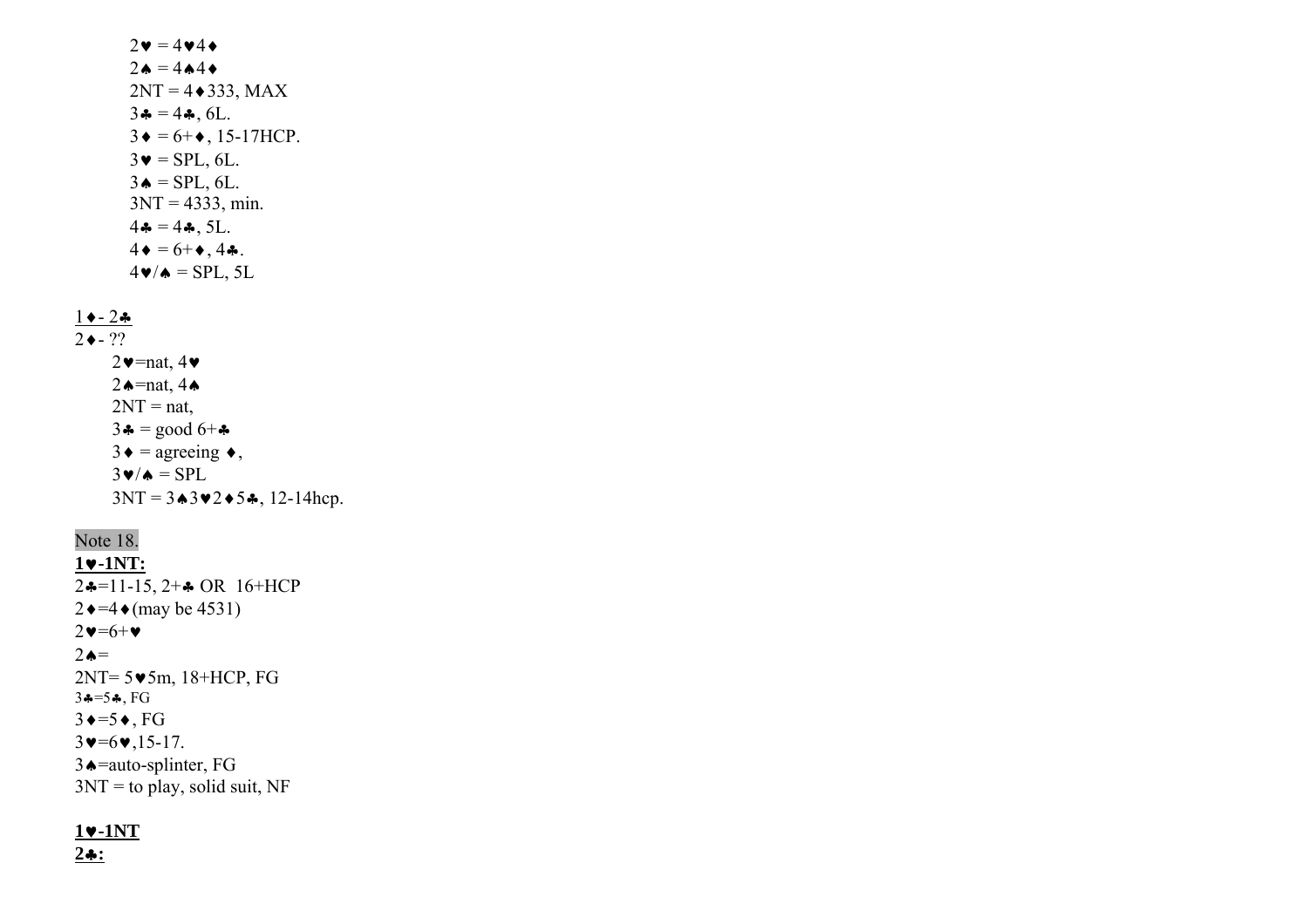2♦=relay, 9+HCP 2♥=Sign off  $2\spadesuit = 5 + \clubsuit$ , INV  $2NT=\bullet$ , Sign off  $3 \div = \div$ , sign off  $3\bullet,\bullet=\text{INV}$ 

#### **1**♥**-1**♠**:**

1NT=nat  $2\clubsuit = 15$ -,  $\clubsuit$  OR 16+  $2 \rightarrow 11 - 15, \rightarrow$  $2 \vee 5 \vee$ 2♠=nat, 7 losers 2NT= 5♥5m, 18+, GF 3♣=5♣, FG  $3 \rightarrow 5 \rightarrow$ , FG  $3\blacktriangleright$  = INV,  $6\blacktriangleright$ , usually w/o  $3\blacktriangle$  $3 \triangle =$  FIT, 6losers 4♣,♦=SPL, 6♥4♠

# **1**♥**-1**♠

**2**♣ **:**

 2♦=relay, 9+HCP  $2 \vee = N$ F 2⇔=NF  $2NT=\bullet$ , weak  $3 \div 3$ , weak  $3\bullet,\bullet,\bullet=\text{INV}$ 

# **1**♥**-1**♠

**2**♣**-2**♦**:**  $2v=5v4, 11-15$ Other 16+:  $2\spadesuit=3\spadesuit$  $2NT=BAL$ , w/o  $3\triangle$ 3♣=4♣ $3 \rightarrow 4 \rightarrow$ 3♥=6♥4♣ 3♠=5♥4♠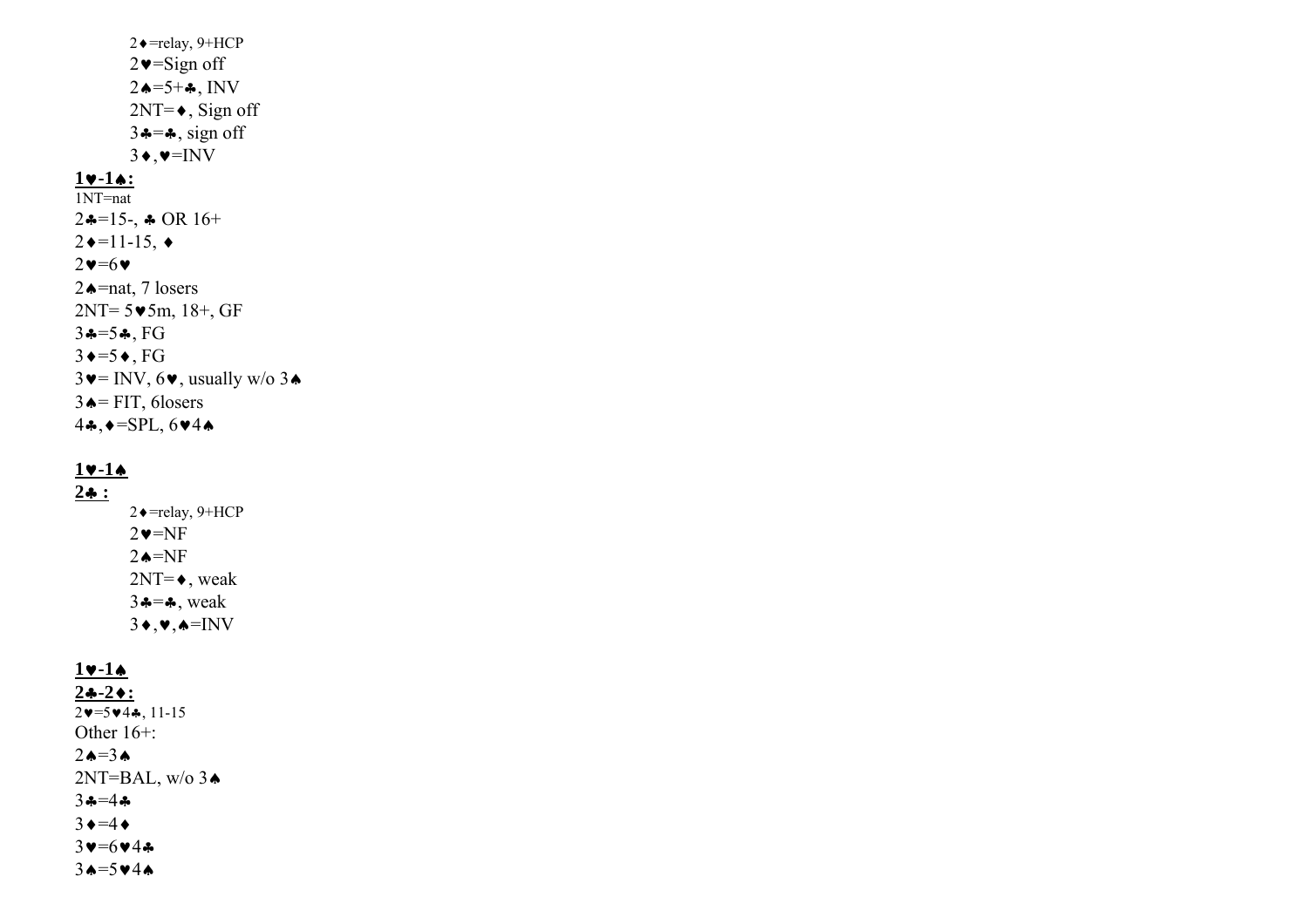$3NT=6$  $44$ 4♣,♦=SPL, 5♥4♠.

### **1**♥**-1**♠**(1NT) 2NT:**  $3 \div =$  relay  $3 \rightarrow 5 \rightarrow 5 \rightarrow 5$  $3 \vee = 5 \vee 5 \circ$

Note:..19: After Pass-(Pass/1x)-1M-(Pass)

2♣= 3-cards FIT, 9-11 HCP.  $2 \triangleleft = 4$ -cards FIT, 9-11 HCP. 2M= 3-cards FIT, 6-9 HCP. 2NT=unbal inv, 4-cards FIT, 7 losers !!!

Note:..20: After 1NT-2♣=Stay.

1NT-2♣2♦=No 4Majors  $2 \vee 4 \vee \text{ may be } 4 \wedge$  $2 \triangle = 4 \triangle$ 

1NT-2♣-2♦-2♥=4+♥, 4+♠, sign-off  $1NT-2*-2v-3v=NV$  $1NT-2$   $\leftarrow$  -2 $\leftarrow$  -3 $\leftarrow$  = INV  $1NT-2$ ့→ $-2$   $\rightarrow$  =INV with 4 $\rightarrow$ 

1NT-2♣2♦-3M= 4M-5OM (Smolen)

After response on Stay bid+2 is next relay about distribution.

Examples: 1NT-2♣-2♦-2♠:2NT=NO 5m; 3♣=5♣(3♦=ask 2); 3♦=5♦2♣; 3♥=5♦2♥; 3♠=5♦2♠; 3NT=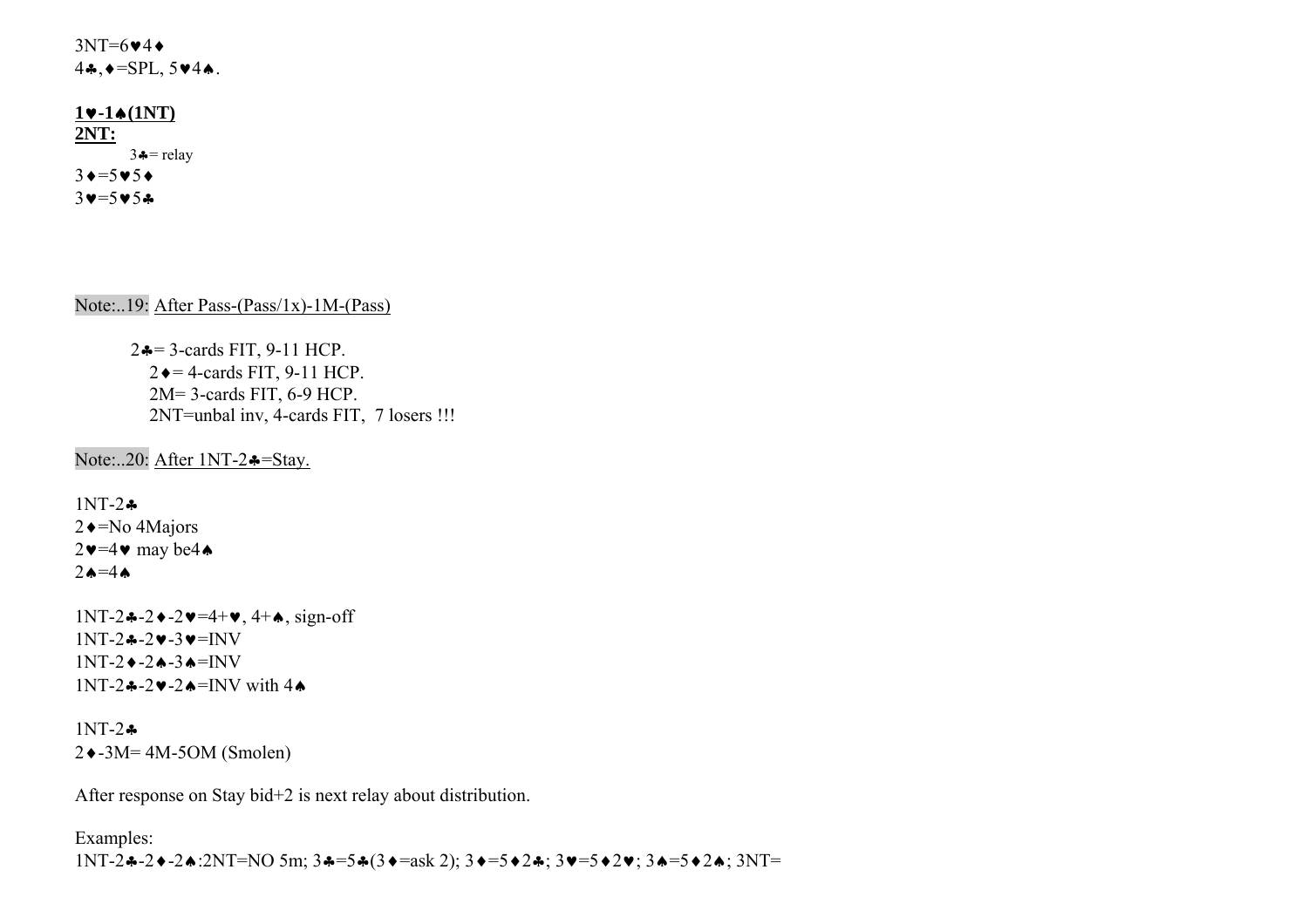1NT-2♣;2♦-2♠;2NT-3♣: 3♦=4♦333, 3♥=2♥4-4m"s, 3♠=2♠4-4m"s, 3NT=4♣  $1NT-2$ ♣-2♥-2NT:3♣=4♣(3♦=asks 2);  $3♦=4♦(3♦=ask 2)$ ;  $3♦=4333$ ;  $3♦/NT=4♦+2♦/♦$ . 1NT-2♣-2♠-3♣:3♦=4♦(3♥=asks 2); 3♥/NT=4♣+2♦/♥; 3♠=4333. After second relay 3NT=contract, 4♦=game stopper (propose bid 4♥), other bids are RKCB1430 .......... After RKCB next step  $=$  Asks trump's queen, step $+1$  asks kings. After response about king next step is ask queens.

# 1NT-2♣

............ .............

.........4♦=game stopper, after showing full distribution. 4♥ - 4NT=NAT, NF, INV.

 $1NT-(Pass)-2$   $\leftarrow$  (DBL)

Pass = NO stop in  $\clubsuit$  $2\bullet =$  stop in  $\clubsuit$ , NO 4M  $2\mathbf{v} = \text{stop in } 4\mathbf{v}$  $2\spadesuit$  = stop in  $\clubsuit$ , 4 $\spadesuit$ , NO 4 $\blacktriangledown$ Rdbl =good  $\clubsuit$ , 4+

 $1NT-(Pass)-2$   $\triangleleft$ - $(DBL)$  $(pas)-(pas)-2 \blacklozenge/\blacktriangledown=\text{sign-off}$ 

 $1NT-(Pass)-2$   $\triangleleft$ - $(DBL)$  $Pass-(Pass)-RDBL = re-Stay$  $2\bullet = NO$  stop in  $\clubsuit$ , NO 4M.....

1NT-(pass)-2♣-(pass)  $2x - (Db1) - ???$  Pass=next relay Rdbl=to play

1NT-(pass)-2♣-(pass)  $2x - (pass) -2/3y - (Dbl)$ ??? Pass=NO STOP

. . . . . . . . . . 1NT-(pass)-2♣-(pass)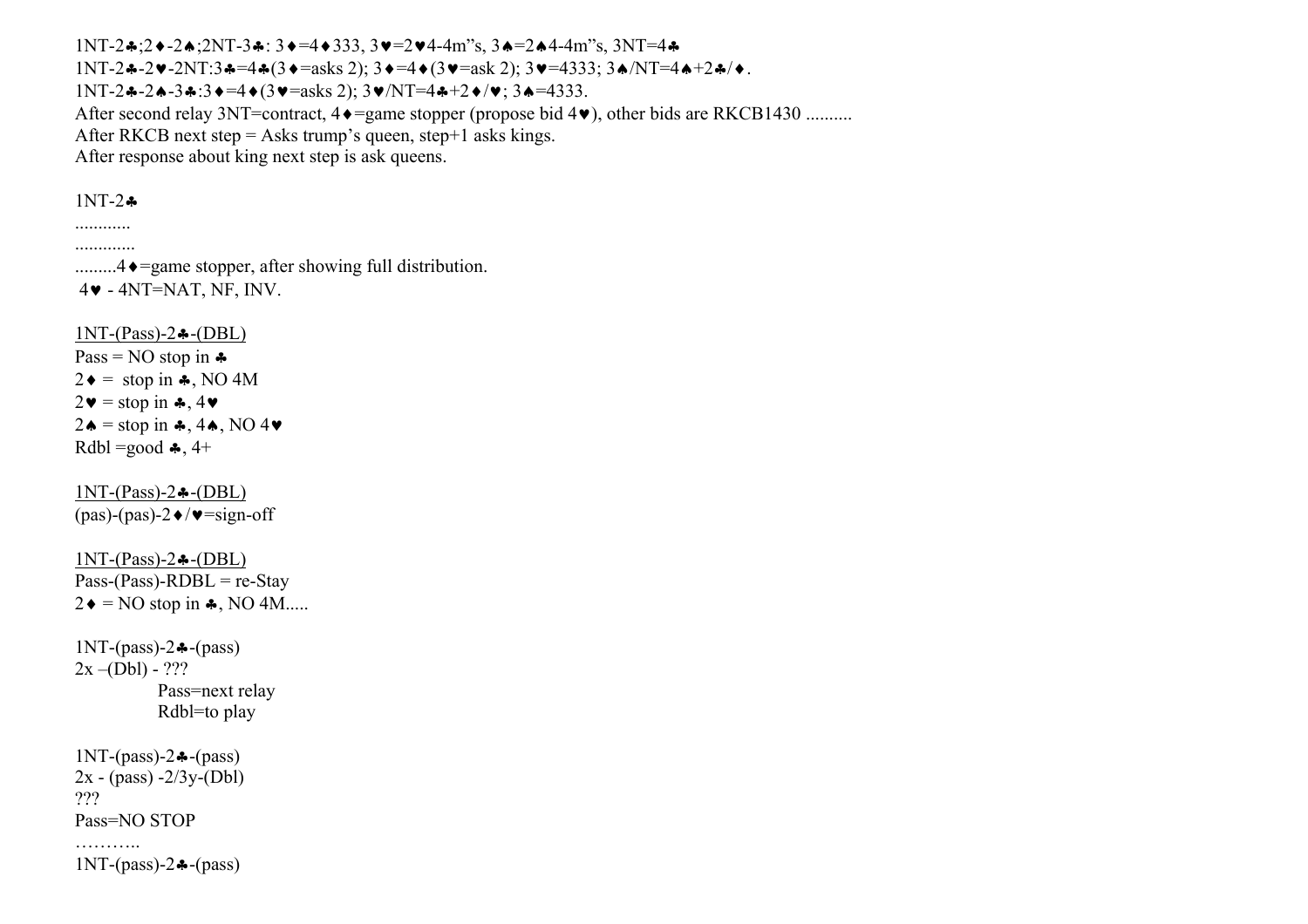$2x - (pass) -2/3y - (Dbl)$ pass-(pass)-???  $Rdbl = relay$ 

Note:..21: 1NT-2♦/♥

 $2\ntriangleright$   $\blacktriangle$  = usual act 2NT=MAX, 3cards fit with H. 3♥/♠=MAX, 4cards fit. 3m=MAX, 4m, 4cards fit.

1NT-2♥-2♠-3♥=NAT, INV. 1NT-2♦-2♥-2♠=NAT, INV.

1NT-2♦/♥-2♥/♠-3m=FG

 $1NT-2$   $\blacktriangleright$ / $\blacktriangleright$  -2 $\blacktriangleright$ / $\blacktriangleright$  -4x=SPLINTER  $1NT-4 \rightarrow$ = choice between  $\rightarrow \rightarrow$ 

Note:..22: 2M-2NT="OGUST" 3♣=MIN, weak suit  $3 \triangleleft$ =MIN, solid suit (3H of 5)  $3$   $\blacktriangleright$  = MAX, weak suit 3♠=MAX, solid suit 3NT=AKQxxx 4x=6M-5x, max

2M-(Pass,Dbl)-2NT-(Dbl,3♣,3♦)-Pass=1 step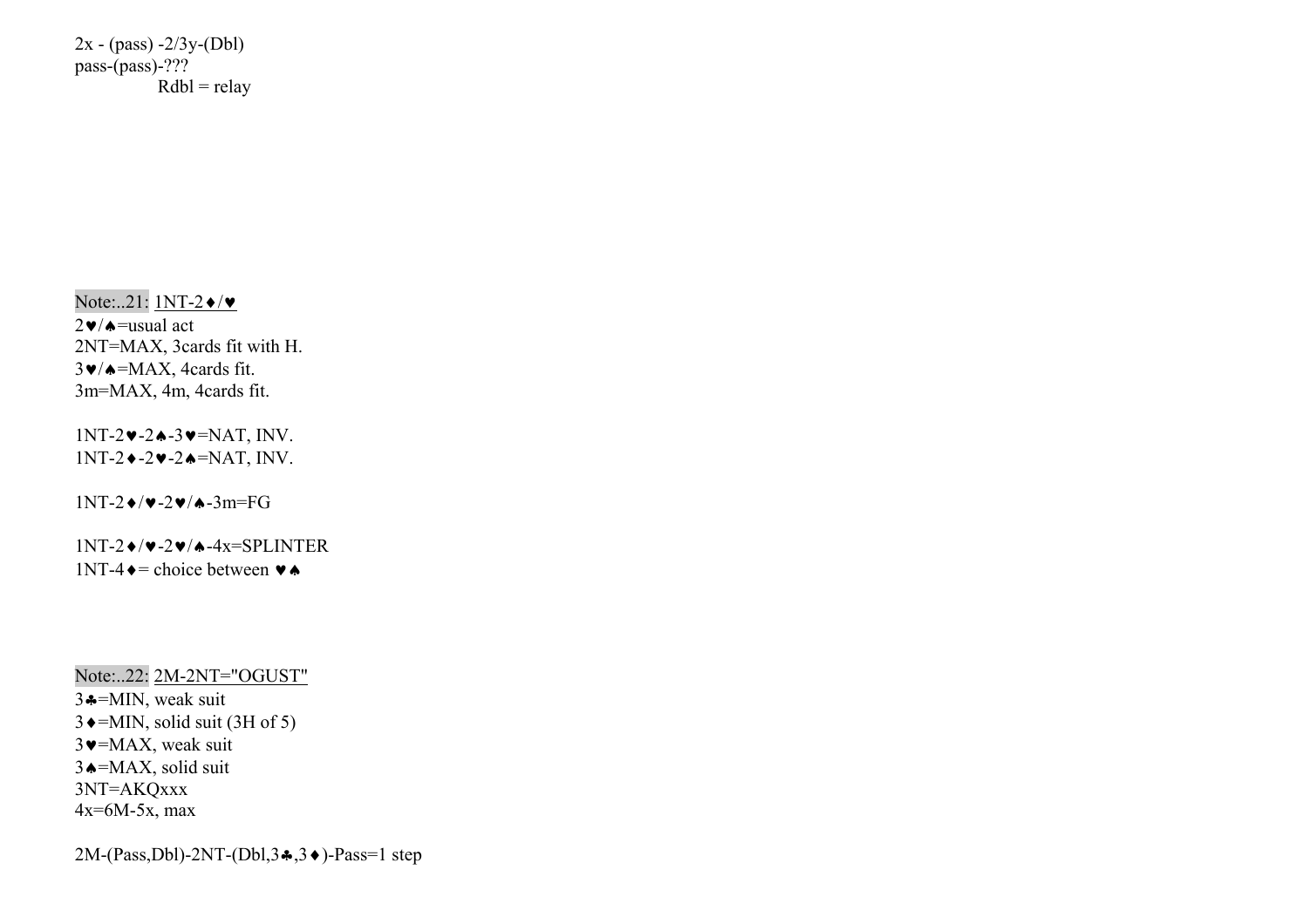## Dbl/Rdbl=2 step

# $2M-3x(2\cdot -2\cdot)$ =NAT, ASK.

1st step=weak suit, no fit.  $2nd = good suit (3H of 5)$ , no fit.  $3=$  fit, no SINGL. 4=fit, SINGL in higher suit (OM). 5=fit, SINGL in lower suit (Om).

Note:..23: If in auction it is shown balanced hand 21-22HCP (2NT opening), 23-24HCP or 25-26HCP (2♣ opening: 2♣-2♦-2NT=23-24; 2♣-2♦-2♥(♥ or BAL)-2 $\triangle$ (relay)-2NT= 25-26) we play following responses:

3♣=puppet Stay  $3 \triangleleft = TRF \triangleright$  $3$  $=$ TRF  $\triangle$  $3 \triangle = 5-4$  minors 3NT=5♠4♥4♣=Gerber  $4 \rightarrow \rightarrow +\bullet$ , only game strenght 4♥=nat, light ST 4♠=nat, light ST

# Examples:

23-1. 2NT-3♣ 3♦-4M or both 3♥/♠=5♥/♠3NT=NO 4M

23-2. 2NT-3♣ 3♦- ???  $3$   $\blacktriangleright$  =4 $\blacktriangle$ 3♠=4♥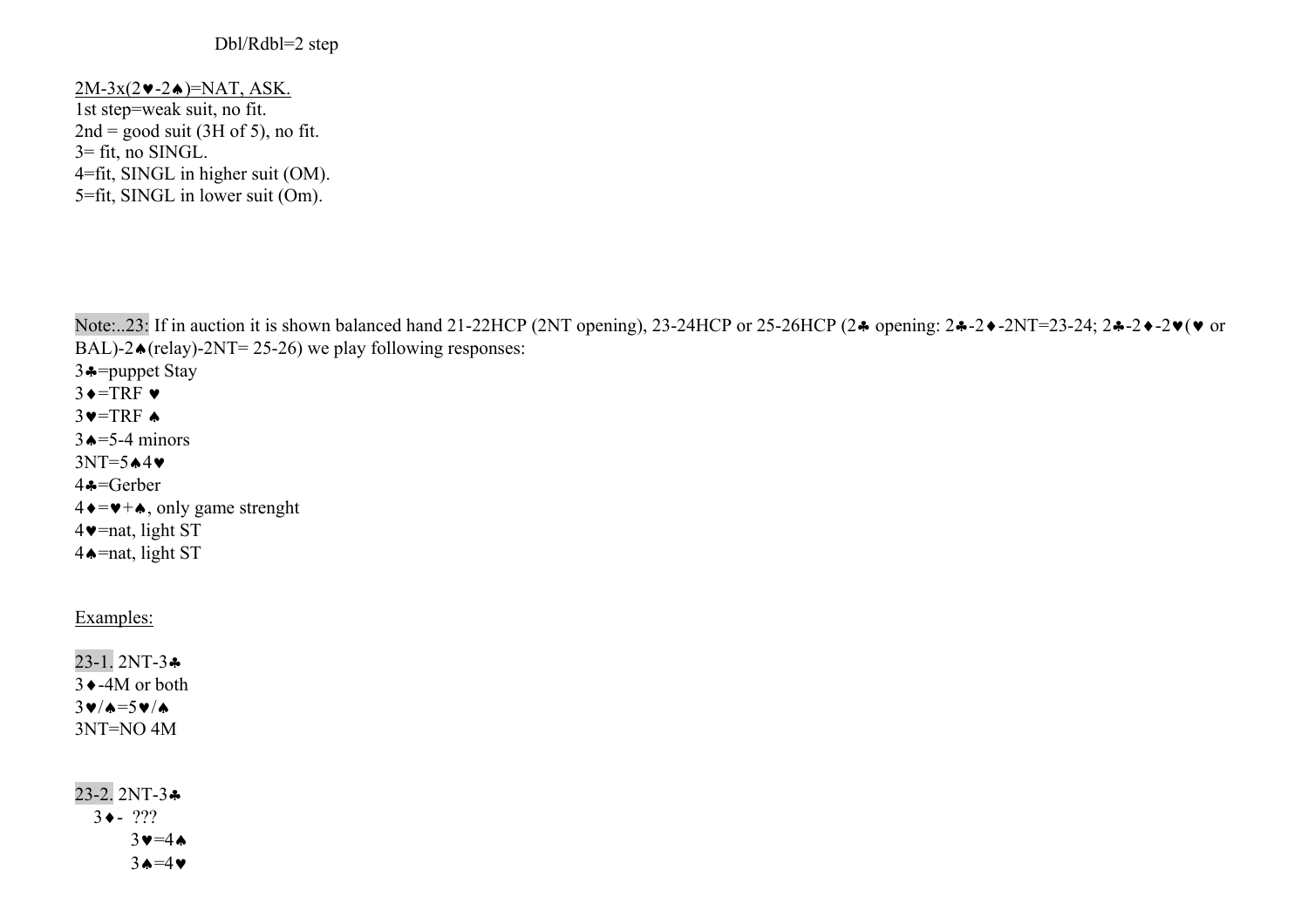3NT=NAT, NO 4M  $4 \clubsuit = MSA$  $4 \bullet = 4 + -4 + M$ 

23-3. 2NT-3♣  $3NT-4$   $\bullet$  = MSA (minor suit ask)  $4 \bullet = \text{art}, 5+m.$  $4\blacktriangledown = 6\blacktriangledown 4\blacktriangle$ , light ST  $4 \bullet = 6 \bullet 4 \bullet$ , light ST  $4NT = INV$ .

23-4. 2NT-3♣

 3 ♦-3 ♥/♠  $3NT-4$   $\bullet$  = MSA (minor suit ask)  $4 \bullet = 5 + \bullet, ST$  $4\Psi = 5 + \clubsuit$ , ST

23-5. 2NT-3 ♦/♥  $3NT=MAX, 3\blacktriangledown/\blacktriangle$ .  $4\clubsuit/\bullet = \text{MAX}, 4\clubsuit/\bullet, 4\blacktriangledown/\spadesuit.$  $4\blacktriangledown/\blacktriangle = \text{MAX}, 4\blacktriangledown/\blacktriangle$ .

23-6. 2NT-3♦/♥ $3\blacktriangleright$  / $\blacktriangle$ -4x = NAT, slam try 23-7. 2NT-3NT ??  $4\bullet$  = sets  $\bullet$ , max  $4 \bullet = \text{sets} \bullet, \text{max}$ 23-8. 2NT - 3♣

 $3 \bullet - 3 \bullet$  3NT - 4♣??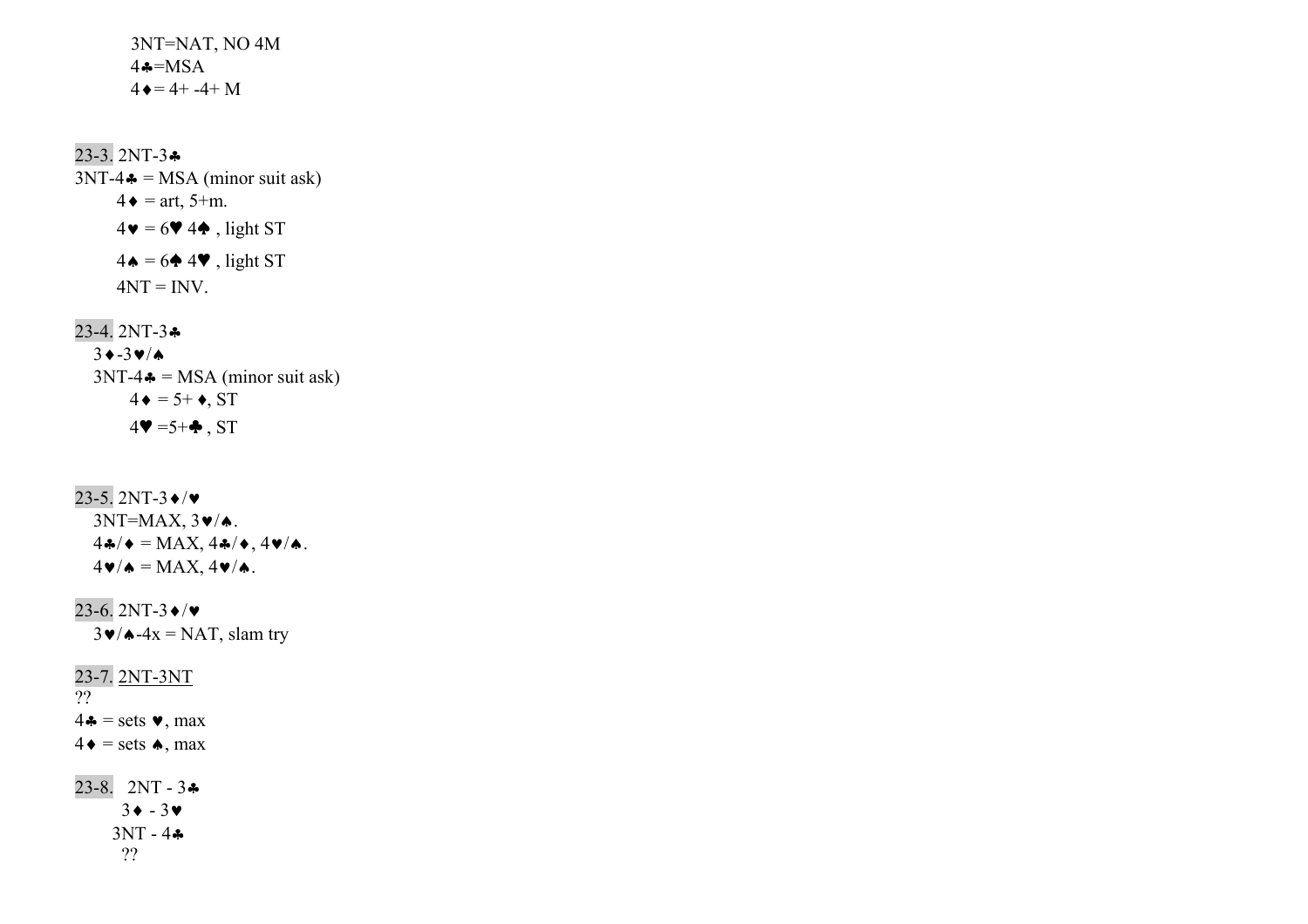$4\bullet = \text{nat}, 4\bullet.$  $4\bullet = \text{art}, 4\clubsuit.$  $4 \bullet = \text{nat}, 3433.$ 23-9. 2NT - 3♣ 3♦ - 3♥ $3NT - 4$   $\clubsuit$  $4$  →  $??$  $pass = to play$  $4NT = nat$ , to play, SO  $5 \triangleq$  = RKCB, sets  $\triangleq$  $5 \triangleleft$  = RKCB, sets  $\triangleleft$ 23-10. 2NT - 3♣  $3 \cdot -4 \cdot = MSA$  ??  $4\bullet$  = nat,  $4\bullet$  $4\bullet = \text{art}, 4\clubsuit$  $4\bullet = \text{art}, \text{max}, \text{NO } 4\text{m}$  4NT= min, NO 4m  $23-11. 2NT - 3$  $3 \cdot -4 \cdot = MSA$  $4$  → ??  $4NT = nat$ , SO  $5 \triangleq$  = RKCB, sets  $\triangleq$  $5 \triangleleft = R KCB$ , sets  $\triangleleft$  $23-12.$  2NT -  $3\clubsuit$  $3 \bullet - 4 \bullet = MSA$  4NT - ?? pass=to play  $5 \div = R KCB$ , sets  $\div$  $5 \triangleleft = R KCB$ , sets  $\triangleleft$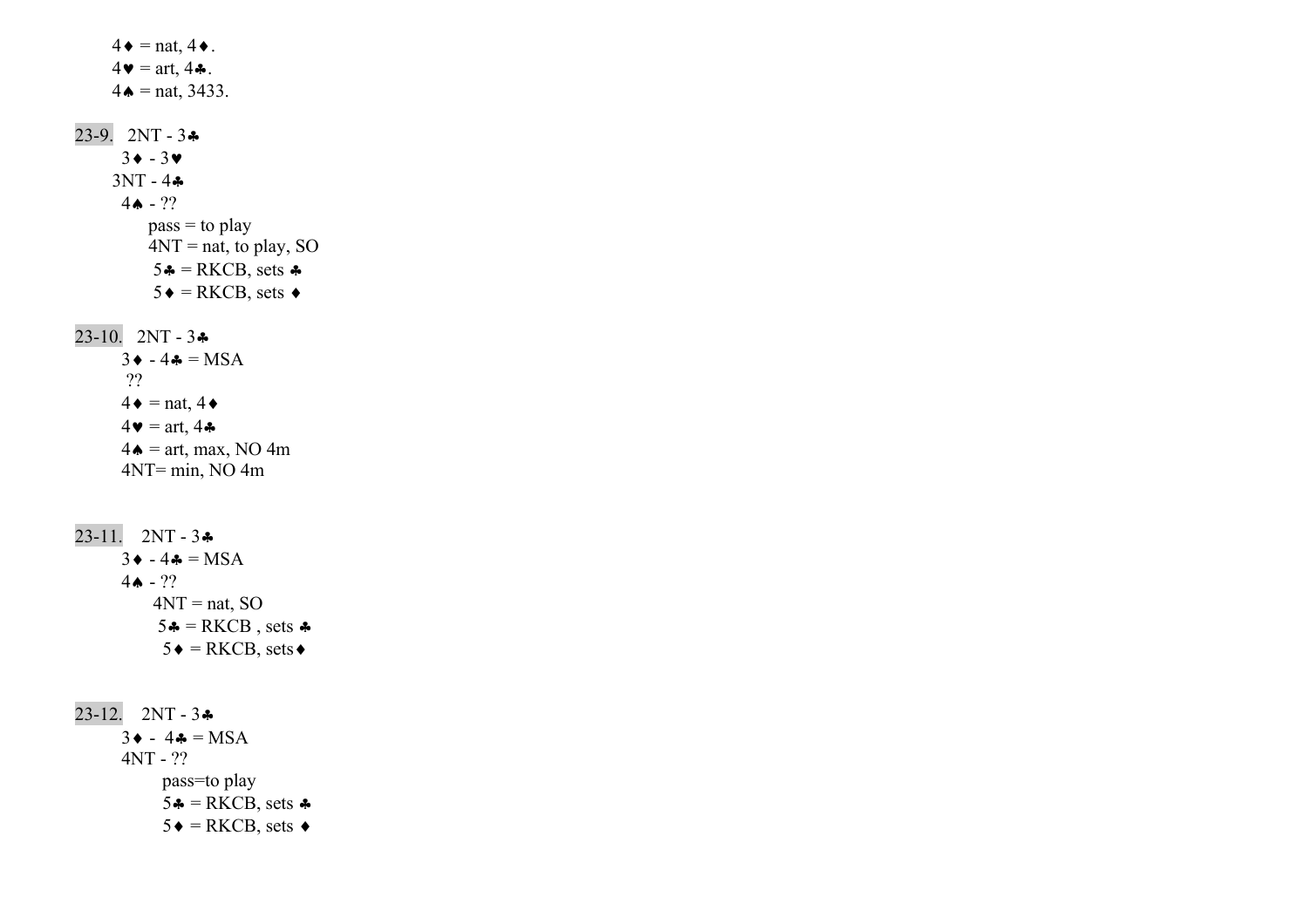23-13. 2NT - 3♣ 3♥ - ??  $3\bullet$  = cue-bid, sets  $\bullet$  $3NT = nat$  $4\clubsuit/\bullet$  = nat, 5+ $\spadesuit/\bullet$ , ST  $23-14.$  2NT -  $3\clubsuit$  $3 \vee - 3 \wedge$  ??  $3NT = \bullet$  cue-bid, see Note 24  $4 \cdot 4 \cdot \bullet = \text{cue-bid}$ 23-15. 2NT - 3♥ 3♠ - 4♥=NAT, 4♥, ST !!!! 23-16. 2NT - 3♣  $3NT - 4 \clubsuit = MSA$  ??  $4 \bullet =$  art, 5card minor  $4\bullet = \text{art}, 4\clubsuit$  $4\spadesuit$  = art,  $4\spadesuit$  $4NT = 4-4$  in both minors 23-17. 2NT - 3♣  $3NT - 4 \clubsuit = MSA$  $4 \bullet - 4 \bullet =$ relay ???  $4 \spadesuit = 5 \clubsuit$  $4NT = 5 \bullet$  $4NT$  ahd 5 in the opener's minor  $=$  to play  $5$  in-the-other-minor = RKCB

23-18. 2NT - 3♣  $3NT - 4 \clubsuit = MSA$  $4NT = 4-4$  in both minors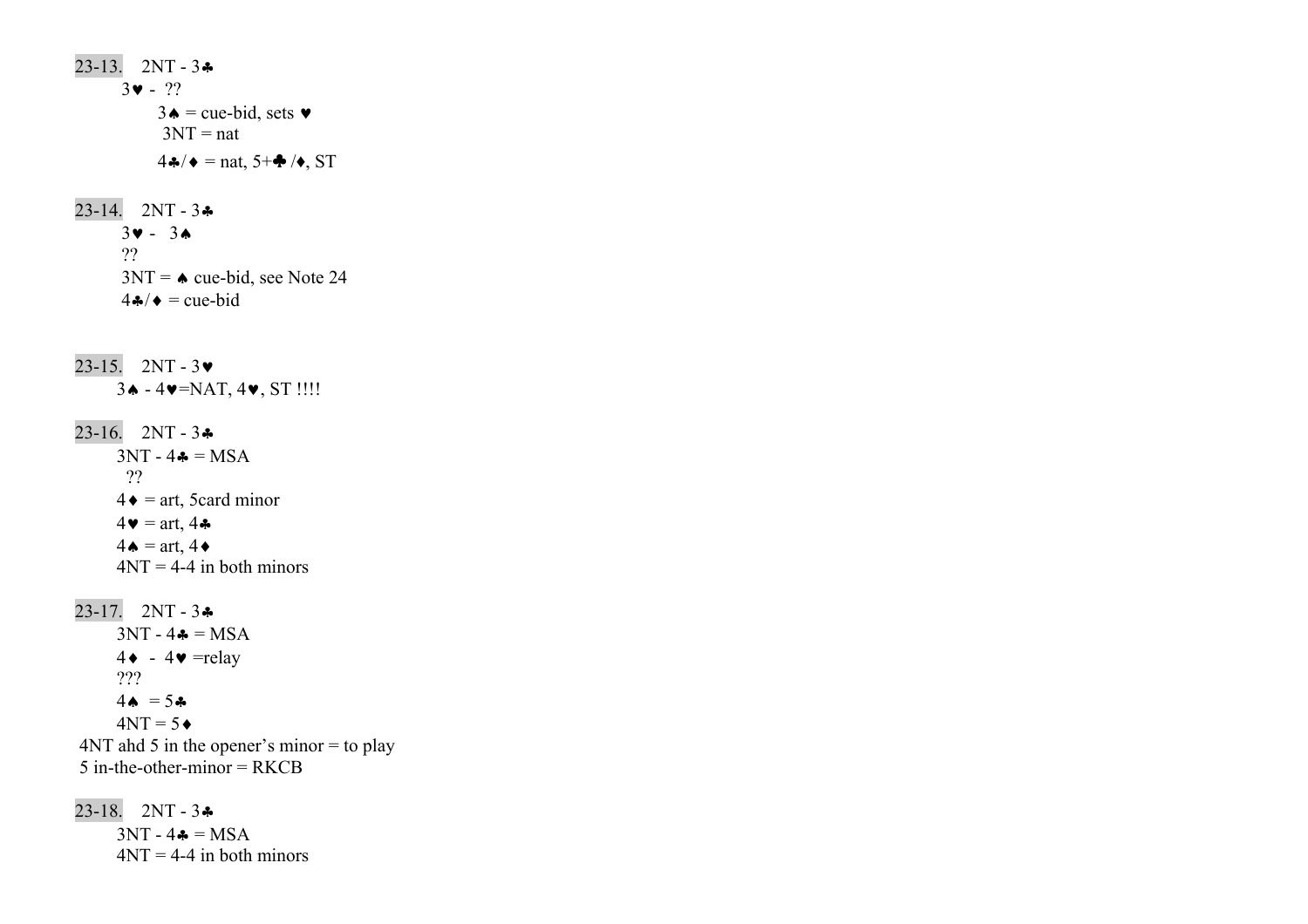???  $pass = to play$  $5 \triangleq$  = RKCB, sets  $\triangleq$  $5 \triangleleft = R KCB$ , sets  $\triangleleft$ 

23-19. They double our 3♣-response.

 2NT-(pass) - 3♣ -(Dbl) ??? Pass = art, denies  $\triangle$ -stop, F1 Rdbl = shows  $4+A$ , proposal to play  $3A$ , NF  $3 \bullet =$  at least one 4M,  $\clubsuit$ -stop, F1  $3\mathbf{v} = \text{nat}, 5\mathbf{v}, \triangle$ -stop  $3\spadesuit$  = nat, 5 $\spadesuit$ ,  $\clubsuit$ -stop  $3NT = nat$ , NO 4M,  $\clubsuit$ -stop 2NT-(pass) - 3♣ -(Dbl) Pass-(pass)-??  $Pass =$  $RDBL = RE$ -puppet Stay  $23-20.$  2NT -  $3\bullet$  ???  $3\mathbf{v}$  = accept trf  $3\bullet$  = max, 4 $\bullet$ , 4 $\bullet$  $3NT = max, 3$  $4\clubsuit/\bullet = \max, 4\clubsuit/\bullet, 4\blacktriangledown$  $23-21.$  2NT - 3 3♥ - ??  $3\spadesuit = 4\spadesuit, 5+\spadesuit, FG$  $3NT = NF$  $4\clubsuit/\bullet = 4\clubsuit/\bullet$ , 5+ $\blacktriangledown$ , ST.  $23-22.$  2NT -  $3\bullet$ 

 $3\blacktriangledown - 3\blacktriangle = 4\blacktriangle, 5+\blacktriangledown, FG$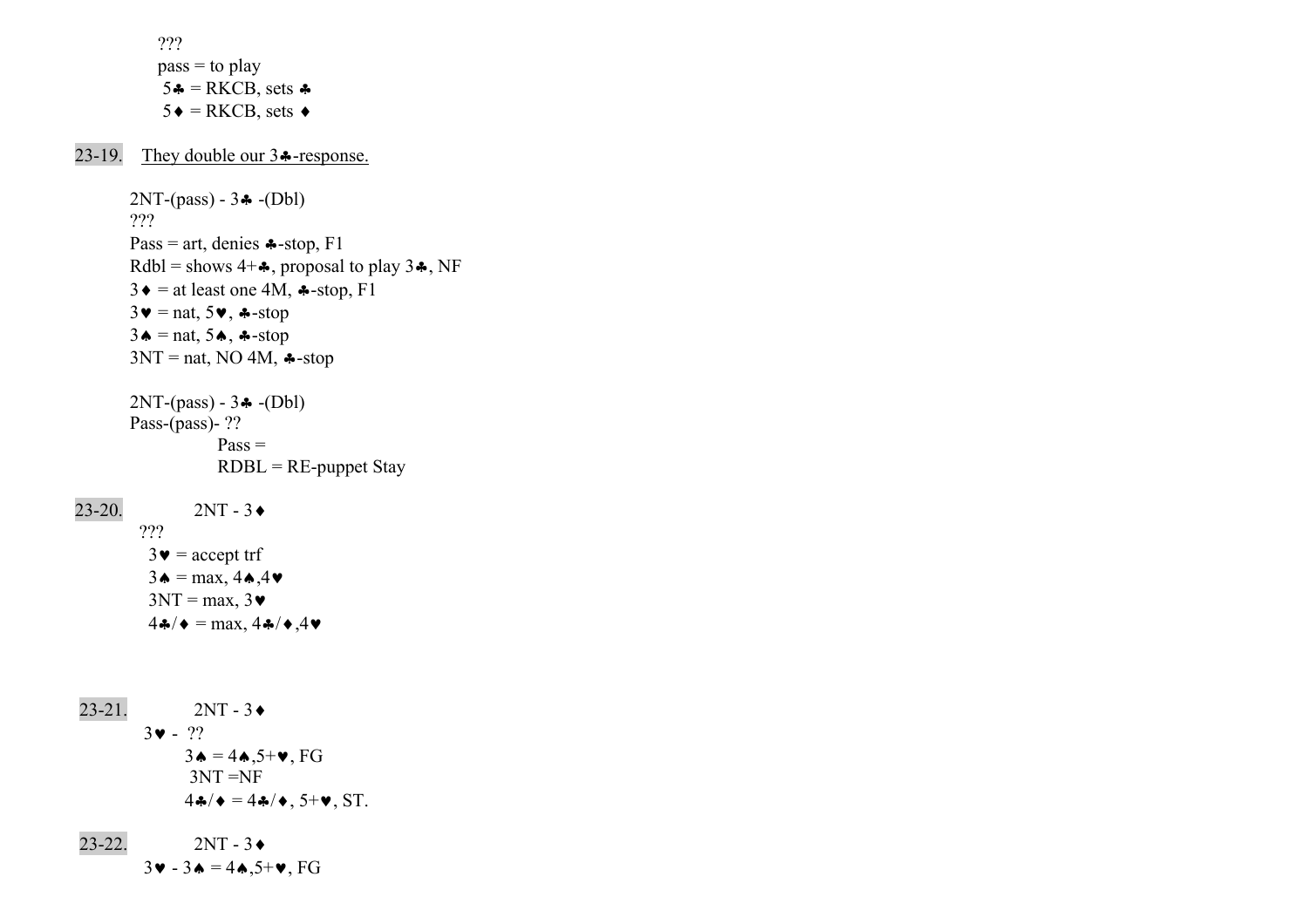```
 ?? 3NT = nat, NF
              4\bullet = sets \bullet, max
              4\bullet = sets \bullet, max
              4\blacktriangledown/\blacktriangle = to play
23-23. 2NT - 3\bullet3\triangleright - 4\clubsuit = nat, 5\triangleright, 4\clubsuit, ST
              ??? 4\bullet = \text{sets } \blacktriangledown.
          4\bullet = nat, to play, SO
 4 \cdot = \text{sets } \cdot4NT = nat, SO
 23-24. 2NT - 3
             3\mathbf{v} - 4\mathbf{v} = \text{nat}, 5\mathbf{v}, 4\mathbf{v}, \text{ST} ??? 4\bullet = nat, to play, SO
          4\spadesuit = sets \blacktriangledown4NT = nat, SO
 5 - 5 = \text{sets}.
```
Note 24: 3NT as a cue-bid.

If auction shows agreeing of major and FG we play 3NT as a cue-bid in the highest-ranking suit.  $1$ ♠ - 2♦ 2♠ - 3♠ $3NT = cue-bid$  $1 \rightarrow -2 \spadesuit$  $3 \triangle -3NT$ = cue-bid  $\triangledown$ 1NT-2♦

2♥-3♣3♥-3♠=cue-bid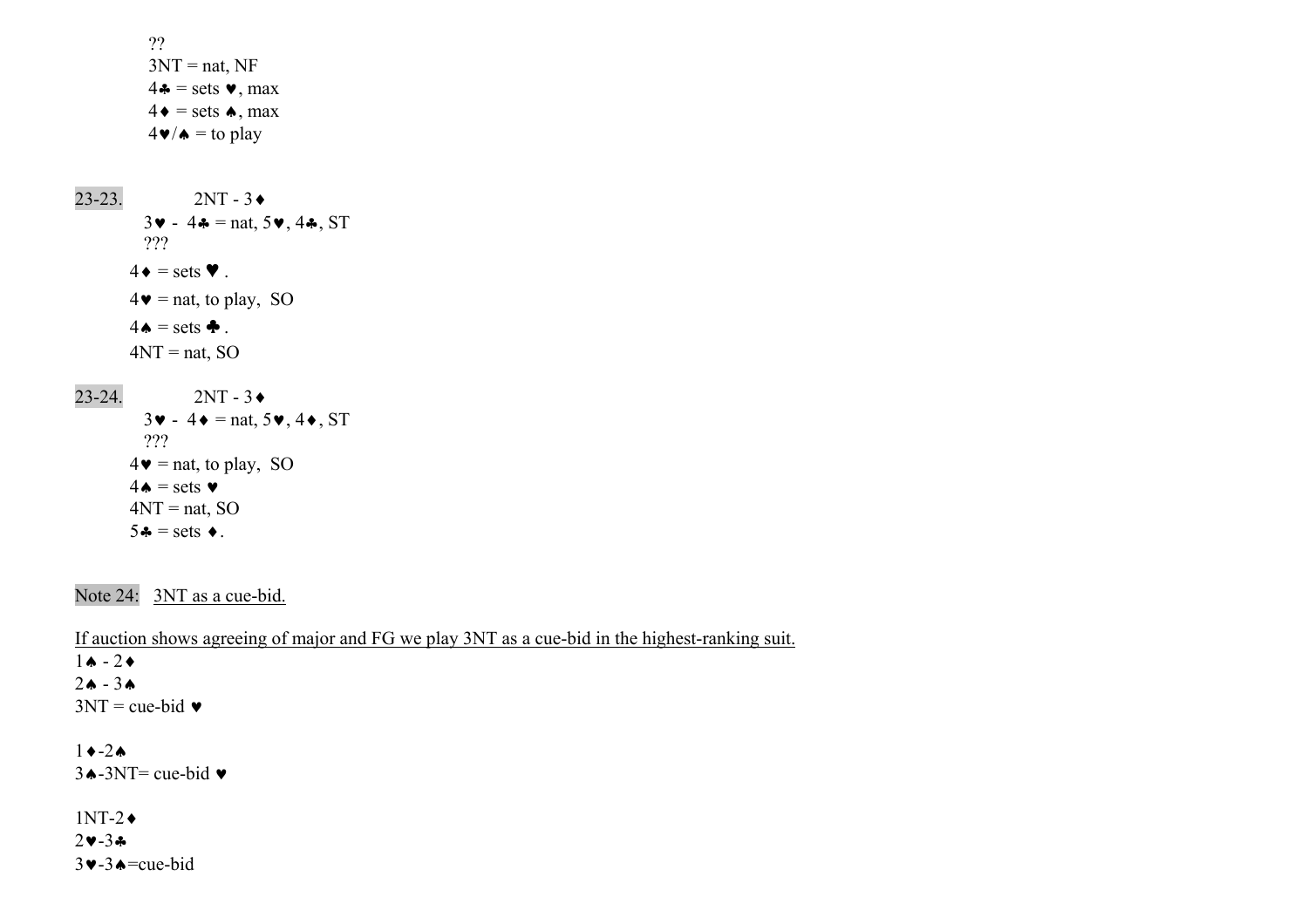### $3NT=cu$ e-bid  $\triangle$

1♠-2♥3♣-3♦ $3\blacktriangleright$ -3NT =  $\blacktriangleright$  cue-bid, NO  $\blacktriangle$  control

# $1$ **↑**-2◆

 $2NT/3$   $\leftrightarrow$  -3  $\leftrightarrow$  $3NT = cue-bid$ 

Note:..25: OPP Double our ask about stop in a suit.  $2/3x-(Db1) - ????$ 

 Pass=nothing Any other suit = SINGL  $x$  $Rdbl = Ax$  or  $Kxx$ 3x-(Dbl)-pass-(pass) ??? 3NT=stop Rdbl=1/2 stop

Note:..26: 1M- $(2\clubsuit)$ -3♣=INV+, 3-cards FIT. 1M-(2♣)-2NT=INV+, 4-cards FIT.

Note:..27: After 1NT-(Dbl=points or 1-suiter)-

 $16$ к-(dbl)-?

- pass= to play
- rdbl =SOS, weak
- $-2\clubsuit$  = Stayman
- -etc without changes

1бк-(dbl)-RDBL-(pass)

2♣ -(pass)-???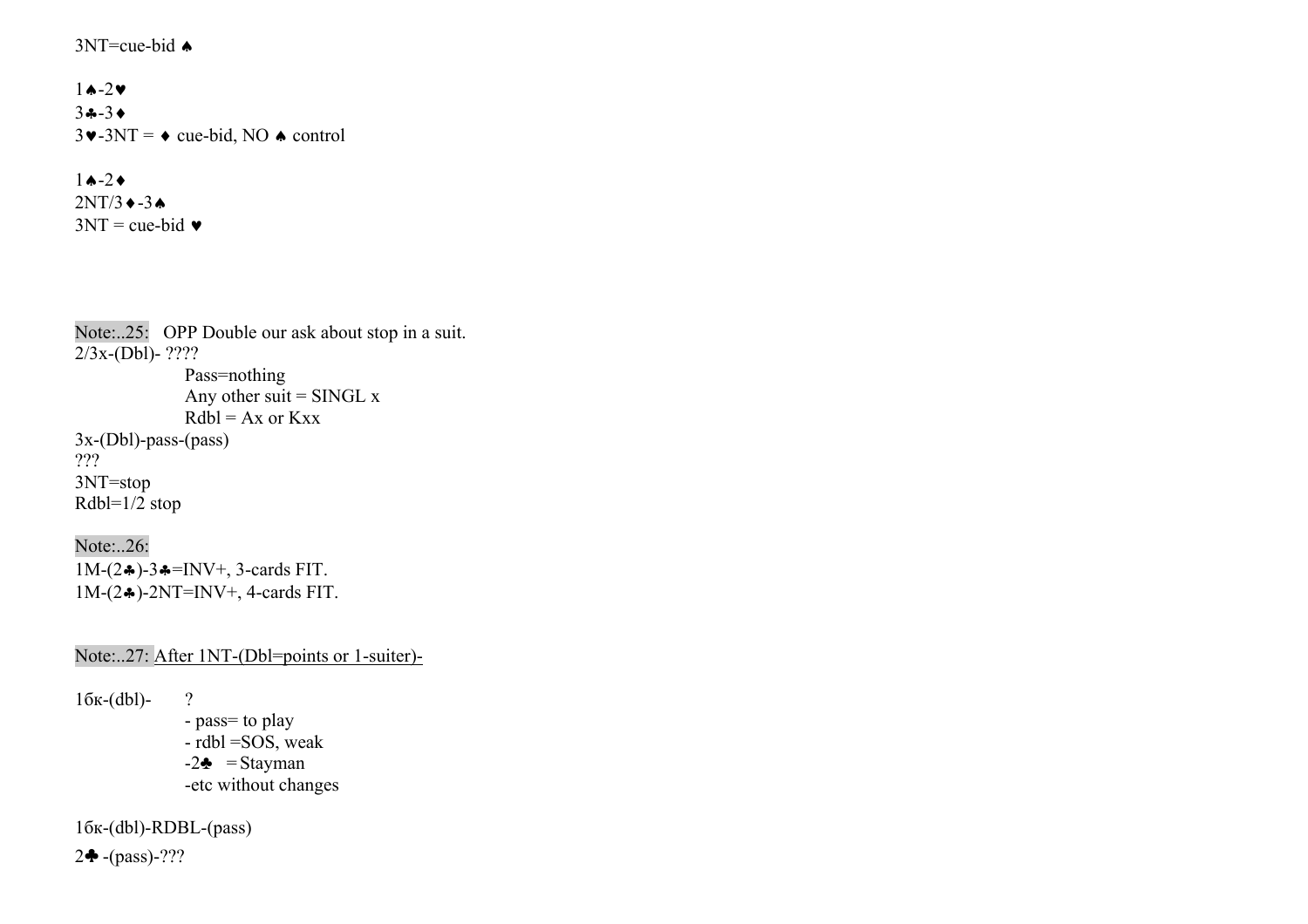Pass=to play

2♦=1. NAT to play, 2.4♠ 4♥ 4♣ 1♦

 $2\Psi = \text{nat}, 5\Psi$  5m

 $2\blacklozenge$  =nat, 5 $\blacklozenge$  5m

 $2NT=5$  $\bullet$  5 $\bullet$ 

 $3\clubsuit$  / $\blacklozenge$ =nat,  $6+\clubsuit$  / $\blacklozenge$ , INV

Note 28: After 2♣ opening bid.

 $2 - (-1) - ?$  $pass = weak, 5+A$ , short in  $\bullet$ .

 $Rdbl = strong, 4+A, short in \rightarrow$ .

Note 29: Opponents intervene over 2♦.

 $29-1.2 \cdot (dbl) - ?$  pass = nothing to bid  $RDBL =$  to play  $2\mathbf{v} = 5\mathbf{+v}$ , NF  $2\spadesuit = 5 + \spadesuit$ , NF  $2NT=TRF$   $\triangleq$ 3  $\triangle$  = TRF cue-bid, Stayman, asks stop  $\triangle$  $3 \rightarrow TRF$  $3\Psi = TRF \triangleq$ 

3♦ =TRF NT,  $\frac{1}{2}$  stop  $\bullet$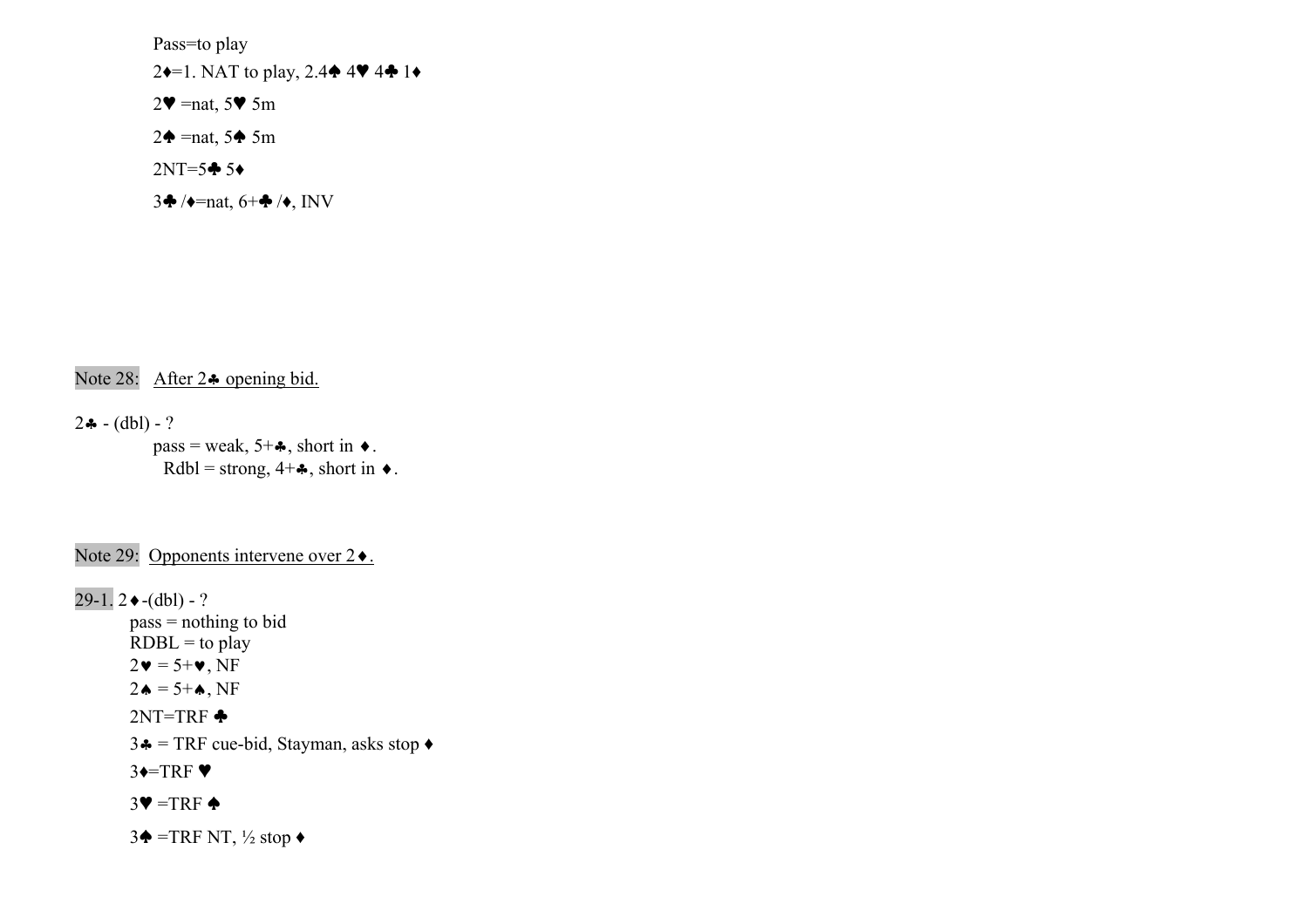$29-1. \ 2 \cdot (-\text{dbl}) - 3 \cdot (-\text{pass})$  ? 3 $\triangleleft$ =NO stop  $\triangleleft$ , may be 4 $\triangleleft$  / $\triangleleft$ , then responder bid M nat.  $3\Psi = \text{stop} \star, 4\Psi$ , may be 4 $\blacklozenge$  $3\blacklozenge$  =stop  $\blacklozenge$ , 4 $\blacklozenge$  3NT=stop ♦, NO 4M  $4\Psi/\spadesuit = NO$  stop  $\bullet$ , 5 $\Psi/\spadesuit$ 

 $29-3.2 \cdot -(2 \cdot )-?$  Pass=  $Dbl = penalty$  $2\spadesuit = 5 + \spadesuit$ , NF  $2NT = TRF$   $\triangleleft$  $3\clubsuit = TRF \spadesuit$  $3\bullet$  = TRF cue-bid, Stayman, asks stop  $\blacktriangledown$  $3\bullet = \text{TRF} \triangleq$  $3\blacklozenge = \text{minor's}$  3NT  $4\clubsuit$  / $\leftrightarrow$ =6 $\spadesuit$  / $\leftrightarrow$ +5 $\spadesuit$ 

 $29-4.2 \cdot (2 \cdot )$ -? Pass=  $Dbl = Penalty$  $2NT = TRF$   $\triangleleft$  $3 \clubsuit = \text{TRF} \blacktriangleleft$  $3 \bullet = \text{TRF}$  $3\bullet$  = TRF cue-bid, Stayman, asks stop  $\bullet$  $3\blacklozenge = \text{minor's}$  3NT  $4\clubsuit$  / $\bullet = 6\clubsuit$  / $\bullet + 5\blacktriangledown$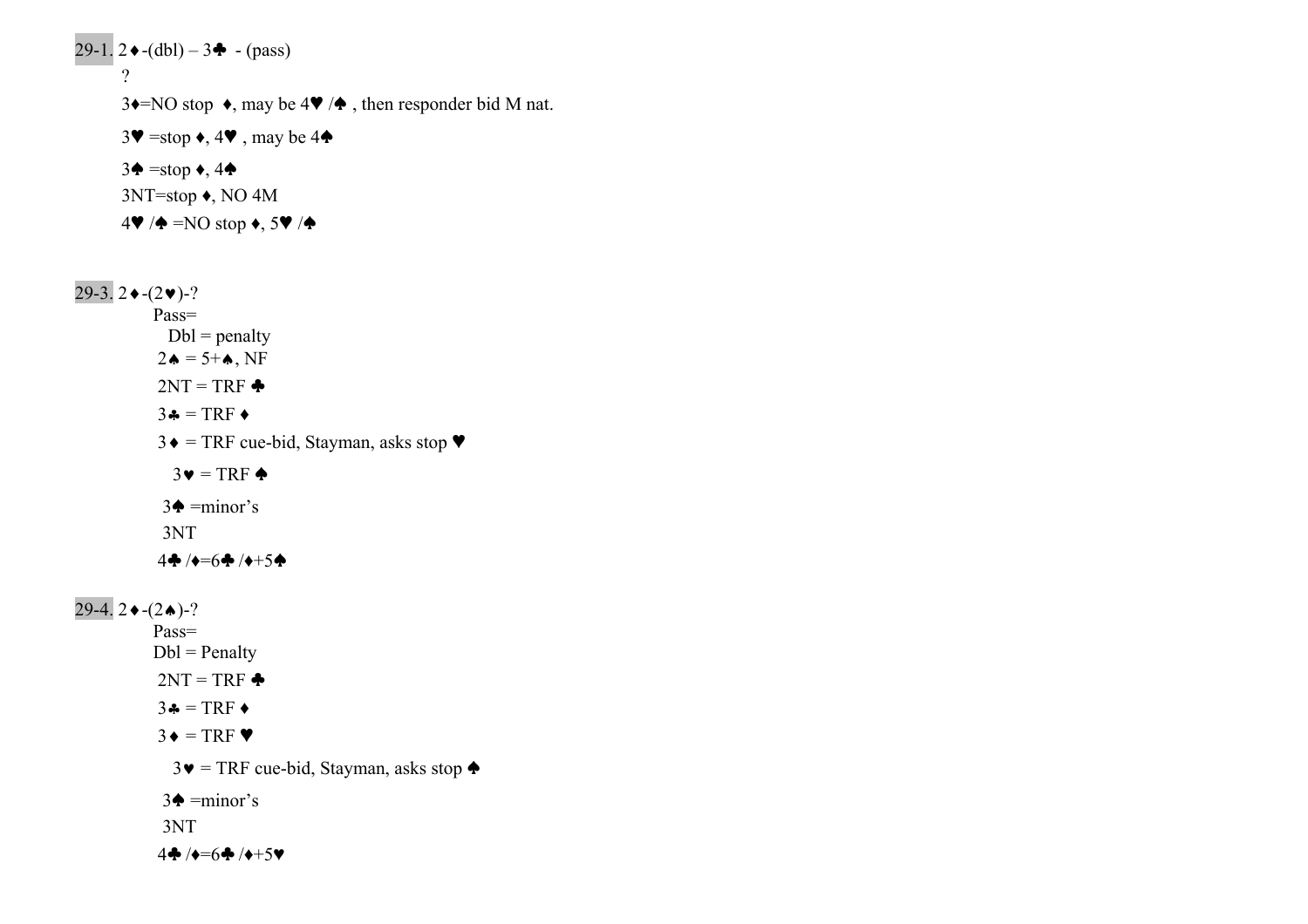Note 30: Fourth suit forcing.

 $30-0: 1 \rightarrow -1 \triangleright$  $1 \bullet -???$  2NT=NAT, INV 3NT=NAT, 12-14 hcp  $30-1: 1 \rightarrow -1 \rightarrow$  1♠-2♣ ??  $2\bullet$  = art neg,  $4+\bullet$ , NF  $2\mathbf{v}$  = nat, secondary support,  $\mathbf{v}$ xxx/ $\mathbf{v}$ Hx, F1 2♦ = reverse,,  $5+$  ♦,  $4 \spadesuit$ , NO  $3 \blacktriangledown$ , FG  $2NT = nat$ , stop  $\clubsuit$ , min, NF  $3 \clubsuit = \text{nat}, 4 \clubsuit, \text{FG}$  $3 \bullet = \text{nat}, 6 + \bullet, 4 \spadesuit, \text{FG}$  $3\mathbf{v} = 4\mathbf{A}3\mathbf{v}5\mathbf{A}1\mathbf{A}$ , 15+hcp, FG  $3\spadesuit$  =  $3NT = 14$ hcp  $30-2: 1 \rightarrow -1 \blacktriangleright$  1♠-2♣ $2 \bullet -??$  2♥=5+♥, 10+hcp, F1 (1♦-1♥;1♠-2♣;2♦-2♥;2NT=Sign-off) 2♠=nat, 4♠, FG 2NT = unspecified FG  $(1 \cdot -1 \cdot 1 \cdot -2 \cdot 2 \cdot -2NT)$ ; 3x=nat)  $3\clubsuit$  = asks  $\frac{1}{2}$  stop, F1  $3\bullet$  = nat, unbal,  $4+\bullet$ , FG  $3\blacktriangledown =$  nat, 6 good  $\blacktriangledown$ , 4 $\clubsuit$ , FG  $3\spadesuit$  =  $3NT = 16-18$ , mild STry, NF 30-5:  $1 \cdot (-pass) - 1 \cdot (-pass)$ 

1♠-(pass)-2♣-(Dbl)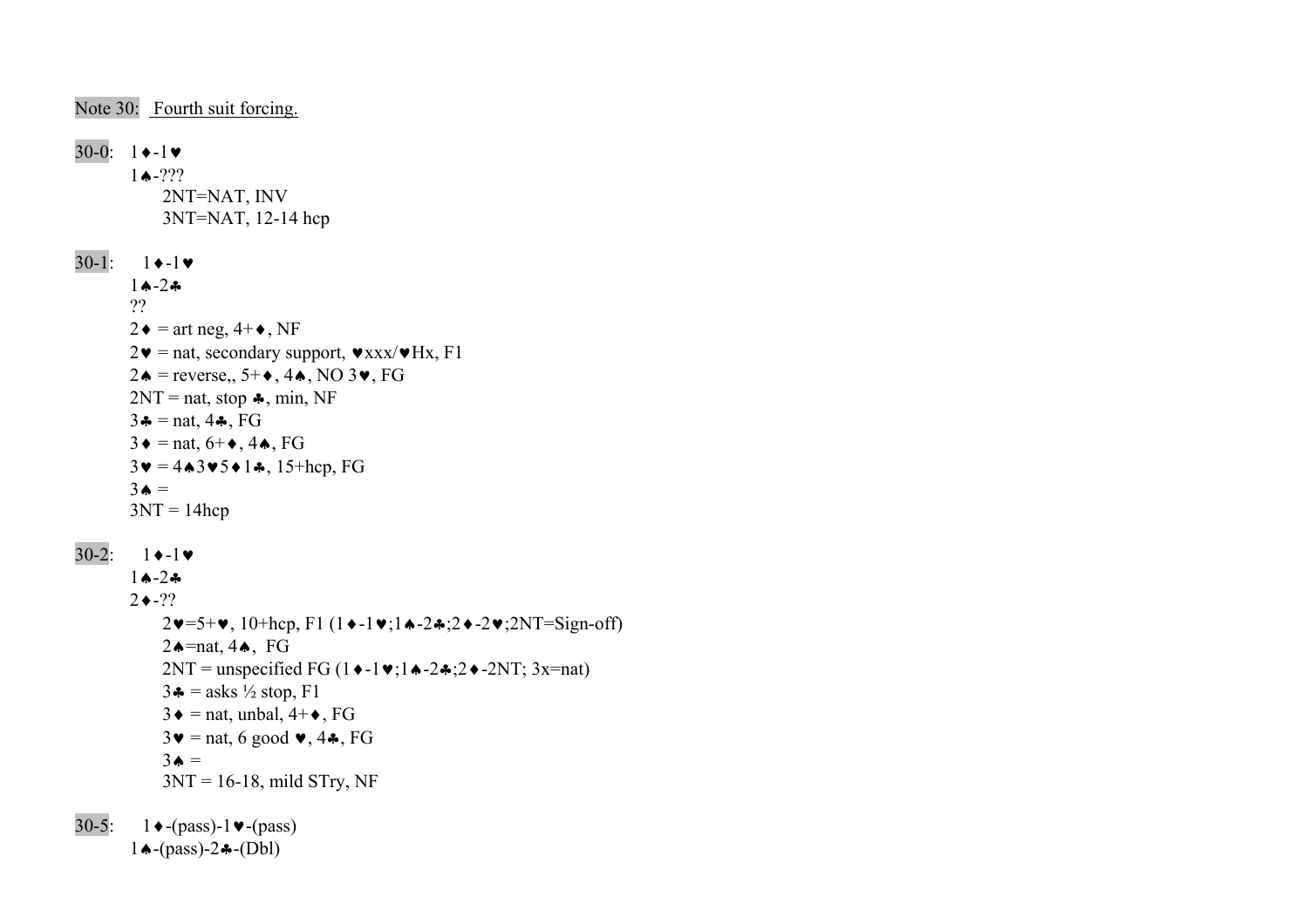??

pass=no reason to act

 $RDBL =$ shows  $A\rightarrow Ax/+Kxx$ 

 $2NT =$  shows two stops in  $\clubsuit$ , NF

- 1♠ 2♦; 2♥-3♣; 3♥ = doesn't promise extra heart length.
- 1♠ 2♣; 2♦-2♥; 2♠ = doesn't promise extra spade length.

Note 31: We open 1NT: they overcall 31-1.  $2\bullet$  = clubs and another suit (DONT)  $1NT - (2*) - ?$ ? pass = no reason to act  $Dbl = penalty$ , sign-off  $2\blacklozenge$  = art, major suit T/O, F1  $2\blacktriangleright/\blacktriangle =$  nat, to play, NF  $2NT = transfer cue-bid, asking$   $\clubsuit$ -stop or 4M, FG  $3\clubsuit$  = TRF  $\triangleleft$  $3 \triangleleft = \text{TRF} \triangledown$  $3\blacktriangledown = TRF \blacktriangle$  $3\spadesuit$  = "TRF to 3NT", showing  $\clubsuit$ -stop, FG  $3NT =$  to play, showing  $\frac{1}{2}$   $\clubsuit$ -stop, NF

31-2.  $2\bullet = \text{majors (Landy)}$  $1NT - (2\clubsuit) - ?$ ? pass = no reason to act Dbl = penalty-oriented, defense against at least one of their suits  $2\bullet$  = nat, to play, NF  $2\mathbf{v}$  = art, asks  $\mathbf{v}$ -stop, F1  $2\spadesuit$  = art, asks  $\spadesuit$ -stop, F1  $2NT = TRF$   $\triangleleft$  $3\clubsuit = TRF \spadesuit$  $3 \triangleleft = TRF \triangleright$  $3\blacktriangledown = TRF \blacktriangle$  $3\bullet$  = art, 5-5 minors, FG  $3NT =$  to play, shows stops, NF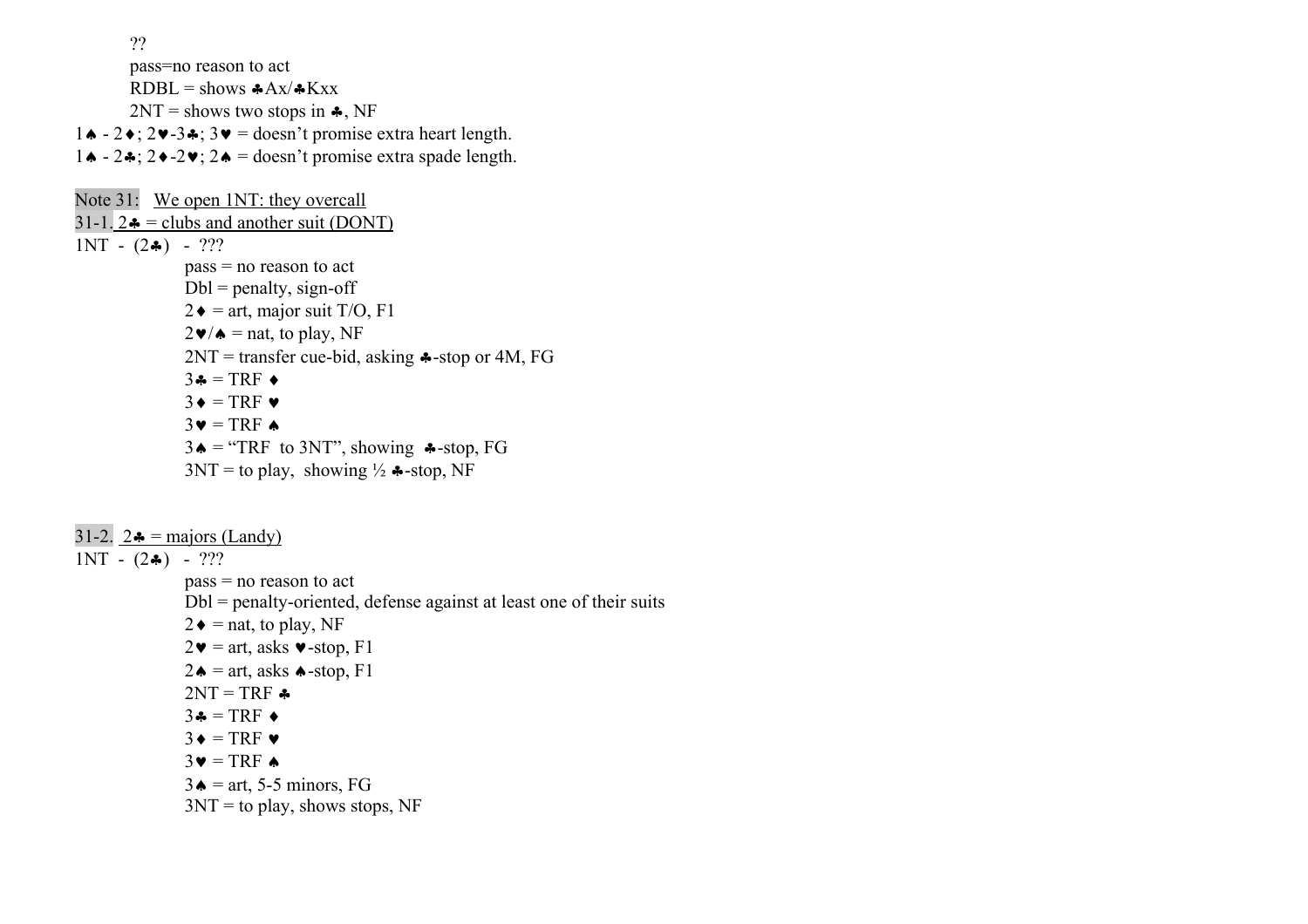$31-3.2 \triangleleft$  = major (Multi)  $1NT - (2+) - ?$ ? pass = waiting, could be weak.  $DBL = 4$  $\bullet$ , T/O  $2\blacktriangledown =$  nat, to play, NF  $2\spadesuit$  = nat, to play, NF  $2NT = TRF$  $3\clubsuit = TRF \bullet$  $3 \triangleleft = TRF \triangleright$  $3\blacktriangledown = TRF \blacktriangle$  $3\bullet$  = art, 5-5, minors, FG  $3NT =$  to play  $4\clubsuit$  = nat, 6 $\clubsuit$ , 5 $\blacklozenge/\blacktriangledown/\blacktriangle$  $4\bullet = \text{nat}, 6\bullet, 5\clubsuit/\blacktriangledown/\spadesuit$  $4\bullet$  = nat, to play, NF  $4\spadesuit$  = nat, to play, NF

Note 32: After our overcall:

Principles:

- 1. suit lower opening suit = NAT, F1
- 2. suit highest opening suit = Transfer to next suit (true for  $1<sup>st</sup>$  level overcall)
- 3. No trump bids = Natural

Examples:

 $(1\bullet)$ -1 $\bullet$  -( pass)-???

 1NT=8-12 2♣=nat, F1.  $2 \rightarrow TRF$   $\blacktriangledown$ .  $2\vee=3+\diamond$ , 10+HCP. 2♠=FIT, 6-9 2NT=nat, INV, 12-14  $3 - \text{suit} + \text{fit}$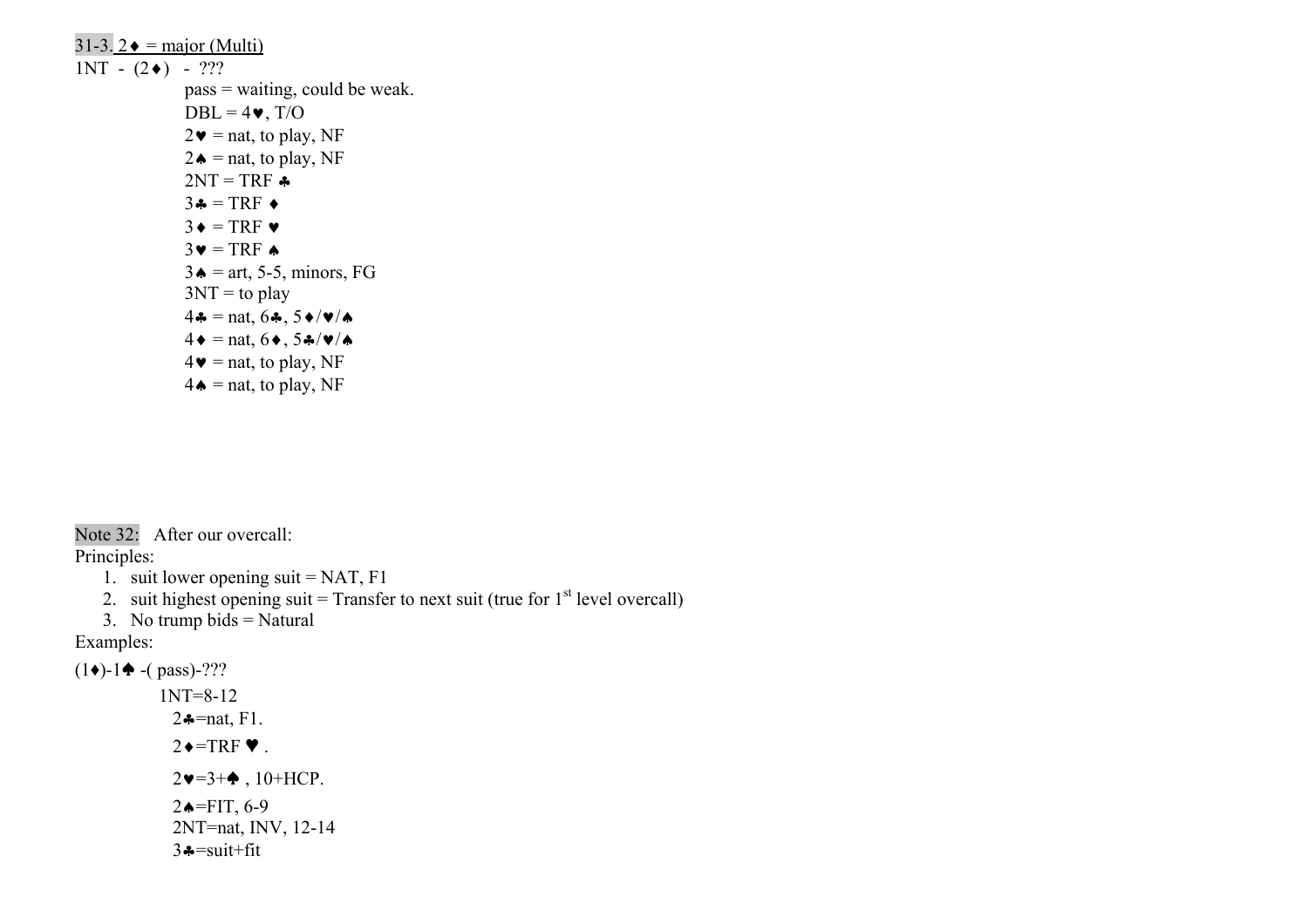3 $\triangleleft$ =mixed raise, 4 $\triangleleft$ , 7-9  $3\blacktriangleright$ =PRE, 4cards in  $\blacklozenge$ . 3NT=NAT  $4 \cdot \sqrt{\bullet} = \text{split}$  $(1\spadesuit)$ -2 $\clubsuit$  -(pass)-???  $2 \triangleleft = \text{NAT}, \text{F1}.$  $2\blacktriangledown$ =NAT, F1. 2♠=fit, 9+HCP. 2NT=NAT 3♣=fit, 8- HCP  $3 \triangleleft = 6 + \bullet$ , GF  $3\vee 56+\vee$ , GF. 3♠=ASK stop 3NT=.nat

Note 33: Defensive signals.

STYLE.

1. We signal occasionally - only when we need it.

2. Count Signals: We give count only when partner needs it for his play in the suit.

3. Our leads and signals are usually honest.

LEADS.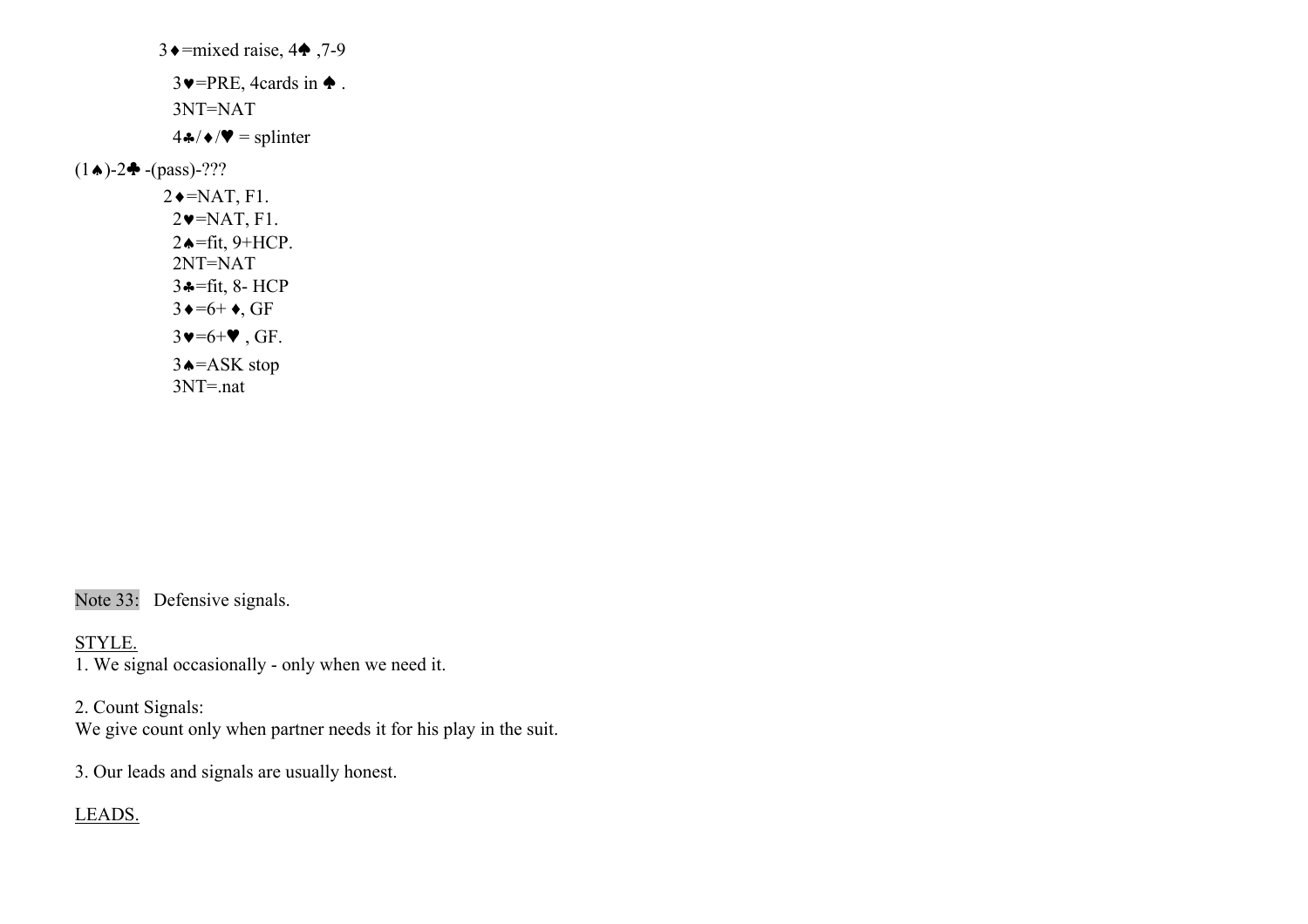1. Whenever we break a suit, we lead THIRD highest from an EVEN number of cards, FIFTH from an ODD number of cards. When the lead is third best, the "RULE OF 12" applies: subtract the card led from 12 to obtain the number of higher cards outstanding; if this number is impossible, use the "RULE OF 10" for fifth best.

2. Lead of a low card usually promise an honor in the suit.

3. When a suit has been bid by our side we lead The same.

4. Lead T or 9 means 0 or 2 cards higher. Exception: vs NT 9=H98(+)

# LEADS VERSUS NT

- • $4<sup>th</sup>$  best
- •Second highest from a bad suit.
- •Queen lead asks for a COUNT signal or an UNBLOCK, e.g. KQ109 KOJxxx KQ10xx
- •King lead asks for a COUNT signal or an UNBLOCK, e.g. AKJ109
- Against "long suit" 3NT contracts, we tend to lead aggressively. We will often lead an ace or a king in these cases, looking for assistance.

# SIGNALS.

1. Our signal at trick-one is attitude usually.

2. We give signal in the trump suit: a)Trump Echo when we want a ruff b)Suit-preference (rarely)

3. Dummy has a singleton in the suit led; partner is (or may be) holding the opening lead. Our signal is suit preference.

4. We normally signal Attitude/Count/ Suit Preference.

Exception: 1. Dummy has singleton in the opening lead suit (suit preference); 2. Dummy has queen in the opening lead suit (count). 3. VS NT in first trick we signal count, when we should not play high card on third hand.

5. The emphasis in your partnership signaling, after trick-one, is on Suit-preference.

- 6. We give count from a four-card holding Second lowest.
- 8. We give count from a three-card holding Highest card.
- 9. Partner leads a Ace on opening lead (we lead Ace from AK, Ax, A). We signal at trick-one suit preference.